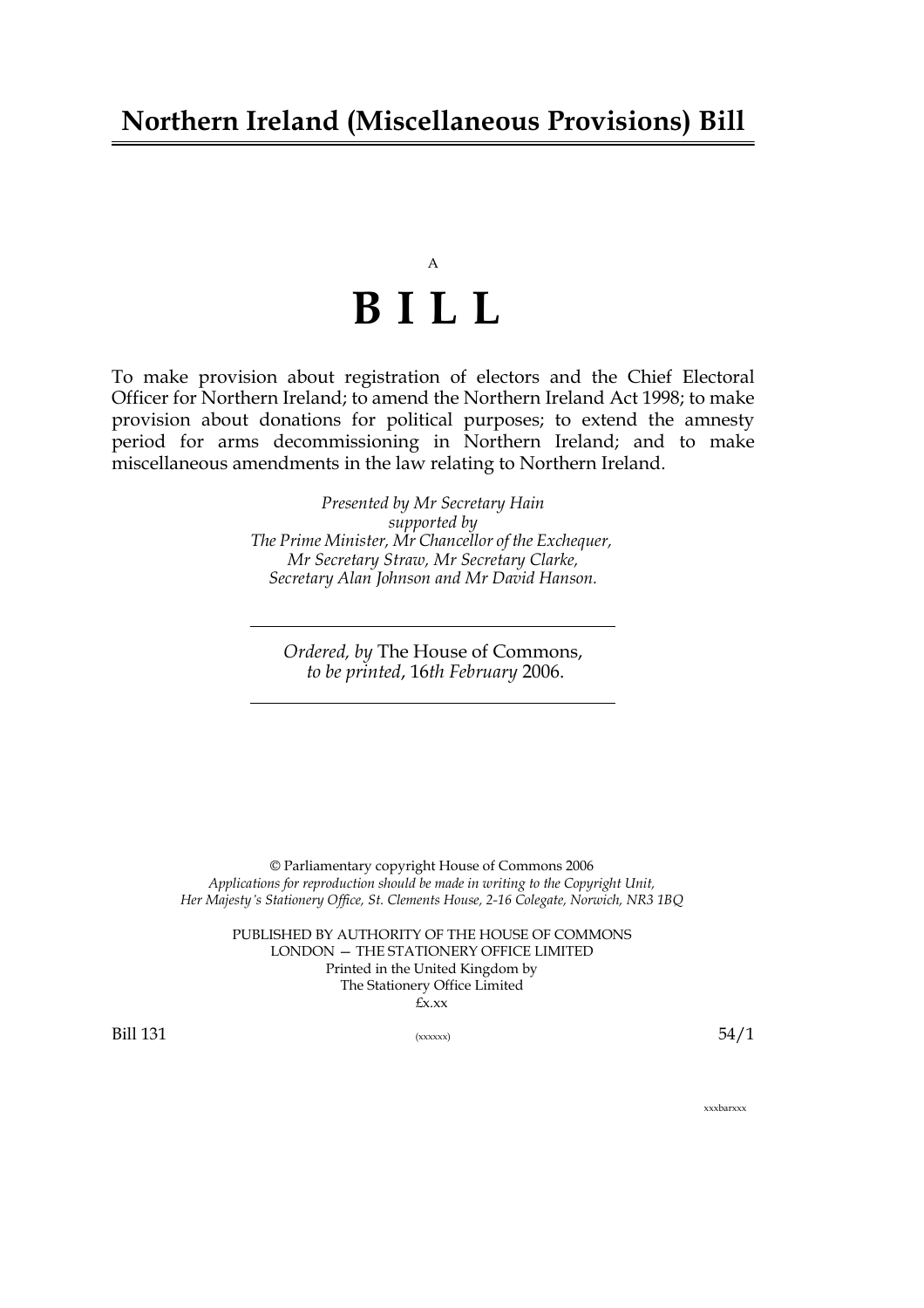## **Northern Ireland (Miscellaneous Provisions) Bill**

#### EXPLANATORY NOTES

Explanatory notes to the Bill, prepared by the Northern Ireland Office, are published separately as Bill 131—EN.

#### EUROPEAN CONVENTION ON HUMAN RIGHTS

Mr Secretary Hain has made the following statement under section 19(1)(a) of the Human Rights Act 1998:

In my view the provisions of the Northern Ireland (Miscellaneous Provisions) Bill are compatible with the Convention rights.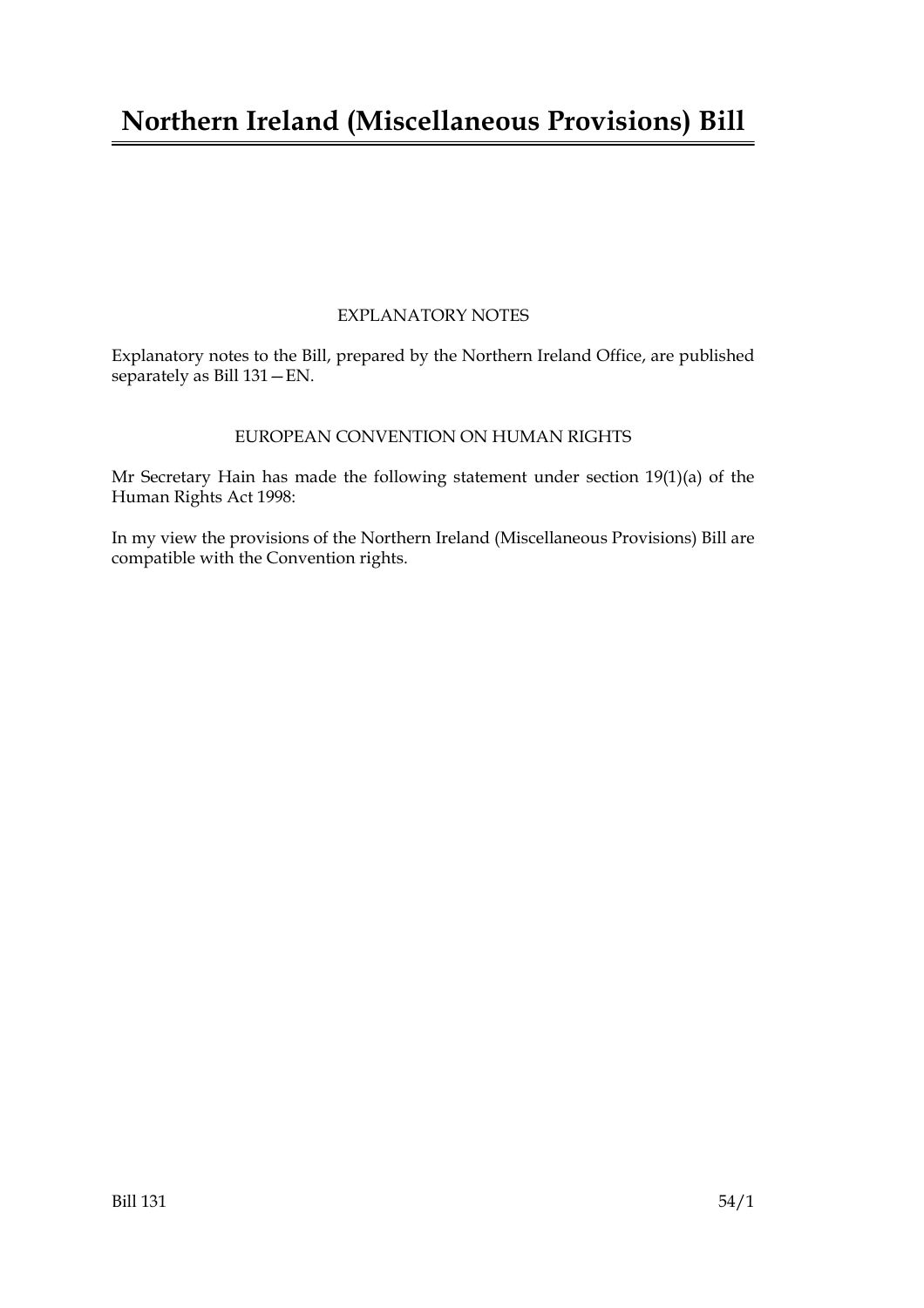## **CONTENTS**

#### **PART 1**

#### REGISTRATION OF ELECTORS

#### *Anonymous registration*

1 Power to make provision about anonymous registration

#### *Periodical canvass etc.*

- 2 Abolition of annual canvass
- 3 Timing of canvass
- 4 The relevant registration objectives
- 5 Publication and alteration of registers

#### *Alteration of registers: pending elections*

6 Alteration of registers: pending elections

*Data collection*

7 Data collection

#### **PART 2**

#### THE CHIEF ELECTORAL OFFICER

- 8 Tenure
- 9 Annual reports

#### **PART 3**

#### DATE OF ASSEMBLY ELECTION

- 10 Power to bring forward date of election of next Assembly
- 11 Relevant period for purposes of expenditure limits
- 12 Modifications in connection with a changed election date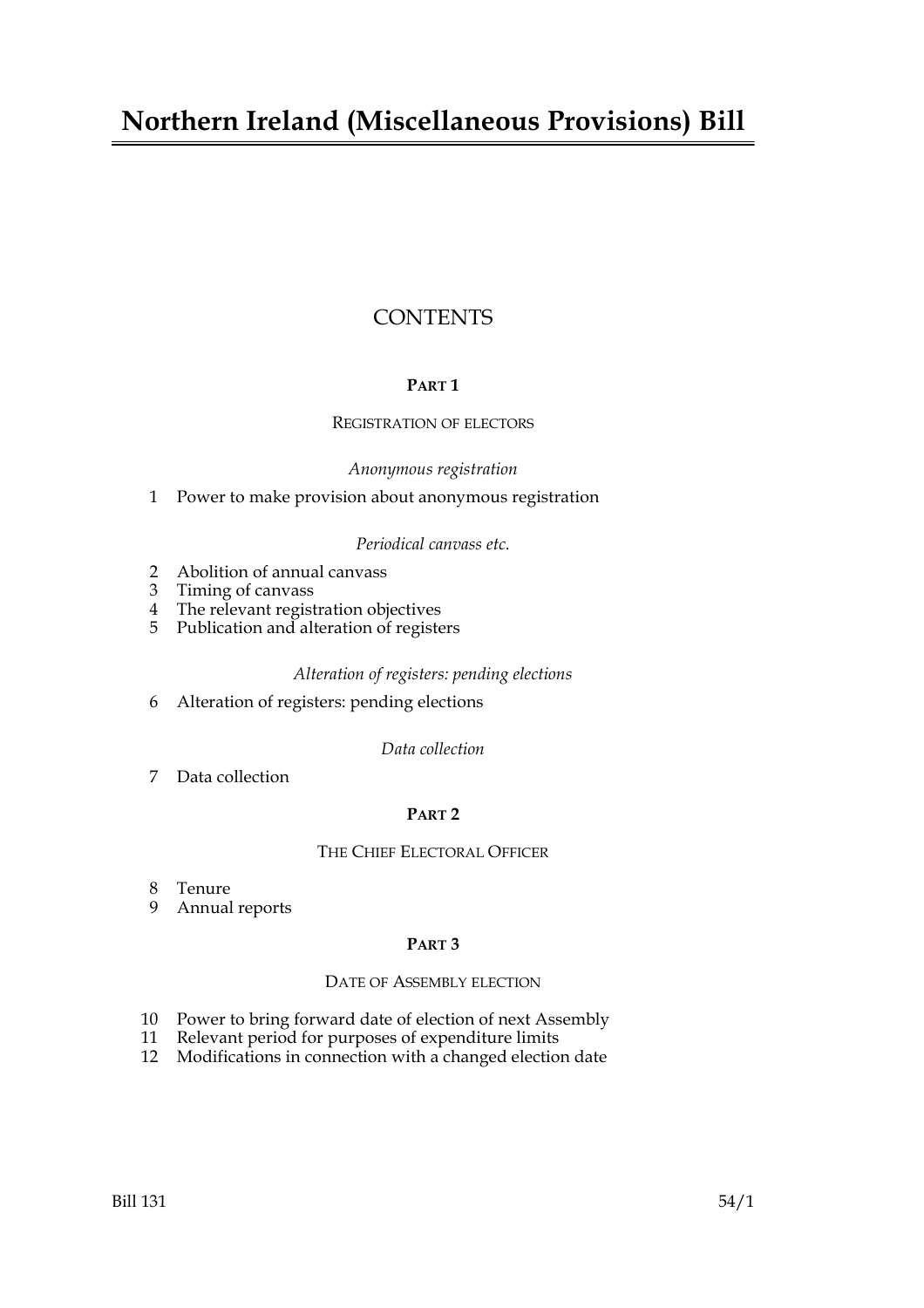#### **PART 4**

#### DONATIONS FOR POLITICAL PURPOSES

- 13 Introduction
- 14 Part 4 of the 2000 Act: the final disapplication period
- 15 Extension of categories of permissible donors
- 16 Section 15: supplementary
- 17 Modifications during prescribed period
- 18 Power to make provision in connection with permissible donors

#### **PART 5**

#### DEVOLUTION OF POLICING AND JUSTICE FUNCTIONS ETC.

- 19 Department with policing and justice functions
- 20 Amendment of section 44 of the 1998 Act<br>21 Provision for transfer of functions relating
- Provision for transfer of functions relating to extradition etc.
- 22 Provision for entrenching enactments

#### **PART 6**

#### **MISCELLANEOUS**

- 23 Arms decommissioning: extension of amnesty period
- 24 Loans to Consolidated Fund of Northern Ireland: increase of limits
- 25 Single wholesale electricity market
- 26 Financial assistance for energy purposes
- 27 Extension to Northern Ireland of provisions of SOCAP 2005
- 28 Responsibilities in relation to the health and safety etc. of police
- 29 Duty to fill judicial vacancies

#### **PART 7**

#### **SUPPLEMENTARY**

- 30 Financial provisions
- 31 Minor and consequential amendments etc.
- 32 Commencement
- 33 Extent
- 34 Short title
	- Schedule 1 Modifications of 2000 Act
	- Schedule 2 Department with policing and justice functions
	- Schedule 3 Extension to Northern Ireland of provisions of SOCAP 2005
	- Schedule 4 Minor and consequential amendments
		- Part 1 Registration of electors
		- Part 2 The Chief Electoral Officer
		- Part 3 Devolution of policing and justice functions etc.
		- Part 4 Financial assistance for energy purposes
	- Schedule 5 Repeals and revocations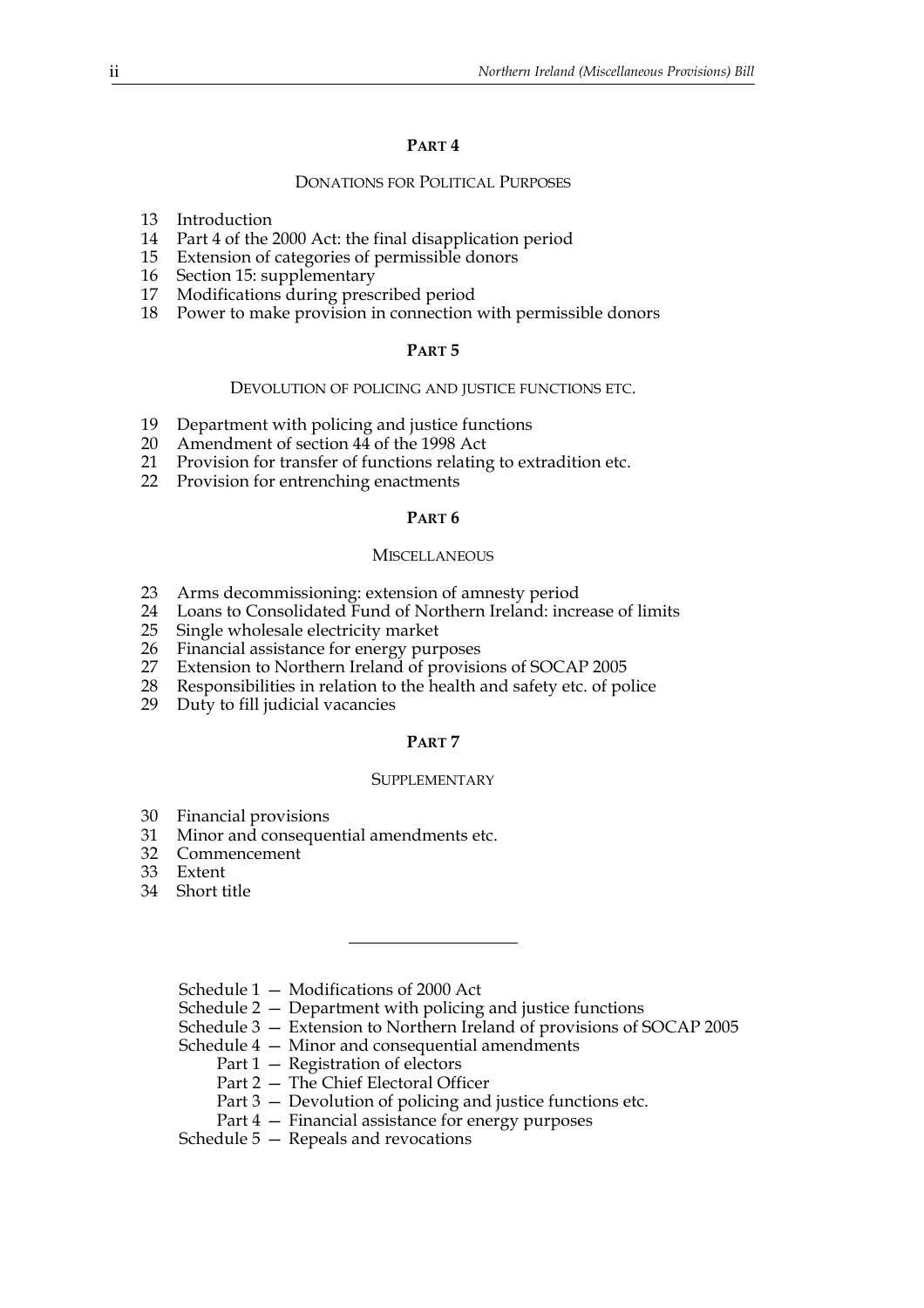# A **BILL**

#### TO

Make provision about registration of electors and the Chief Electoral Officer for Northern Ireland; to amend the Northern Ireland Act 1998; to make provision about donations for political purposes; to extend the amnesty period for arms decommissioning in Northern Ireland; and to make miscellaneous amendments in the law relating to Northern Ireland.

E IT ENACTED by the Queen's most Excellent Majesty, by and with the advice and consent of the Lords Spiritual and Temporal, and Commons, in this present **B** E IT ENACTED by the Queen's most Excellent Majesty, by and with consent of the Lords Spiritual and Temporal, and Commons, Parliament assembled, and by the authority of the same, as follows:  $-$ 

#### **PART 1**

#### REGISTRATION OF ELECTORS

#### *Anonymous registration*

#### **1 Power to make provision about anonymous registration**

- (1) An Order in Council under section 84(1) of the 1998 Act (provision with respect to certain electoral matters relating to Northern Ireland) which contains a statement that it is made only for purposes corresponding, or similar, to those of section 10 of the Electoral Administration Act 2006 (anonymous registration) may make provision for Northern Ireland for such purposes in relation to—
	- (a) parliamentary elections, and
	- (b) elections in respect of the Northern Ireland Assembly, the European Parliament and district councils.
- (2) An Order made by virtue of subsection (1) may, if it appears to Her Majesty necessary or expedient for the purposes of the Order—
	- (a) amend the 1983 Act, the 2006 Act, this Act or any other Act (whenever passed) or any Northern Ireland legislation (whenever passed or made); *15*
	- (b) confer power to make provision with respect to any matter—
		- (i) which relates to anonymous registration, and

*10*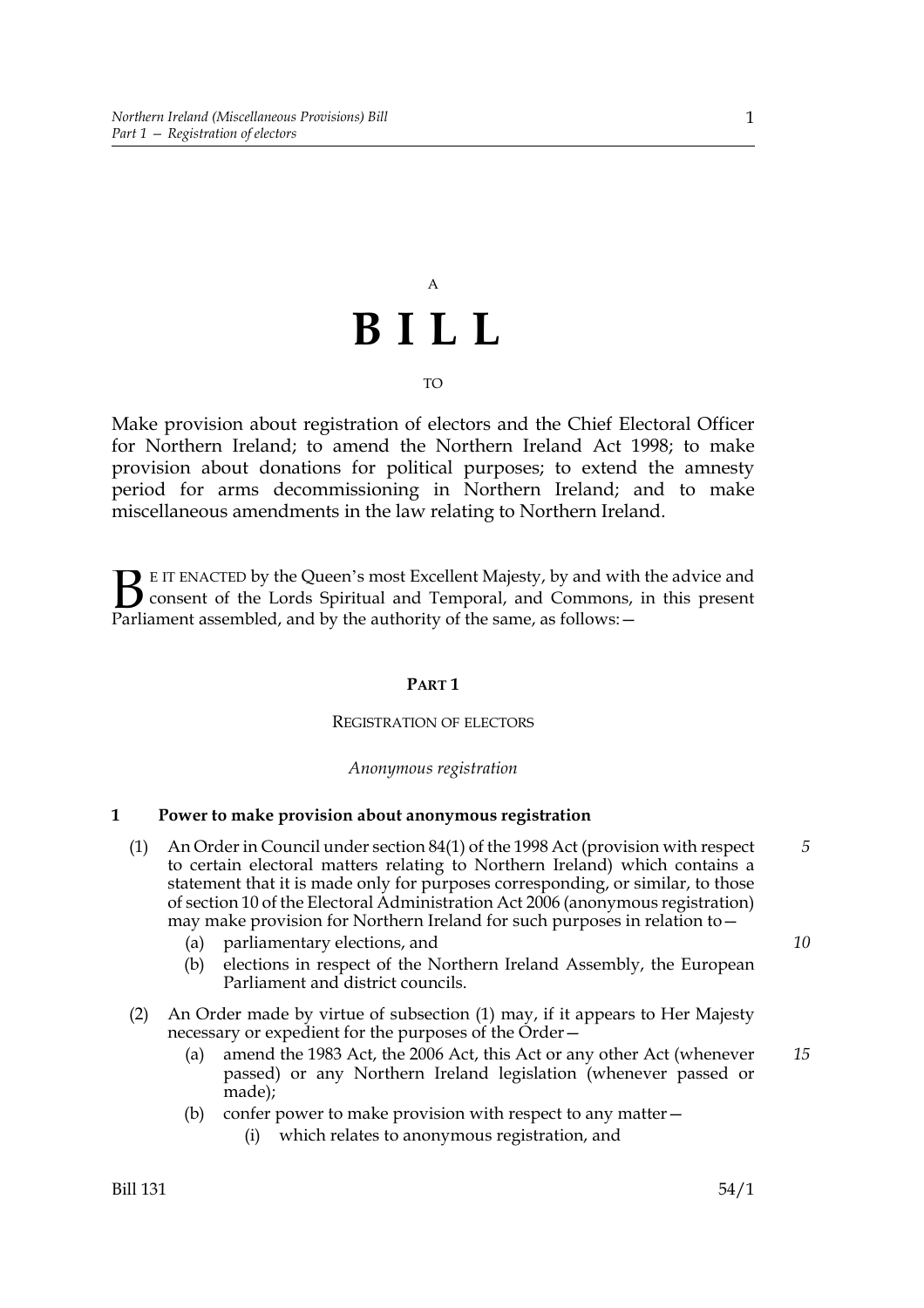- (ii) with respect to which, under the 1983 Act, provision may be made by regulations;
- (c) make transitional provision.
- (3) In this Part— "the 1998 Act" means the Northern Ireland Act 1998 (c. 47), and "the 1983 Act" means the Representation of the People Act 1983 (c. 2).

#### *Periodical canvass etc.*

#### **2 Abolition of annual canvass**

- (1) Amend section 10 of the 1983 Act (maintenance of registers: annual canvass) as follows.
- (2) In subsection (1), after "registration officer" insert "in Great Britain".
- (3) After subsection (1) insert—
	- "(1A) The Chief Electoral Officer for Northern Ireland must conduct a canvass in Northern Ireland in such years as are determined in accordance with section 10ZA."
- (4) In subsection  $(2)$ 
	- (a) for "for any year" substitute "under subsection  $(1)$  or  $(1A)$ ", and
	- (b) for "that year" substitute "the year in which it is conducted".
- (5) In the heading, for "annual canvass" substitute "duty to conduct canvass".

#### **3 Timing of canvass**

After section 10 of the 1983 Act insert—

#### **"10ZA Northern Ireland: timing of canvass**

- (1) A canvass under section  $10(1A)$  must be conducted in  $-$ 
	- (a) the year 2010, unless the Secretary of State makes an order providing that the requirement in this paragraph does not apply; *25*
	- (b) every tenth year following 2010.
- (2) A canvass under section 10(1A) must be conducted in an intervening year if—
	- (a) on or before 15th April in that year, the Chief Electoral Officer for Northern Ireland has made a recommendation in favour of a canvass being conducted in that year for the purpose of meeting the relevant registration objectives, and *30*
	- (b) the Secretary of State, having considered the recommendation, has notified the Chief Electoral Officer that he is satisfied that the public interest requires a canvass to be conducted for that purpose.
- (3) If no canvass under section 10(1A) is conducted before the end of 2015, a canvass must be conducted in 2016.

*20*

*35*

*5*

*10*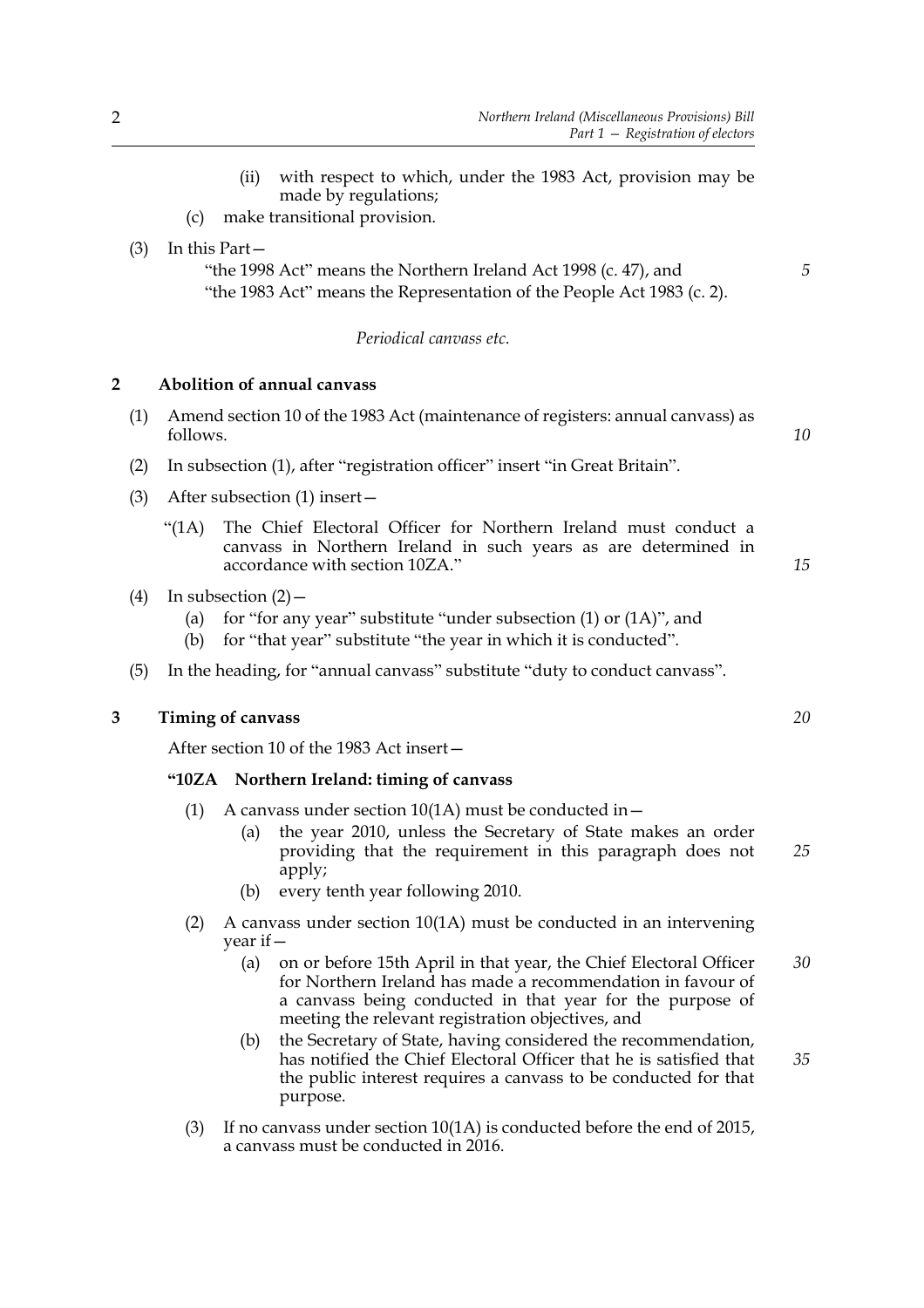- (4) "Intervening year" means a year other than 2010, every tenth year following 2010 and, if no canvass under section 10(1A) is conducted before the end of 2015, 2016.
- (5) The Secretary of State may not make an order under subsection (1)(a) unless—
	- (a) on or before 15th April 2010, the Chief Electoral Officer for Northern Ireland has made a recommendation against a canvass being conducted in the year 2010 for the purpose of meeting the relevant registration objectives, and
	- (b) the Secretary of State, having considered the recommendation, is satisfied that the public interest does not require a canvass to be conducted for that purpose. *10*
- (6) The power to make an order under subsection  $(1)(a)$  is exercisable by statutory instrument.
- (7) No order is to be made under subsection (1)(a) unless a draft of the order has been laid before and approved by a resolution of each House of Parliament. *15*
- (8) "Recommendation" means a written recommendation to the Secretary of State."

#### **4 The relevant registration objectives**

After section 10ZA of the 1983 Act insert—

#### **"10ZB The relevant registration objectives (Northern Ireland)**

- (1) The relevant registration objectives are to secure, so far as reasonably practicable—
	- (a) that every person who is entitled to be registered in a register is registered in it, *25*
	- (b) that no person who is not entitled to be registered in a register is registered in it, and
	- (c) that none of the required information relating to any person registered in a register is false.
- (2) But, in applying subsection (1), the registrations of the persons mentioned in section 10(3) (registrations with which a canvass is not concerned) must be disregarded.
- (3) "Register" means a register maintained by the Chief Electoral Officer for Northern Ireland under section 9.
- (4) "The required information" means the following (as appearing in the register or other records of the Chief Electoral Officer)—
	- (a) the person's name;
	- (b) the person's qualifying address;
	- (c) the person's date of birth;
	- (d) subject to subsections (5) and (6), the person's signature;
	- (e) the person's national insurance number or a statement that he does not have one.
- (5) The required information does not include the person's signature if  $-$

*35*

*30*

*40*

*20*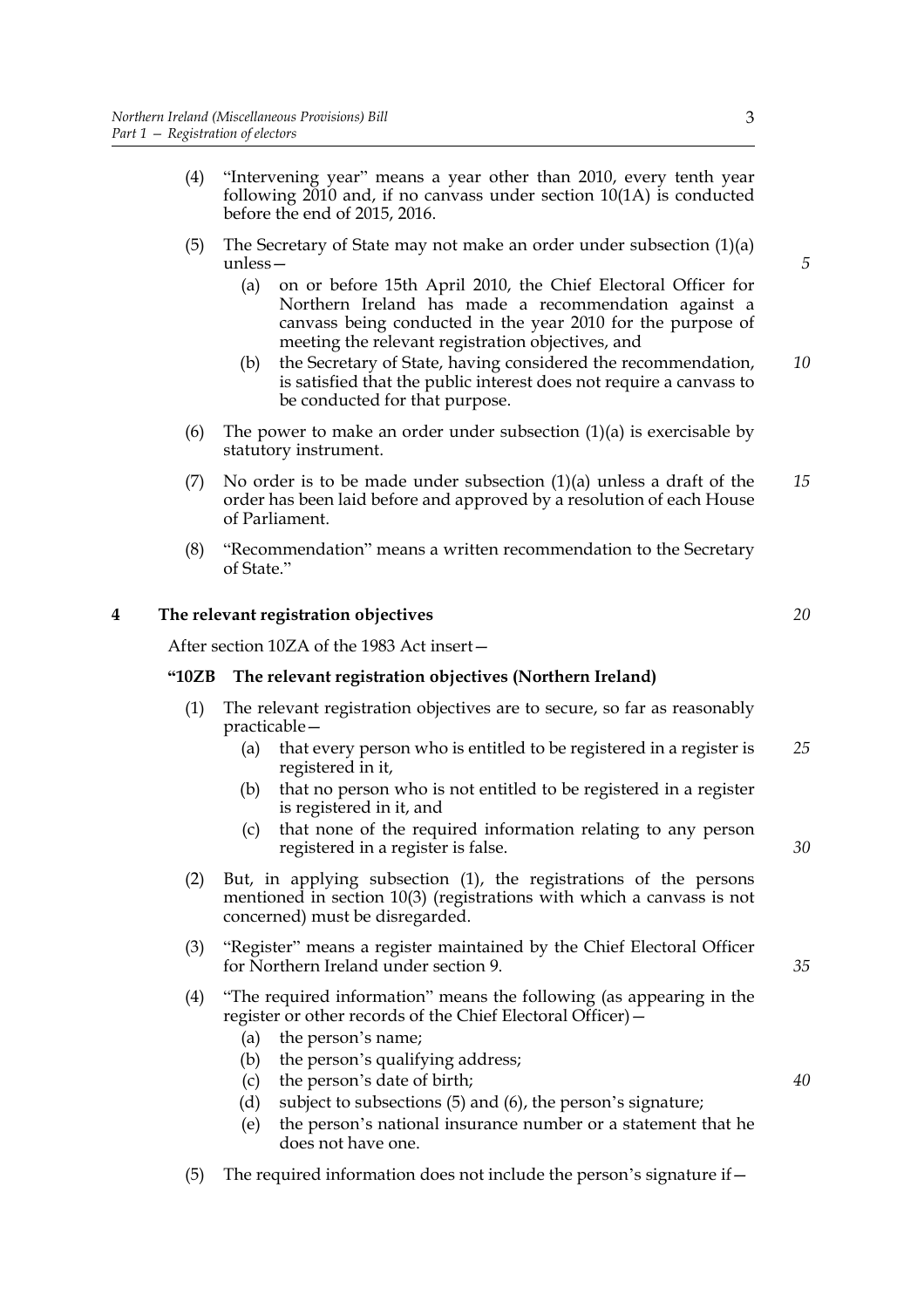- (a) the Chief Electoral Officer has dispensed with the requirement to provide a signature, or
- (b) other evidence of identity is required (instead of a signature) under a CORE scheme.
- (6) If under a CORE scheme other evidence is required instead of a signature, the required information includes that evidence. *5*
- (7) "False", in relation to a signature, means that the signature is not the usual signature of, or was written by a person other than, the person whose signature it purports to be.
- (8) "CORE scheme" has the same meaning as in Part 1 of the Electoral Administration Act 2006." *10*

#### **5 Publication and alteration of registers**

- (1) In section 13 of the 1983 Act (publication of registers), for subsection (1) substitute—
	- "(1) Each registration officer must for each year publish a revised version of his registers— *15*
		- (a) if there is a canvass in his area in that year, during the period starting with the end of the canvass in that year and ending with 1st December in that year or such later date as may be prescribed, or
		- (b) if (in Northern Ireland) there is no canvass in that year, on 1st December in that year or by such later date as may be prescribed."
- (2) In section 13A of the 1983 Act (alteration of registers), in subsection (3)(b), for "section  $13(1)$ " substitute "section  $13(1)(a)$ ".

*Alteration of registers: pending elections*

#### **6 Alteration of registers: pending elections**

- (1) In section 13B of the 1983 Act (alteration of registers: pending elections), in subsection (4)—
	- (a) at the end of paragraph (a), insert "in England, Wales or Scotland",
	- (b) in paragraph (b), after "elections" insert "in England, Wales or Scotland",
	- (c) at the end of paragraph (d), insert "and", and
	- (d) omit paragraph (e).
- (2) After section 13B of the 1983 Act insert—

#### **"13BA Alteration of registers in Northern Ireland: pending elections**

- (1) An alteration in a published version of a register of electors which takes effect under section 13A(2) after the final nomination day in the case of an election to which this section applies is of no effect for the purposes of that election unless the alteration—
	- (a) is made in consequence of a decision or determination falling within section  $13\overline{A}(1)(c)$  or (d), and

*25*

*20*

*35*

*30*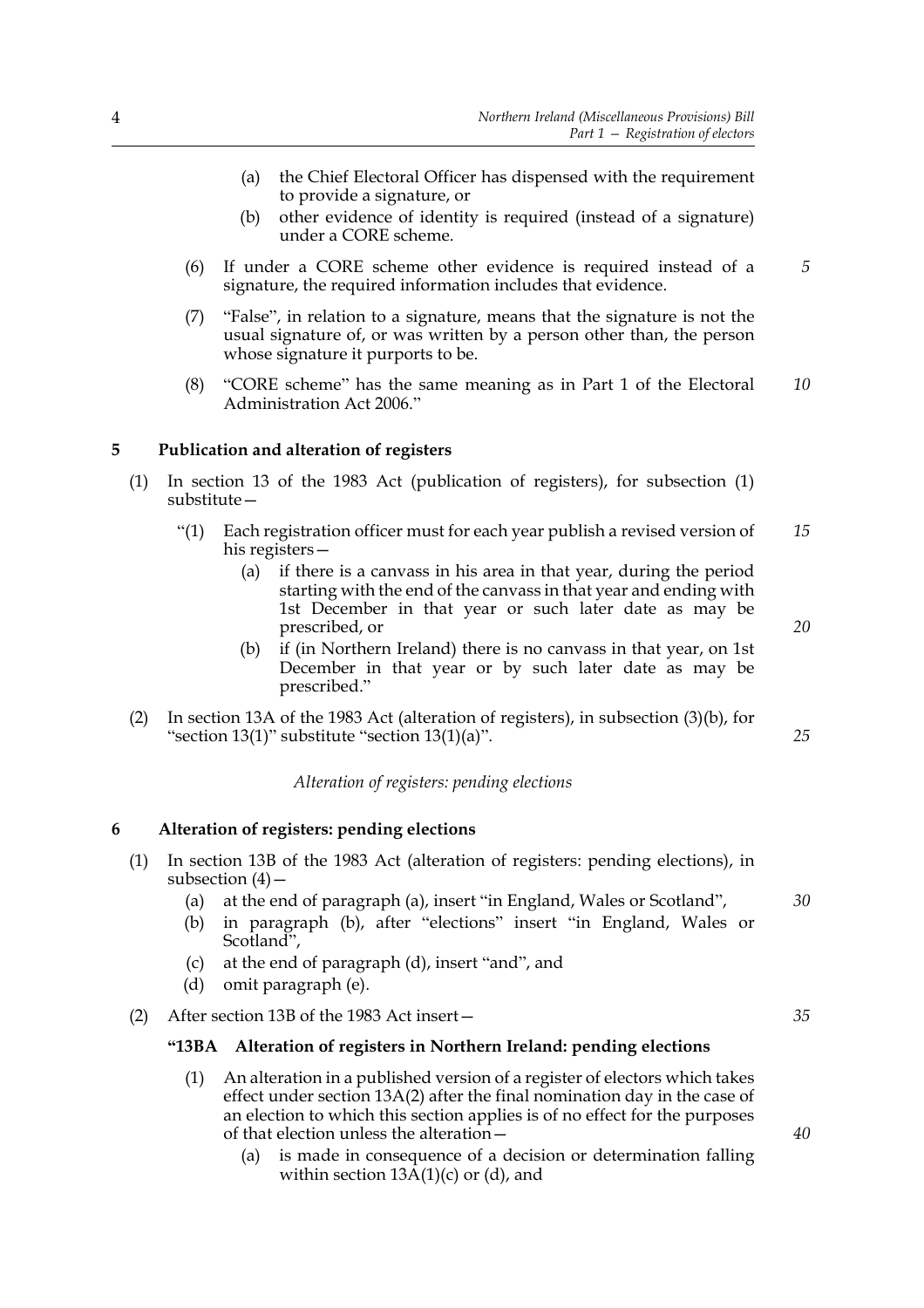- (b) takes effect on or before the fifth day before the date of the poll.
- (2) Subsection (3) applies if  $-$ 
	- (a) at any time before the appropriate publication date in the case of an election to which this section applies, section 13A applies to the Chief Electoral Officer for Northern Ireland (by virtue of section 13A(1)) in connection with a determination or requirement falling within section 13A(1)(a) or (b), and
	- (b) no alteration made in consequence of that determination or requirement—
		- (i) has already taken effect, or
		- (ii) is due to take effect,

under section 13A(2) on or before the final nomination day.

- (3) If, no later than the prescribed date, the Chief Electoral Officer is supplied with such additional material supporting the alteration as is prescribed, he must, on the appropriate publication date, issue a notice specifying the appropriate alteration in the register. *15*
- (4) But a person whose entitlement to vote at an election results from an alteration under subsection (3)—
	- (a) is not entitled as an elector to an absent vote at that election, and
	- (b) must not be shown in the absent voters list kept for that election under— *20*
		- (i) section 7 of the Representation of the People Act 1985, or
		- (ii) regulation 9 of the European Parliamentary Elections (Northern Ireland) Regulations 2004.
- (5) Subsection (6) applies if  $-$ 
	- (a) at any time before the appropriate publication date in the case of an election to which this section applies, section 13A applies to the Chief Electoral Officer for Northern Ireland (by virtue of section 13A(1)) in connection with a decision or determination falling within section  $13A(1)(c)$  or (d), and
	- (b) no alteration made in consequence of that decision or determination—
		- (i) has already taken effect, or
		- (ii) is due to take effect,

under section 13A(2) on or before the fifth day before the date of the poll. *35*

- (6) The Chief Electoral Officer must, on the appropriate publication date, issue a notice specifying the appropriate alteration in the register.
- (7) Subsection (9) applies if—
	- (a) at any time on or after the appropriate publication date in the case of an election to which this section applies but before the prescribed time on the day of the poll, section 13A applies to the Chief Electoral Officer for Northern Ireland (by virtue of section 13A(1)), in connection with a notification mentioned in section  $13A(1)(c)$ , and *40 45*
	- (b) in consequence of the notification—

*5*

*10*

*25*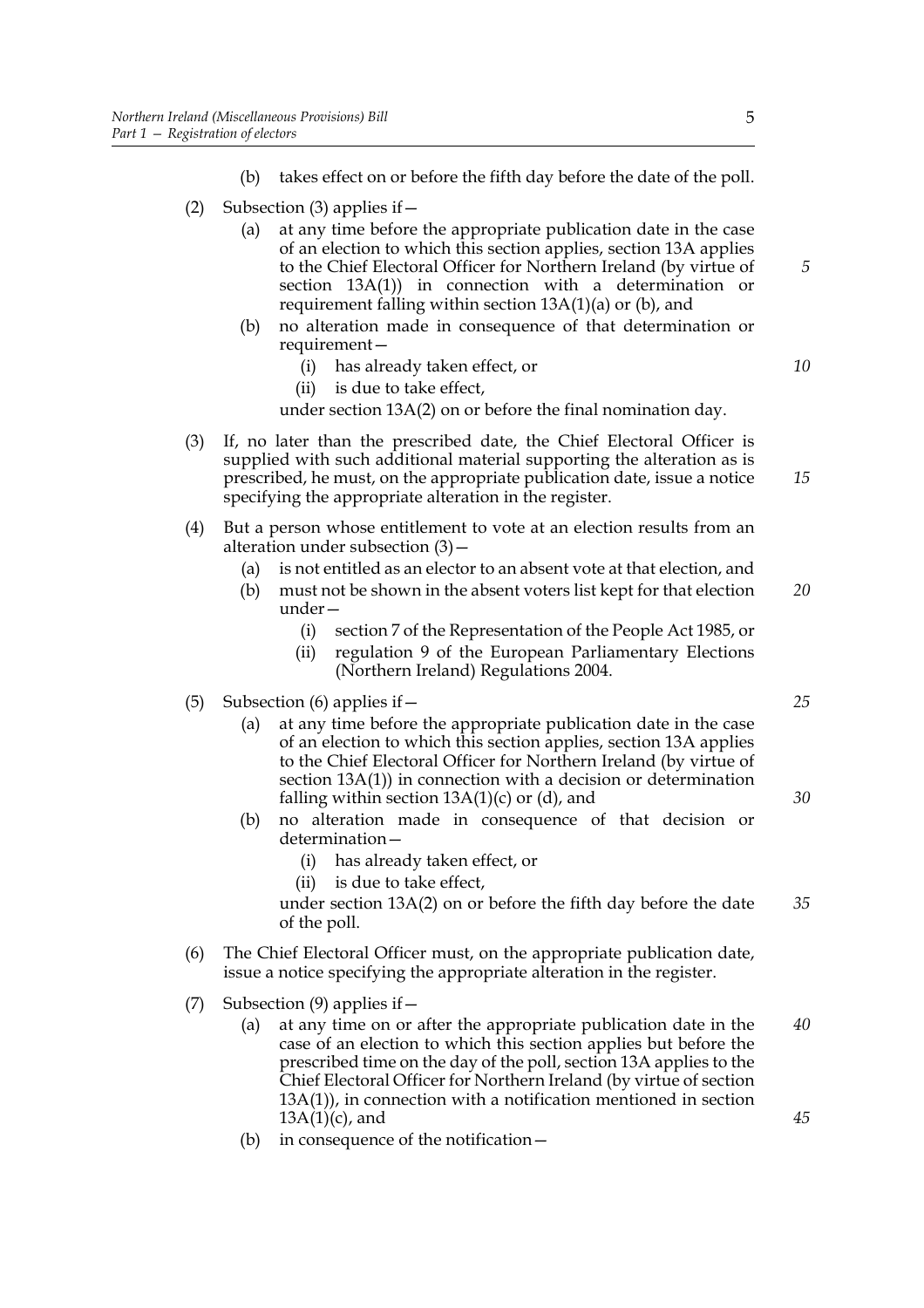- (i) an entry relating to that person falls to be made in the register in respect of an address in the relevant election area, or
- (ii) his entry in the register needs to be altered.
- (8) Subsection (9) also applies if  $-$ 
	- (a) at any time on or after the appropriate publication date in the case of an election to which this section applies but before the prescribed time on the day of the poll, section 13A applies to the Chief Electoral Officer for Northern Ireland (by virtue of section 13A(1)), in connection with a determination falling within section  $13A(1)(d)$ , *10*
	- (b) the determination was made following a representation made by or on behalf of a person to the Chief Electoral Officer, and
	- (c) in consequence of the determination—
		- (i) an entry relating to that person falls to be made in the register in respect of an address in the relevant election area, or *15*
		- (ii) his entry in the register needs to be altered.
- (9) The Chief Electoral Officer must, when—
	- (a) he receives the notification referred to in subsection (7), or *20*
	- (b) he makes the determination referred to in subsection (8),
	- issue a notice specifying the appropriate alteration in the register.
- (10) In subsection (8)(b), "representation" means a representation made in accordance with prescribed requirements to the effect that the register contains a clerical error.
- (11) A notice under subsection  $(3)$ ,  $(6)$  or  $(9)$ 
	- (a) is to be issued in prescribed manner, and
	- (b) takes effect from the beginning of the day on which it is issued.
- (12) This section applies to—
	- (a) parliamentary elections in Northern Ireland,
	- (b) elections in Northern Ireland to the European Parliament, and
	- (c) elections to the Northern Ireland Assembly.
- (13) Subsections (5) and (6) of section 13B apply for the purposes of this section as they apply for the purposes of that section."

*Data collection*

#### **7 Data collection**

- (1) Amend Schedule 2 to the 1983 Act (provisions which may be contained in regulations as to registration etc.) as follows.
- (2) For paragraph  $1(4A)$  and  $(4B)$  substitute  $-$ 
	- "(4A) Provision authorising or requiring any such authority or person, for the purpose mentioned in sub-paragraph (4B), to provide the Chief Electoral Officer for Northern Ireland, at such times or in such circumstances as may be prescribed, with information contained in such records. *40*

*35*

*25*

*30*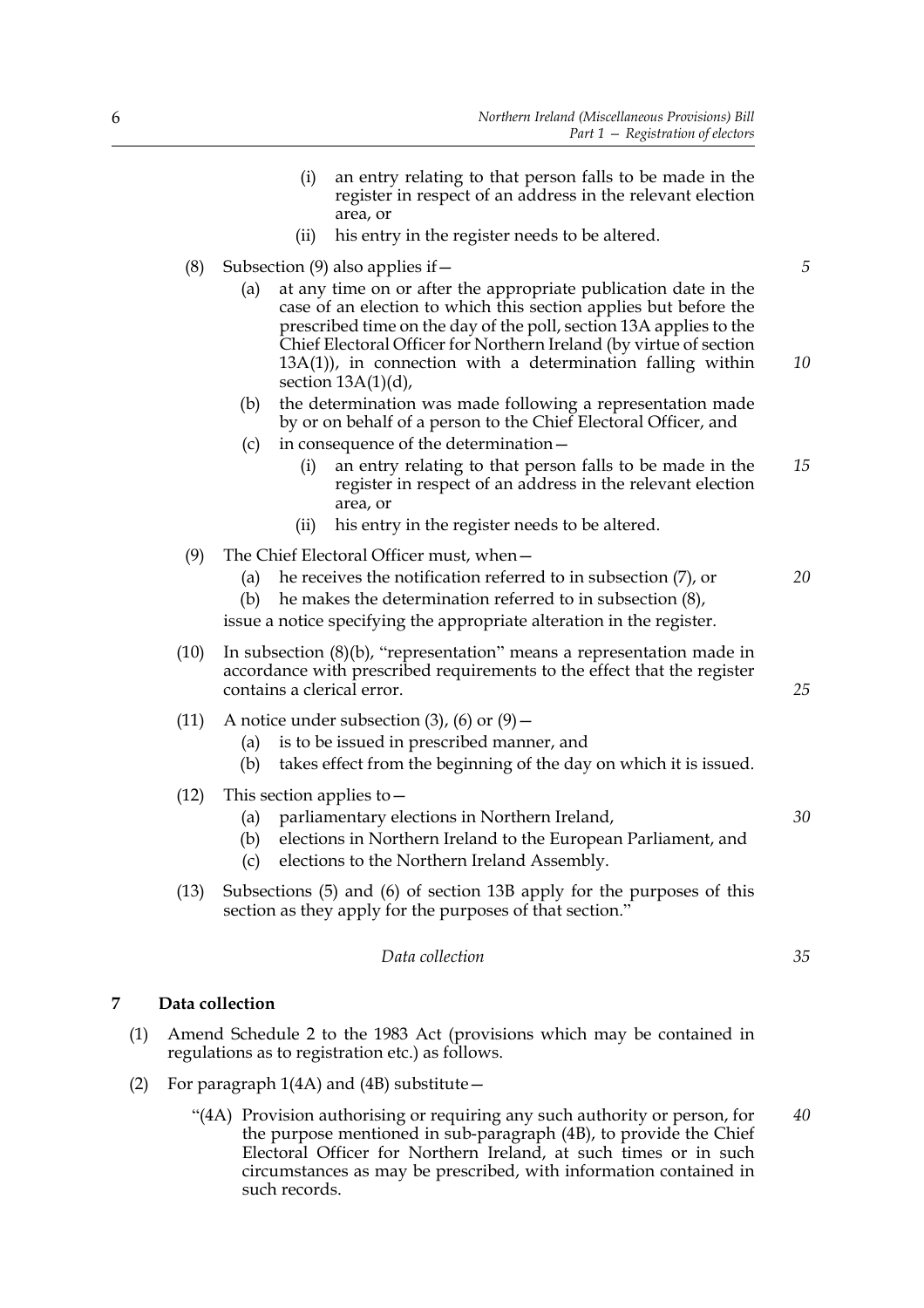- (a) to ascertain to what extent the relevant registration objectives are being met;
- (b) to determine what steps should be taken for meeting those objectives."
- (3) After paragraph 1(5) insert—
	- "(6) But provision made under sub-paragraph (4A) may not permit information obtained under those provisions to be disclosed to a third party except—
		- (a) for the purpose mentioned in sub-paragraph  $(4B)$ ;
		- (b) for the purposes of any criminal or civil proceedings.
	- (7) In sub-paragraph (4A) "the relevant registration objectives" has the meaning given by section 10ZB.
	- (8) In sub-paragraph (6) "third party" means a person other than a person to whom the Chief Electoral Officer for Northern Ireland may delegate his functions." *15*
- (4) After paragraph 11A(1) insert—
	- "(1A) Sub-paragraph (1) is subject to paragraph 1(6)."
- (5) After paragraph 13(1) insert—
	- "(1ZA) Provisions making it an offence (punishable on summary conviction by a fine not exceeding level 5 on the standard scale) for a person to disclose information in contravention of paragraph 1(6)."

#### **PART 2**

| The Chief Electoral Officer |
|-----------------------------|
|-----------------------------|

#### **8 Tenure**

- (1) The Chief Electoral Officer—
	- (a) is appointed by the Secretary of State, and
	- (b) subject to what follows, holds office in accordance with the terms of his appointment (or re-appointment).
- (2) A person must not be appointed as Chief Electoral Officer for more than 5 years at a time.
- (3) The period for which a person holds office as Chief Electoral Officer must not exceed 10 years.
- (4) The Chief Electoral Officer may resign by notice in writing to the Secretary of State. *35*
- (5) The Secretary of State may dismiss the Chief Electoral Officer if satisfied that—
	- (a) he has without reasonable excuse failed to discharge his functions for a continuous period of 3 months beginning not earlier than 6 months before the day of dismissal,
	- (b) he has been convicted of an offence,

*5*

*10*

*40*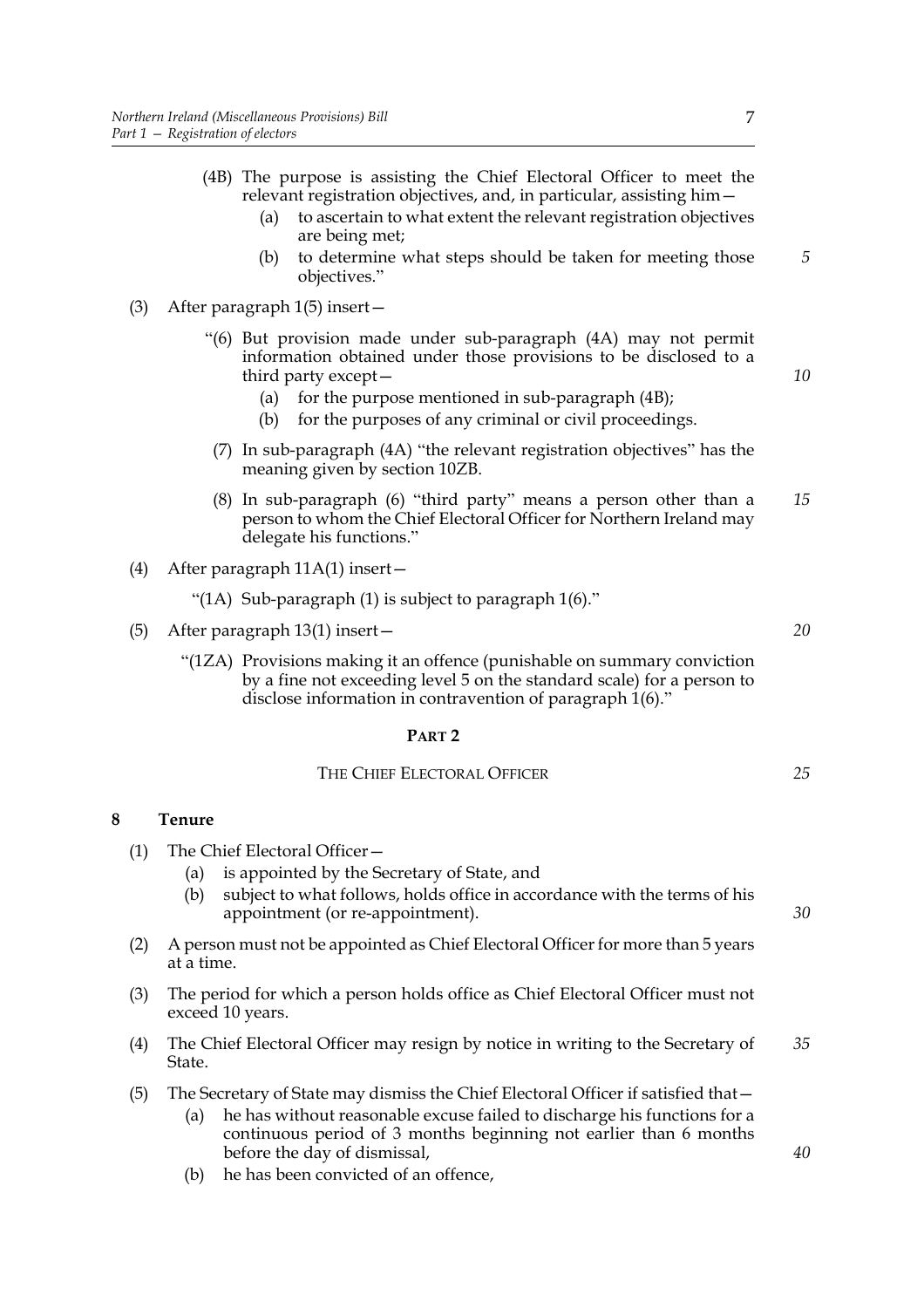- (c) a bankruptcy order has been made against him, or his estate has been sequestrated, or he has made a composition or arrangement with, or granted a trust deed for, his creditors, or
- (d) he is unable or unfit to carry out his functions.
- (6) This section applies in relation to the person who at commencement holds the office of Chief Electoral Officer as if—
	- (a) subsection (2) required his appointment to end no later than 5 years after commencement, and
	- (b) the total period which under subsection (3) must not be exceeded were 10 years plus the period of his appointment before commencement.
- (7) "Commencement" means the commencement of this section.
- (8) In this Part, "Chief Electoral Officer" has the meaning given by section 14(1) of the Electoral Law Act (Northern Ireland) 1962 (c. 14 (N. I.)).

#### **9 Annual reports**

- (1) The Chief Electoral Officer must each year—
	- (a) prepare a report on how he has discharged his functions in the year to which the report relates, and
	- (b) send a copy of the report to the Secretary of State by such date as the Secretary of State directs.
- (2) The report must include an assessment of the extent to which the relevant registration objectives in Northern Ireland have been met in the year to which the report relates. *20*
- (3) "The relevant registration objectives" has the meaning given by section 10ZB of the Representation of the People Act 1983 (c. 2).
- (4) The Secretary of State must lay a copy of the report before each House of Parliament. *25*

#### **PART 3**

#### DATE OF ASSEMBLY ELECTION

#### **10 Power to bring forward date of election of next Assembly**

- (1) In section 31 of the 1998 Act (dates of elections and dissolutions), for subsection (2) substitute— *30*
	- "(2) The Secretary of State may by order direct that the date of the poll for the election of the Assembly next following the Assembly elected at the poll on 26th November 2003 shall, instead of being that specified in subsection (1), be a date specified in the order being a date falling before the date specified in that subsection."
- (2) In subsection (1) of that section, for "subsection (2)" substitute "subsections (2) and (3)".
- (3) In the Northern Ireland Assembly (Elections and Periods of Suspension) Act 2003 (c. 12), omit sections 1(2) and (4), 2 to 4, 7 and 8(2).
- (4) In this Part "the 1998 Act" means the Northern Ireland Act 1998 (c. 47).

*15*

*35*

*40*

*5*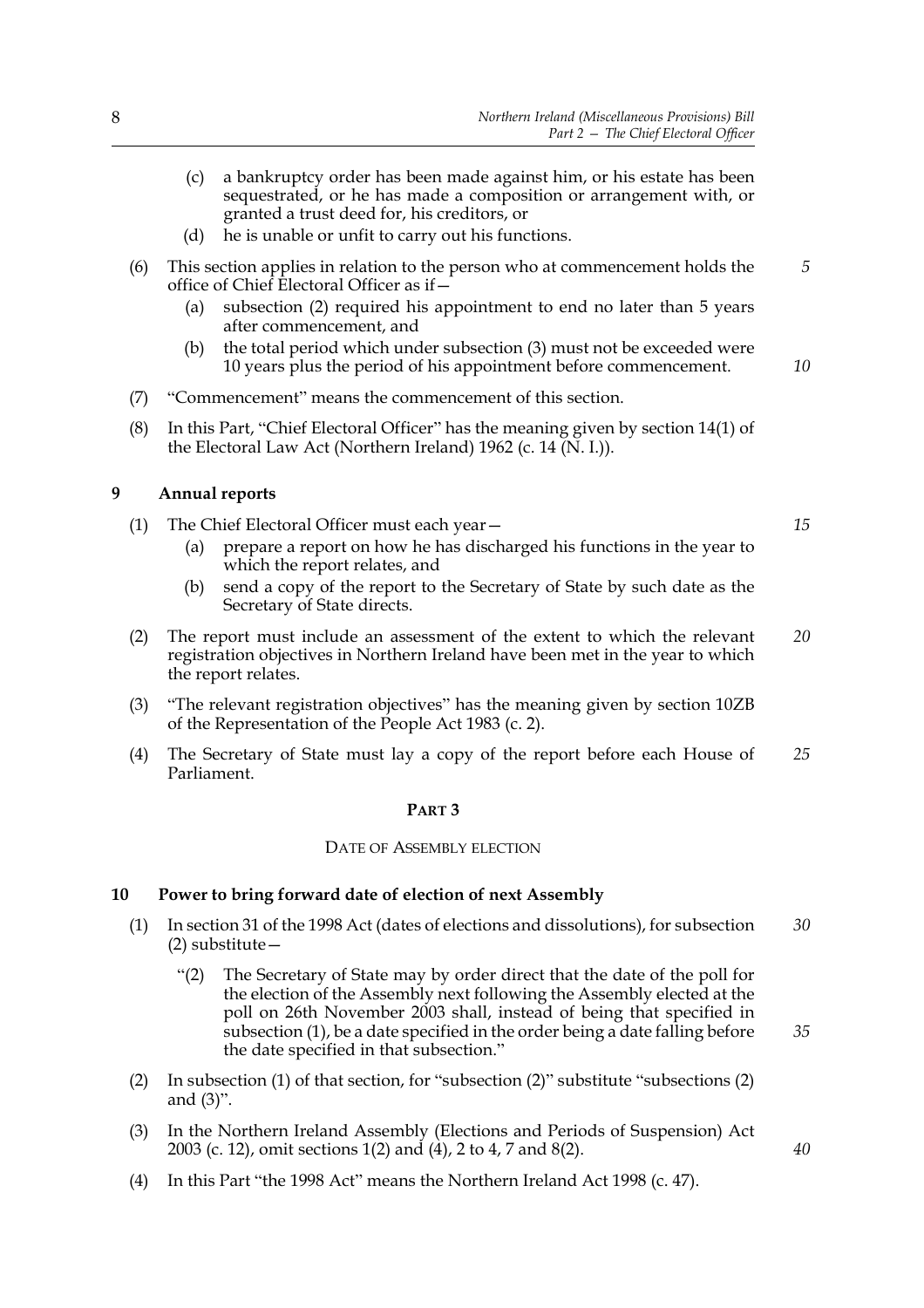#### **11 Relevant period for purposes of expenditure limits**

- (1) Subsection (2) applies if the date of the poll for the election of the Assembly is specified in an order under section  $31(2)$  of the 1998 Act (as substituted by section 10).
- (2) Paragraph 7 of each of Schedules 9 and 10 to the Political Parties, Elections and Referendums Act 2000 (c. 41) has effect in relation to that election as if "the relevant period" for the purposes of that paragraph were the period— *5*
	- (a) beginning with the date when the order is made, and
	- (b) ending with the date of the poll,

and sub-paragraphs (3) and (4) of paragraph 7 of each of those Schedules do not apply. *10*

(3) "The Assembly" means the Northern Ireland Assembly.

#### **12 Modifications in connection with a changed election date**

(1) After section 32 of the 1998 Act insert—

#### **"32A Modifications in connection with a changed election date**

- (1) The Secretary of State may by order make such modifications of—
	- (a) any enactment (other than one contained in this Act), or
	- (b) any provision of subordinate legislation,

as appear to him to be necessary or expedient for the purposes of, or in consequence of or in connection with an order under section 31(2) or (3) or an Order in Council under section 32(4). *20*

- (2) An order under this section may, in particular, make provision modifying any duty of the Chief Electoral Officer for Northern Ireland whereby (apart from the order) he must perform any function or discharge any duty on or by reference to a particular date.
- (3) An order under this section may also make such supplementary, incidental or consequential provision as the Secretary of State considers necessary or expedient."
- (2) Amend section 96 of the 1998 Act (orders and regulations) as follows.
- (3) In subsection (2), after "31(2)," insert "32A,".
- (4) In subsection (2A), after "31(2)" insert "or 32A".
- (5) For subsection (2C) substitute—
	- "(2C) Subsection (2B)(b) does not prejudice—
		- (a) the making of a new order, or
		- (b) anything done as a result of an order under section 32A before it ceased to have effect." *35*

*15*

*25*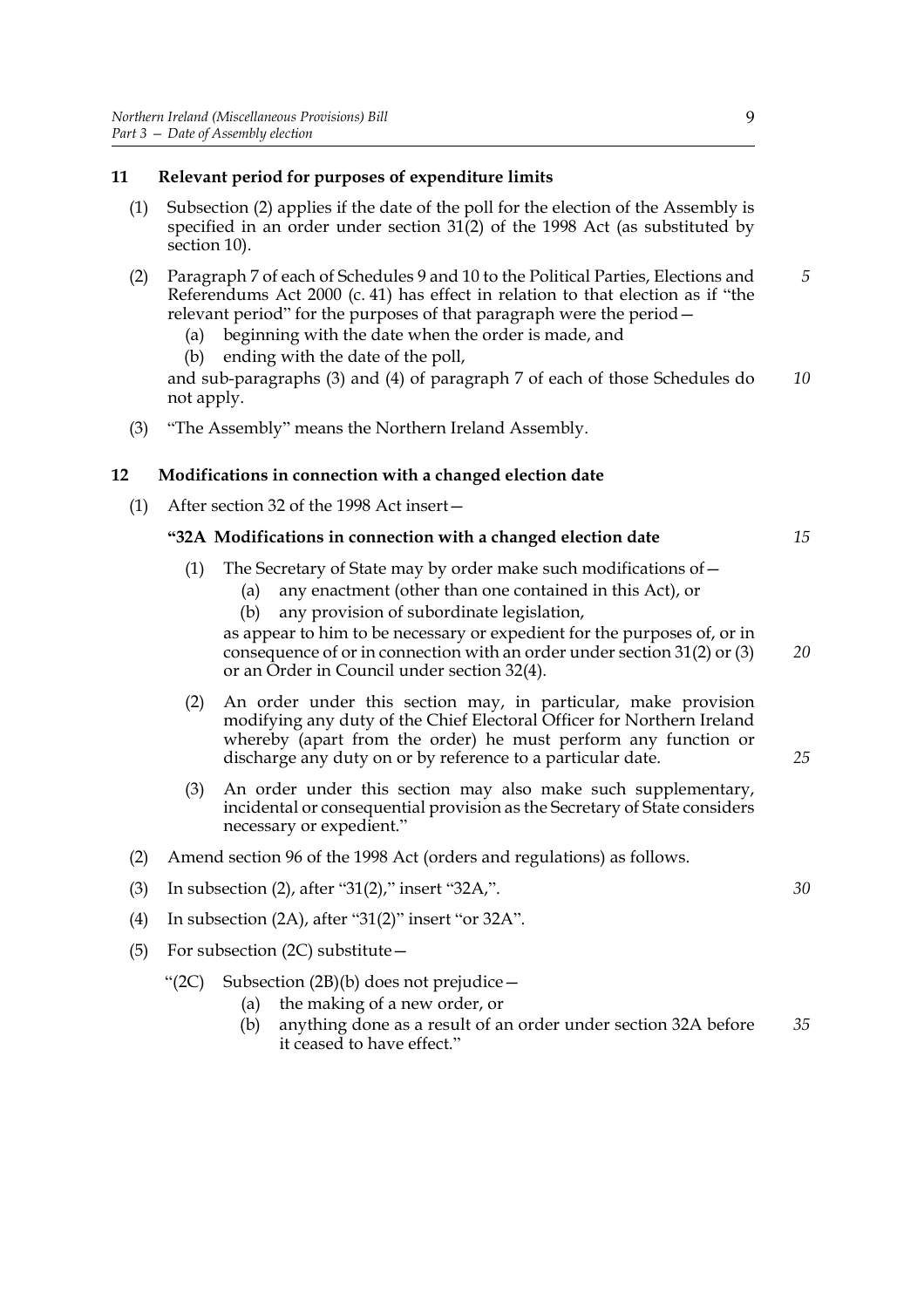#### **PART 4**

#### DONATIONS FOR POLITICAL PURPOSES

#### **13 Introduction**

| (1) | In this Part-                                                                                                                                                                                                                                                                                                                                                                        |    |
|-----|--------------------------------------------------------------------------------------------------------------------------------------------------------------------------------------------------------------------------------------------------------------------------------------------------------------------------------------------------------------------------------------|----|
|     | "the 2000 Act" means the Political Parties, Elections and Referendums Act<br>2000 (c. 41), and                                                                                                                                                                                                                                                                                       | 5  |
|     | "the 1983 Act" means the Representation of the People Act 1983 (c. 2).                                                                                                                                                                                                                                                                                                               |    |
| (2) | In this Part-                                                                                                                                                                                                                                                                                                                                                                        |    |
|     | section 14 comes into force at the end of the period of two months<br>(a)<br>beginning with the day on which this Act is passed,                                                                                                                                                                                                                                                     | 10 |
|     | sections 15 to 17 and Schedule 1 come into force on 1st November 2007,<br>(b)<br>and                                                                                                                                                                                                                                                                                                 |    |
|     | section 18 comes into force at the end of the period of two months<br>(c)<br>beginning with the day on which this Act is passed.                                                                                                                                                                                                                                                     |    |
| 14  | Part 4 of the 2000 Act: the final disapplication period                                                                                                                                                                                                                                                                                                                              | 15 |
| (1) | Sections 50 to 69 of, and Schedule 6 to, the 2000 Act (donations to political<br>parties) do not apply in relation to any Northern Ireland party during the final<br>disapplication period.                                                                                                                                                                                          |    |
| (2) | "The final disapplication period" means the period -<br>starting with the day on which this section comes into force, and<br>(a)<br>ending with 31st October 2007.<br>(b)                                                                                                                                                                                                            | 20 |
| (3) | Paragraphs 2 to 15 of Schedule 7 to the 2000 Act (donations to individuals and<br>members associations) do not apply during the final disapplication period in<br>relation to any regulated donee who is-<br>an individual ordinarily resident in Northern Ireland, or<br>(a)<br>a members association wholly or mainly consisting of members of a<br>(b)<br>Northern Ireland party. | 25 |
| (4) | Section $54(2)(c)$ of the 2000 Act has effect in relation to any donation received<br>during the final disapplication period by $-$<br>a Great Britain party, or<br>(a)<br>a regulated donee who is resident or carries on activities in Great<br>(b)<br>Britain,<br>as if it referred to a Great Britain party only.                                                                | 30 |
| (5) | References in Schedule 2A to the 1983 Act to a permissible donor falling within<br>section 54(2) are to be read, in relation to any donation received during the final<br>disapplication period by a candidate at an election in Great Britain, as not<br>including a Northern Ireland party.                                                                                        | 35 |
| (6) | In this section -<br>"Great Britain party" means a party registered in the Great Britain register<br>(as defined by section $23(2)$ of the $2000$ Act),<br>"Northern Ireland party" means a party registered in the Northern<br>Ireland register (as defined by that section), and                                                                                                   | 40 |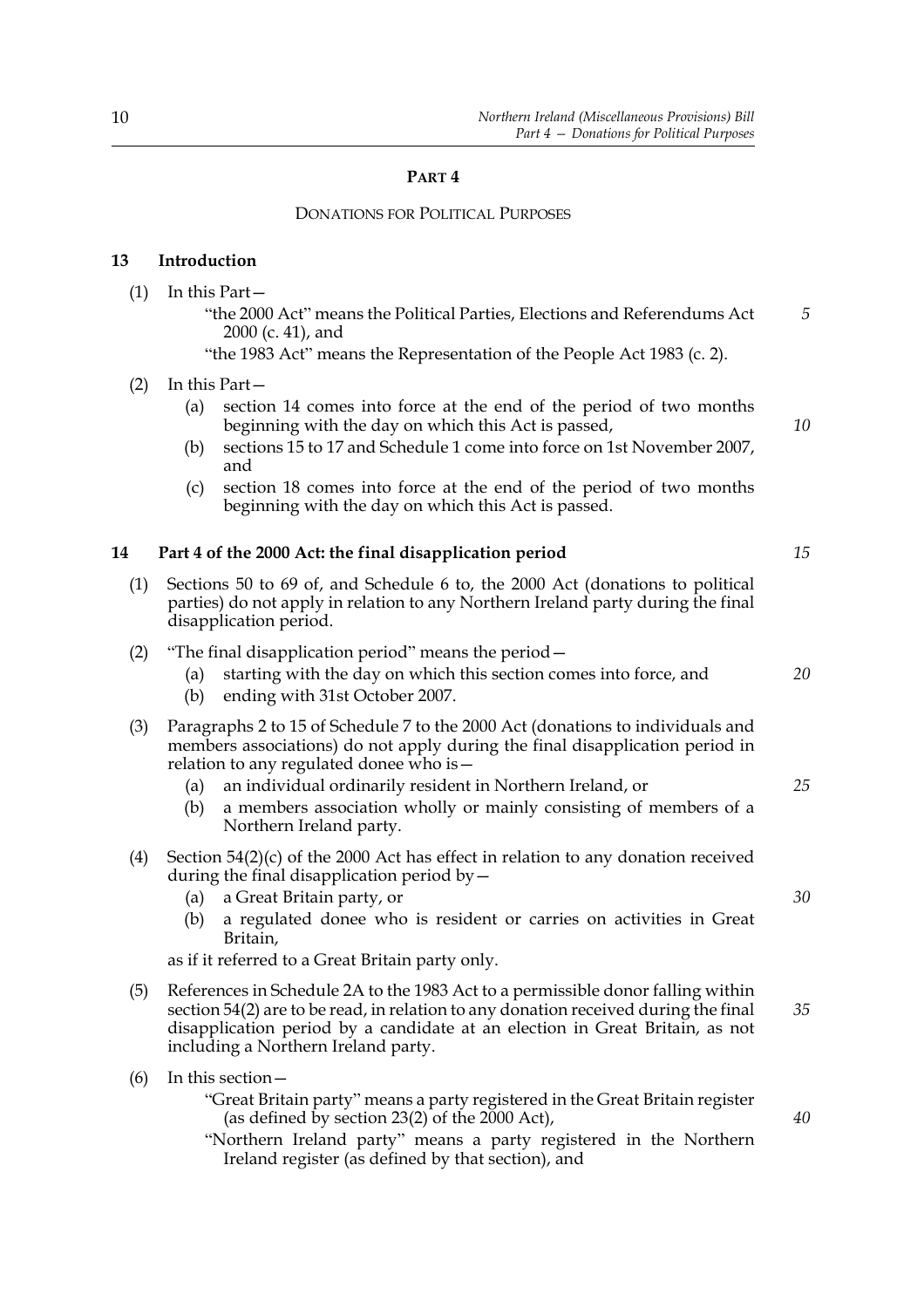"regulated donee" and "members association" have the same meaning as in Schedule 7 to the 2000 Act.

- (7) The reference in subsection (4)(b) to Great Britain includes the combined region (as defined by section 160(1) of the 2000 Act).
- (8) The following provisions cease to have effect—
	- (a) in the  $2000$  Act  $-$ 
		- (i) section 42(5),
		- (ii) Chapter 4 of Part 4,
		- (iii) section  $156(4)(d)$ ,
		- (iv) in Schedule 7, paragraphs 1(10) and (11) and 16, and
	- (b) in Schedule 2A to the 1983 Act, paragraph 1(7).
- (9) In section 159A(a) of the 2000 Act (functions that are not exercisable by Lord Chancellor as well as by Secretary of State), for ", 18(2) and (4) and 70" substitute "and 18(2) and (4)".

#### **15 Extension of categories of permissible donors**

In Part 4 of the 2000 Act, after Chapter 5 insert—

#### **"CHAPTER 6**

SPECIAL PROVISION IN CONNECTION WITH NORTHERN IRELAND

#### **71A Introduction**

- (1) The following provisions have effect for the interpretation of this Chapter. *20*
- (2) "Northern Ireland recipient" means—
	- (a) a party registered in the Northern Ireland register, or
	- (b) a regulated donee who is—
		- (i) an individual ordinarily resident in Northern Ireland, or *25*
		- (ii) a members association wholly or mainly consisting of members of a Northern Ireland party.
- (3) "Regulated donee" has the same meaning as in Schedule 7.
- (4) "Prescribed" means prescribed by an order made by the Secretary of State after consulting the Commission.

#### **71B Extension of categories of permissible donors in relation to Northern Ireland recipients**

- (1) In relation to a donation to a Northern Ireland recipient, section 54(2) has effect as if the following were also permissible donors—
	- (a) an Irish citizen in relation to whom any prescribed conditions are met; *35*
	- (b) a body which is of a prescribed description or category and in relation to which any prescribed conditions are met.
- (2) A description or category of body must not be prescribed for the purposes of subsection (1)(b) unless the Secretary of State is satisfied *40*

*10*

*5*

*15*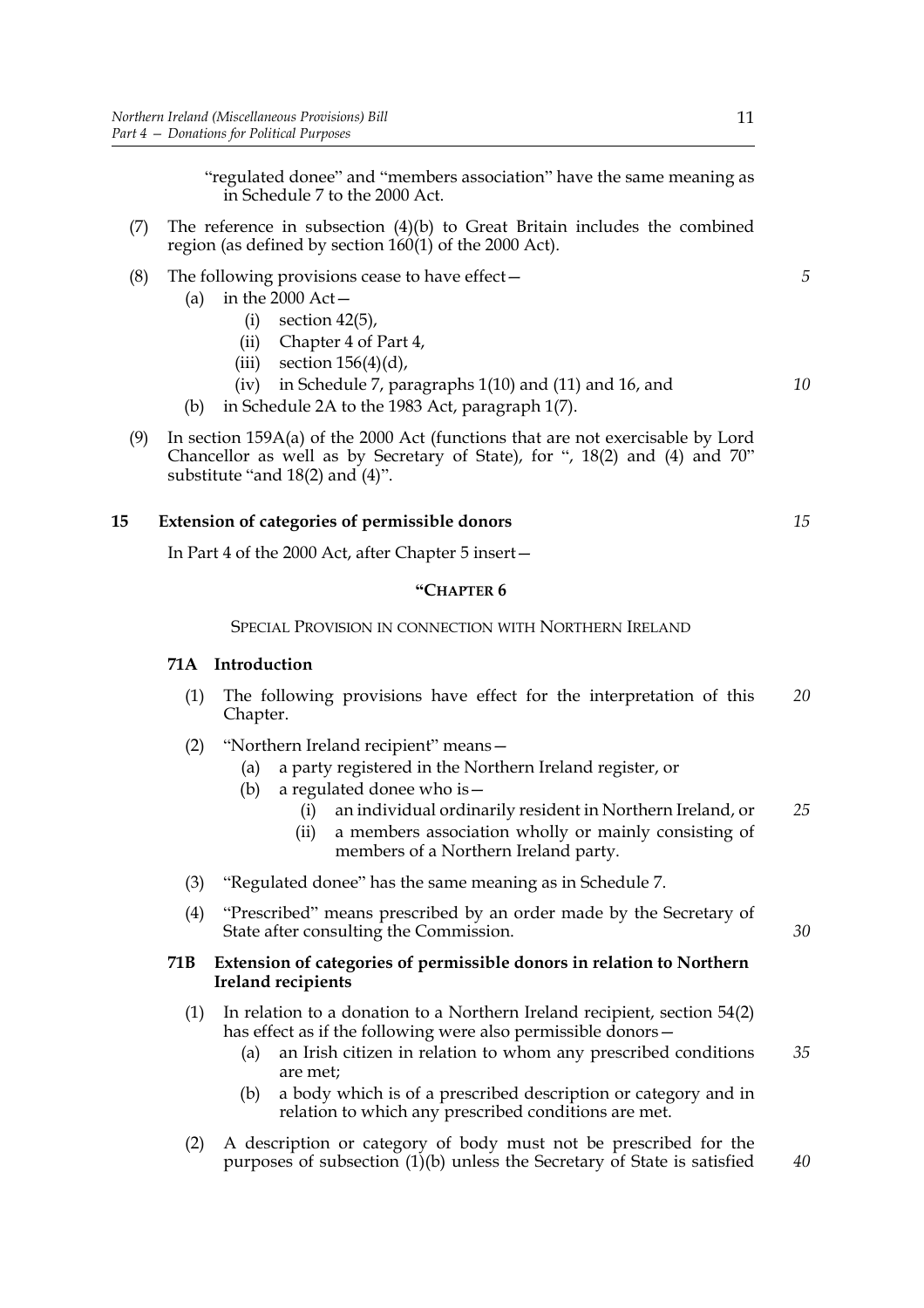that a body of that description or category would be entitled under Irish law to donate to an Irish political party.

- (3) In relation to a donation in the form of a bequest subsection  $(1)(a)$  is to be read as referring to an individual—
	- (a) who at any time within the period of five years ending with the date of his death was an Irish citizen, and
	- (b) in relation to whom, at the time of his death, any prescribed conditions were met.

#### **71C Northern Ireland recipients not permissible donors in relation to Great Britain**

- (1) In relation to a donation received by  $-$ 
	- (a) a registered party which is registered in the Great Britain register, or
	- (b) a regulated donee resident or carrying on activities in Great Britain,

section 54(2) has effect as if it did not include a party registered in the Northern Ireland register.

(2) The reference in subsection (1)(b) to Great Britain includes the combined region."

#### **16 Section 15: supplementary**

- (1) In section 156(4) of the 2000 Act (orders and regulations—powers subject to affirmative procedure), after paragraph (c) insert— "(ca) any provision of Chapter 6 of Part 4;".
- (2) In section 159A(a) of the 2000 Act (functions that are not exercisable by Lord Chancellor as well as by Secretary of State), for "and 18(2) and (4)" substitute ", 18(2) and (4) and Chapter 6 of Part 4". *25*
- (3) In Schedule 2A to the 1983 Act (control of donations to candidates), after paragraph 1(6) insert—
	- "(6A) In relation to a donation received by a candidate at an election in Great Britain, references to a permissible donor falling within section 54(2) of the 2000 Act are to be read as if section 54(2) did not include a party registered in the Northern Ireland register maintained by the Commission under Part 2 of that Act." *30*

#### **17 Modifications during prescribed period**

- (1) During the prescribed period, the 2000 Act applies in relation to Northern Ireland subject to the modifications in Schedule 1. *35*
- (2) "The prescribed period" means the period—
	- (a) starting with 1st November 2007, and
	- (b) ending with 31st October 2010.
- (3) The Secretary of State may by order amend paragraph (b) of subsection (2) so as to extend the prescribed period. *40*

*20*

*5*

*10*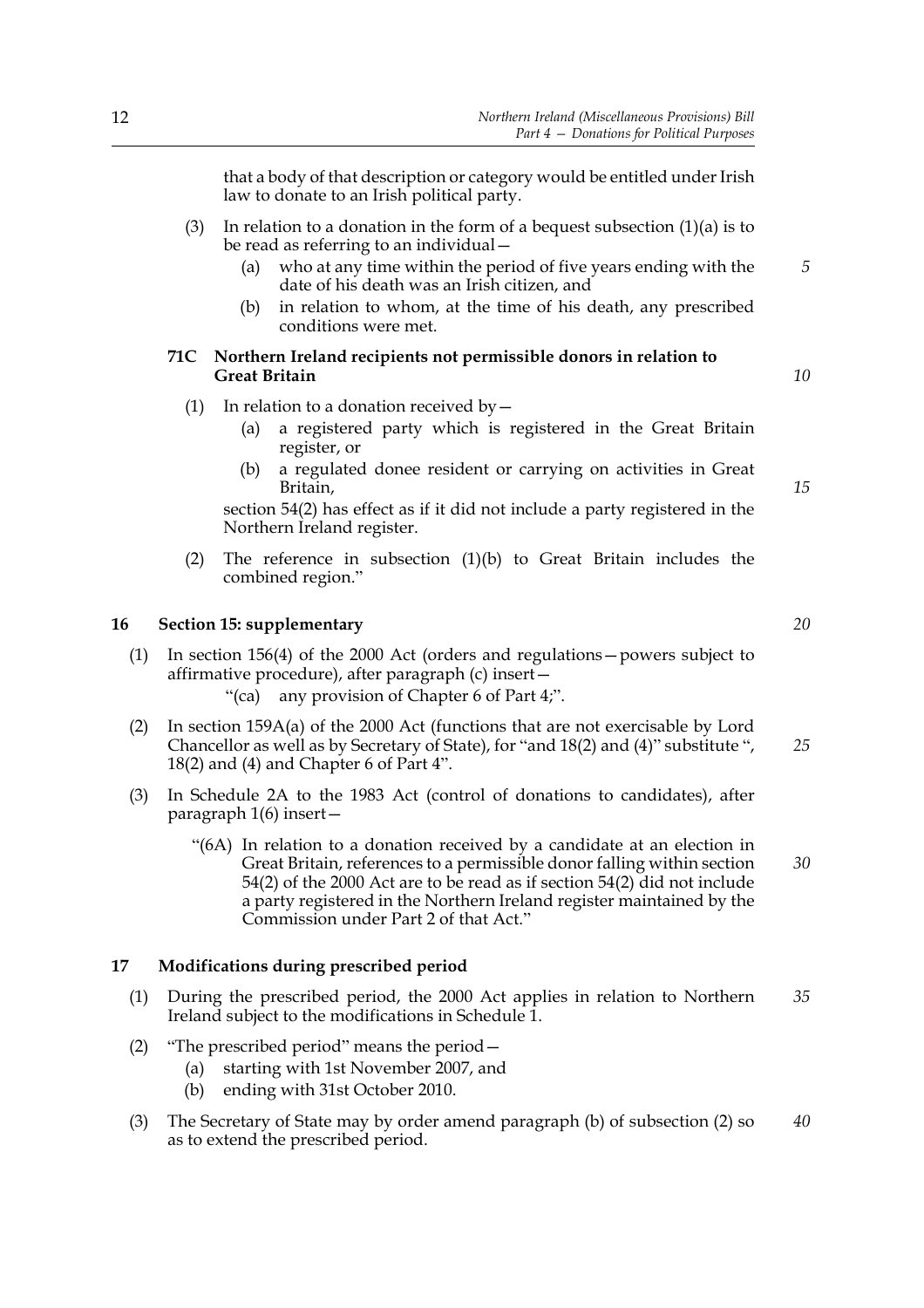- (4) The power to make an order under subsection (3) may be exercised on more than one occasion, but the prescribed period must not be extended for more than 2 years at a time.
- (5) The power to make an order under subsection (3) is exercisable by statutory instrument.
- (6) No order is to be made under subsection (3) unless a draft of the instrument containing the order has been laid before and approved by a resolution of each House of Parliament.

#### **18 Power to make provision in connection with permissible donors**

- (1) The Secretary of State may, after consulting the Commission, by order make provision, in relation to any time occurring on or after 1st November 2007, in connection with the provision made by  $-$ *10*
	- (a) sections 15 and 16, or
	- (b) section 17 and Schedule 1.
- (2) The provision that may be made under subsection (1) includes provision amending or modifying— *15*
	- (a) any provision of the 2000 Act;
	- (b) Schedule 2A to the 1983 Act;
	- (c) any other enactment connected with permissible donors or donations for political purposes.
- (3) The provision that may be made under subsection (1) also includes provision amending—
	- (a) section 71C of the 2000 Act (as inserted by section 15), and
	- (b) paragraph 1(6A) of Schedule 2A to the 1983 Act (as inserted by section 16),

so that they refer to a Northern Ireland recipient instead of referring to a party registered in the Northern Ireland register.

- (4) The power to make an order under subsection (1) is exercisable by statutory instrument.
- (5) No order is to be made under subsection (1) unless a draft of the instrument containing the order has been laid before and approved by a resolution of each House of Parliament. *30*

#### **PART 5**

#### DEVOLUTION OF POLICING AND JUSTICE FUNCTIONS ETC.

#### **19 Department with policing and justice functions**

(1) After section 21 of the 1998 Act insert—

#### **"21A Northern Ireland department with policing and justice functions**

- (1) This section applies if an Act of the Assembly  $-$ 
	- (a) establishes a new Northern Ireland department; and
	- (b) provides that the purpose of the Department is to exercise functions consisting wholly or mainly of devolved policing and justice functions. *40*

*5*

*20*

*25*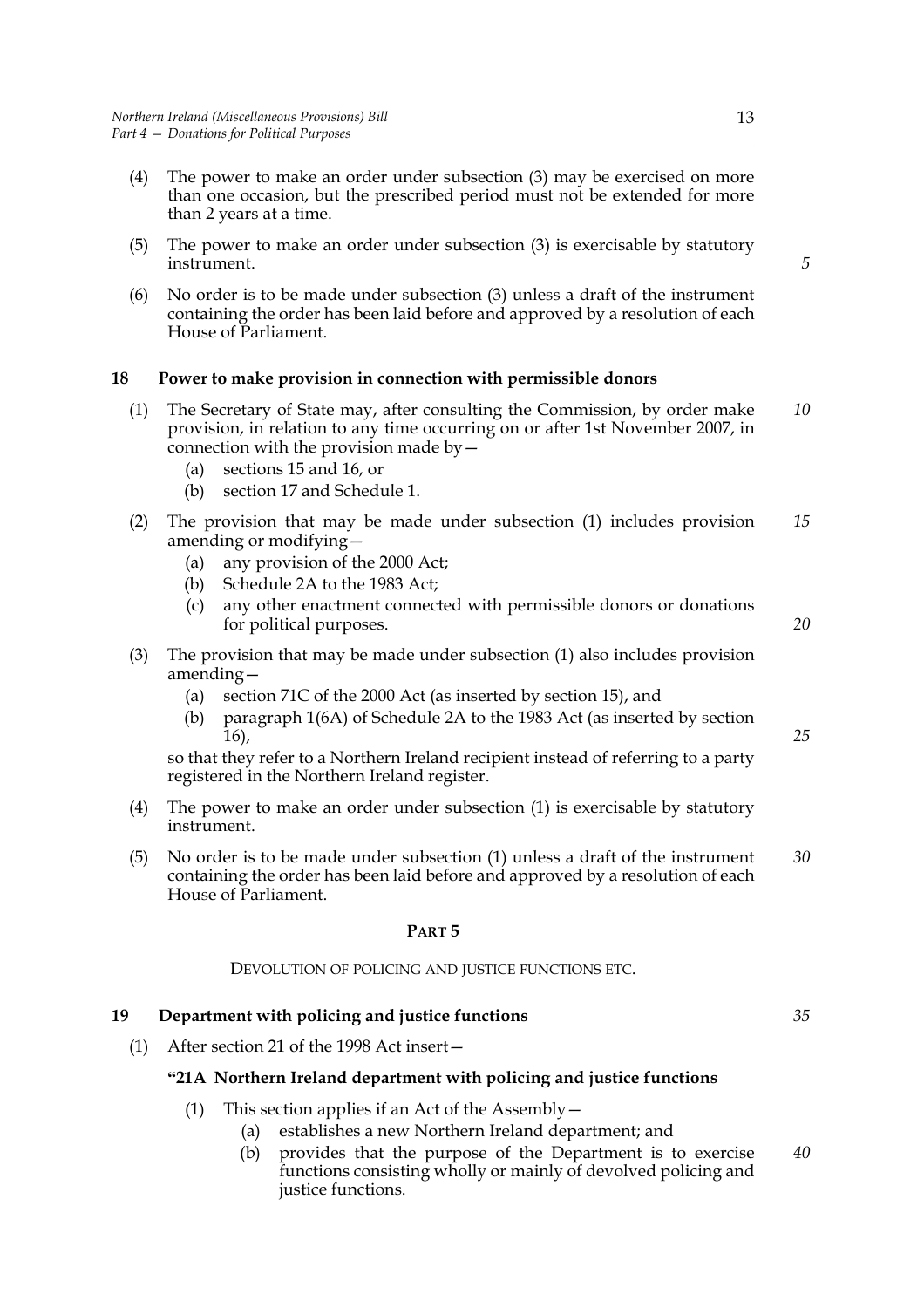- (2) The Act of the Assembly may (but need not) make provision of the kind mentioned in subsection (3) or (4).
- (3) The Act may provide for the department to be in the charge of two Northern Ireland Ministers acting jointly.
- (4) The Act may provide—
	- (a) for the department to be in the charge of a Northern Ireland Minister who is supported by a junior Minister; and
	- (b) for the persons holding those offices to rotate at intervals determined by or under the Act, so that the person who was the Minister in charge of the department becomes the junior Minister and the person who was the junior Minister becomes the Minister.
- (5) Schedule 4A (provisions relating to a department with devolved policing and justice functions) shall have effect.
- (6) In this section "devolved policing and justice function" means a function relating to a matter which— *15*
	- (a) is a transferred matter by virtue of an Order under section 4; and
	- (b) satisfies the condition in subsection (7).
- (7) The condition is that, immediately before the matter became a transferred matter, it fell within a description specified in— *20*
	- (a) any of paragraphs 9 to 12, 14A to 15A and 17 of Schedule 3; or
	- (b) any other provision of that Schedule designated for this purpose by an order made by the Secretary of State."
- (2) After Schedule 4 to the 1998 Act insert the Schedule 4A set out in Schedule 2 to this Act. *25*
- (3) In this Part "the 1998 Act" means the Northern Ireland Act 1998 (c. 47).

#### **20 Amendment of section 44 of the 1998 Act**

In section 44 of the 1998 Act (power to call for witnesses and documents), after subsection (4) insert—

*30*

*35*

*5*

*10*

- "(4A) That power is not exercisable in relation to a person mentioned in subsection (4) in connection with the discharge, during a relevant period, of a function which relates to a matter which is a transferred matter by virtue of an Order under section 4. For this purpose "relevant period" means a period when the matter was not a transferred matter.
	- (4B) That power is not exercisable in relation to a person mentioned in subsection (4) in connection with the discharge, during a relevant period, of a statutory function which—
		- (a) is exercisable by a Minister or a Northern Ireland department; but *40*
		- (b) was at any time exercisable by a Minister of the Crown.

For this purpose "relevant period" means a period when the statutory function was exercisable by a Minister of the Crown."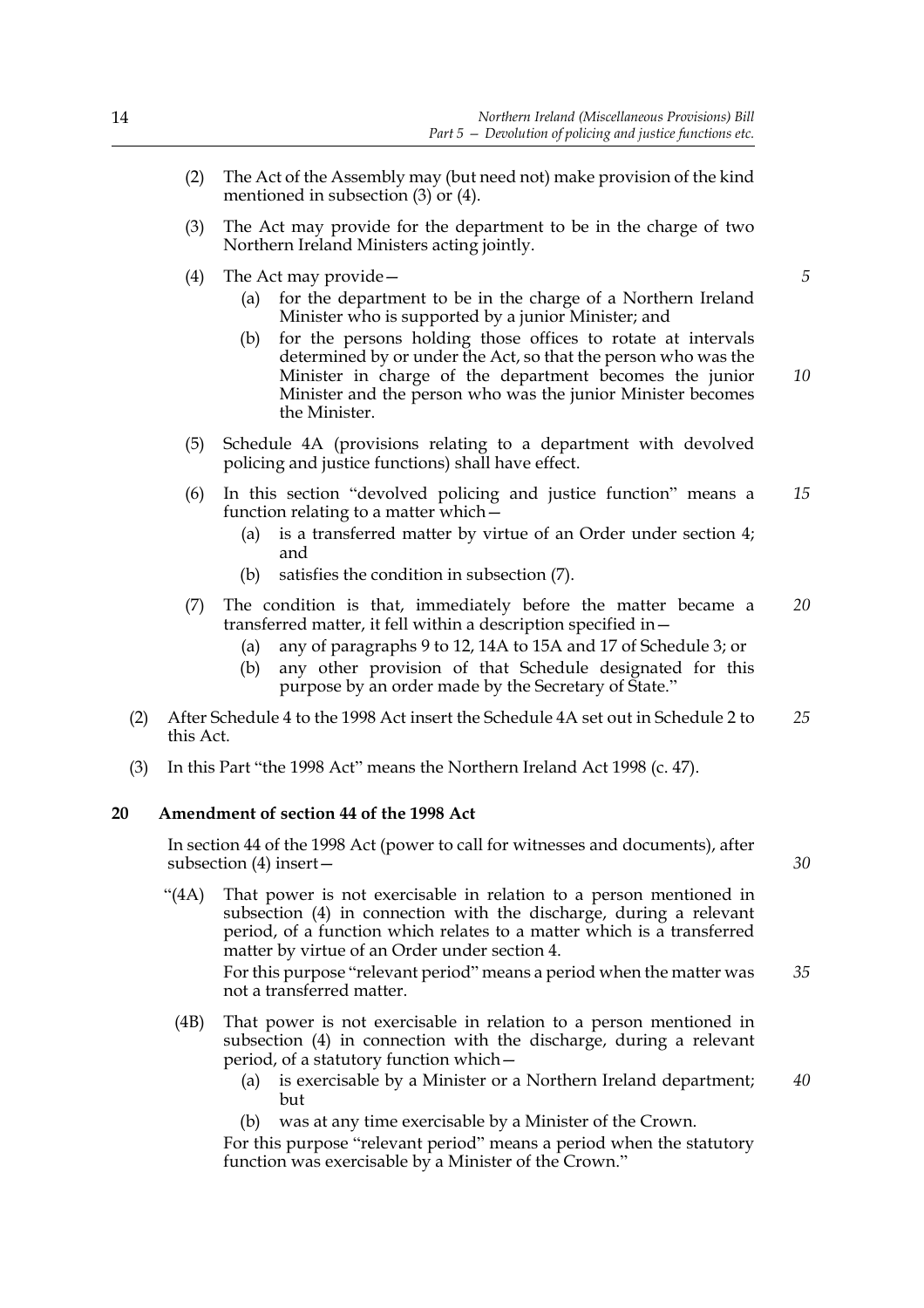#### **21 Provision for transfer of functions relating to extradition etc.**

After section 86 of the 1998 Act insert—

#### **"86A Provision for transfer of functions relating to extradition etc.**

- (1) Her Majesty may by Order in Council make provision amending—
	- (a) the Crime (International Co-operation) Act 2003; or
	- (b) the Extradition Act 2003,

for the purpose of transferring to a Minister or a Northern Ireland department, with effect from any date specified in the Order, any relevant function under the Act.

- (2) In subsection (1) "relevant function" means a function which, immediately before the date specified in the Order,— *10*
	- (a) is exercisable by a Minister of the Crown; and
	- (b) is exercisable in relation to Northern Ireland.
- (3) An Order under subsection (1) may make provision, to such extent as may appear to Her Majesty to be necessary or expedient in consequence of, or for giving full effect to, the Order— *15*
	- (a) for transferring or apportioning any property, rights or liabilities;
	- (b) for substituting any body or person for any other body or person in any charter, contract or other document or in any legal proceedings; *20*
	- (c) for any other transitional or consequential matter.
- (4) No recommendation shall be made to Her Majesty to make an Order under this section unless a draft of it has been laid before and approved by resolution of each House of Parliament."

#### **22 Provision for entrenching enactments**

After section 86A of the 1998 Act insert—

#### **"86B Provision for entrenching enactments**

- (1) Her Majesty may by Order in Council make provision amending section  $\overline{7}$  so as to provide for  $-$ 
	- (a) enactments to become entrenched; or
	- (b) enactments that are entrenched by virtue of an Order under paragraph (a) to cease to be entrenched.
- (2) For the purposes of this section an enactment is entrenched if section 7 prevents it from being modified by an Act of the Assembly or subordinate legislation made, confirmed or approved by a Minister or Northern Ireland department. *35*
- (3) No recommendation shall be made to Her Majesty to make an Order under this section unless a draft of it has been laid before and approved by resolution of each House of Parliament."

*5*

*40*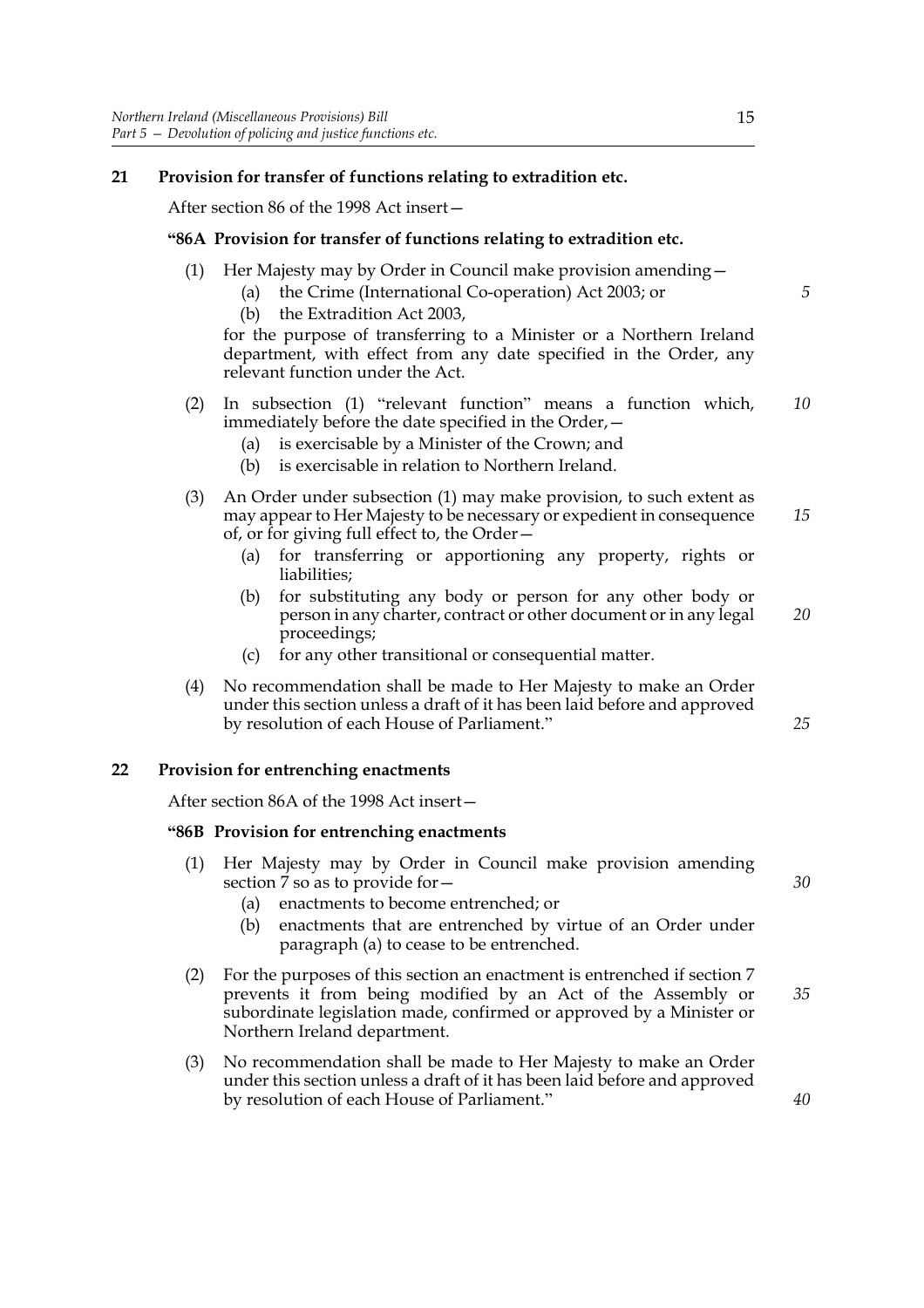#### **PART 6**

#### **MISCELLANEOUS**

#### **23 Arms decommissioning: extension of amnesty period**

In section 2(3)(b) of the Northern Ireland Arms Decommissioning Act 1997 (c. 7) (date on which amnesty period must end), for "2007" substitute "2010".

#### **24 Loans to Consolidated Fund of Northern Ireland: increase of limits**

- (1) Amend section 1 of the Northern Ireland (Loans) Act 1975 (c. 83) as follows.
- *(2) In subsection (2) (limit on loans to the Consolidated Fund of Northern Ireland), for "£2,000 million" substitute "£3,000 million".*
- *(3) In subsection (5) (power to increase the limit by order)—*
	- *(a) omit ", on not more than one occasion,",*
	- *(b) for "the limit in subsection (2)" substitute "the limit for the time being specified in subsection (2)", and*
	- *(c) for "£300 million" substitute "£500 million".*

#### **25 Single wholesale electricity market**

- (1) Her Majesty may by Order in Council make provision for giving effect to any agreement or arrangement—
	- (a) which has been entered into between Her Majesty's Government and the Government of Ireland,
	- (b) which relates to the establishment or operation of a single wholesale electricity market in Northern Ireland and Ireland, and *20*
	- (c) a copy of which has been presented to Parliament by the Secretary of State by command of Her Majesty.
- (2) An Order in Council under this section may—
	- (a) amend, repeal or revoke any provision made by or under an Act of Parliament or Northern Ireland legislation (whenever passed or made); *25*
	- (b) confer powers on bodies or persons specified in, or appointed under or by virtue of, the Order, including powers to make statutory rules (within the meaning of the Statutory Rules (Northern Ireland) Order 1979 (S.I. 1979/1573 (N.I. 12)));
	- (c) create offences;
	- (d) make provision which applies generally or only in specified cases or circumstances;
	- (e) make different provision for different cases or circumstances;
	- (f) make such consequential, incidental, supplementary or transitional provision as appears to Her Majesty to be necessary or expedient. *35*
- (3) No recommendation is to be made to Her Majesty to make an Order under this section unless a draft of the Order has been laid before and approved by resolution of each House of Parliament.

#### **26 Financial assistance for energy purposes**

For Article 61 of the Energy (Northern Ireland) Order 2003 (S.I. 2003/419

*15*

*30*

*40*

*10*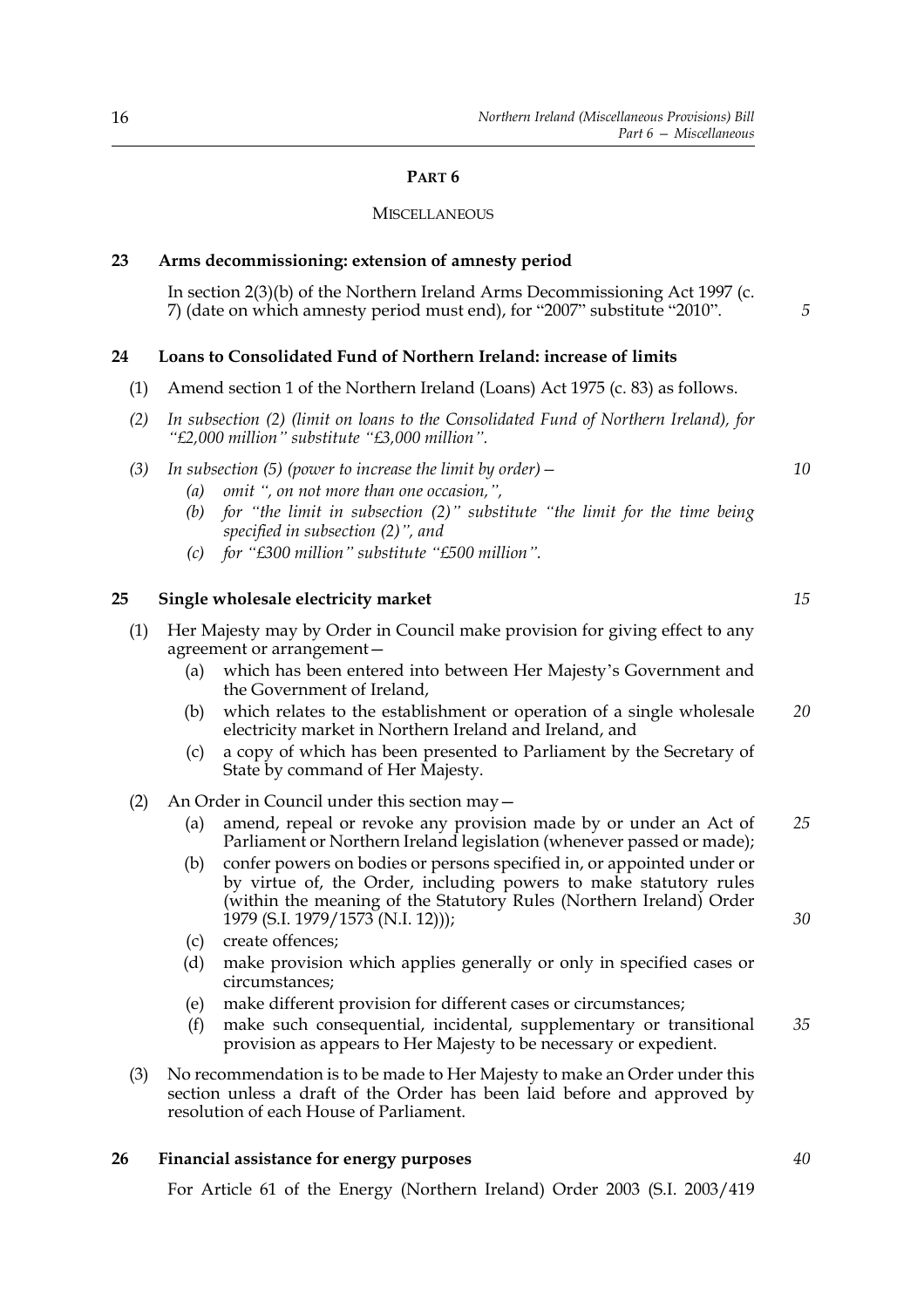#### $(N.I. 6)$ ) substitute –

#### **"61 Financial assistance for energy purposes**

- (1) The Department may give financial assistance to any person if, in the opinion of the Department—
	- (a) the form and amount of the assistance is reasonable having regard to all the circumstances; and
	- (b) the giving of the assistance is likely to achieve one or more of the purposes set out in paragraph (2).
- (2) Those purposes are—
	- (a) to secure a diverse and viable long-term energy supply;
	- (b) to promote the development and maintenance of an efficient, economic and co-ordinated gas industry in Northern Ireland;
	- (c) to promote efficiency and economy on the part of persons engaged in the generation, production, transmission, distribution or supply of energy;
	- (d) to promote the efficient use of energy;
	- (e) to promote the development or the bringing into use of  $-$ 
		- (i) energy from renewable sources, or
		- (ii) technologies for the production of energy from such sources;
	- (f) to promote research and development in relation to other matters connected with energy supply;
	- (g) to promote the generation, production, transmission, distribution or supply of energy from renewable sources;
	- (h) to promote the production, distribution or use of renewable transport fuels; *25*
	- (i) to limit or reduce emissions of greenhouse gases, or other effects on the environment, resulting from the generation, production, transmission, distribution, supply or use of energy;
	- (j) to conduct research, or to raise awareness, about matters referred to in sub-paragraph (i); *30*
	- (k) any other purpose prescribed by regulations made by the Department with the approval of the Department of Finance and Personnel.

#### (3) Financial assistance under this Article may be given—

- (a) in respect of particular activities carried on or supported by the recipient, or
- (b) generally in respect of all or some part of the activities carried on or supported by the recipient.

#### (4) Financial assistance under this Article shall be given—

- (a) in such form, and
- (b) subject to such conditions,

as the Department considers appropriate.

- (5) Without prejudice to the generality of paragraph (4), financial assistance under this Article may be given in one or more of the following forms— *45*
	- (a) by making grants (whether or not repayable) or loans;

*5*

*10*

*15*

*20*

*35*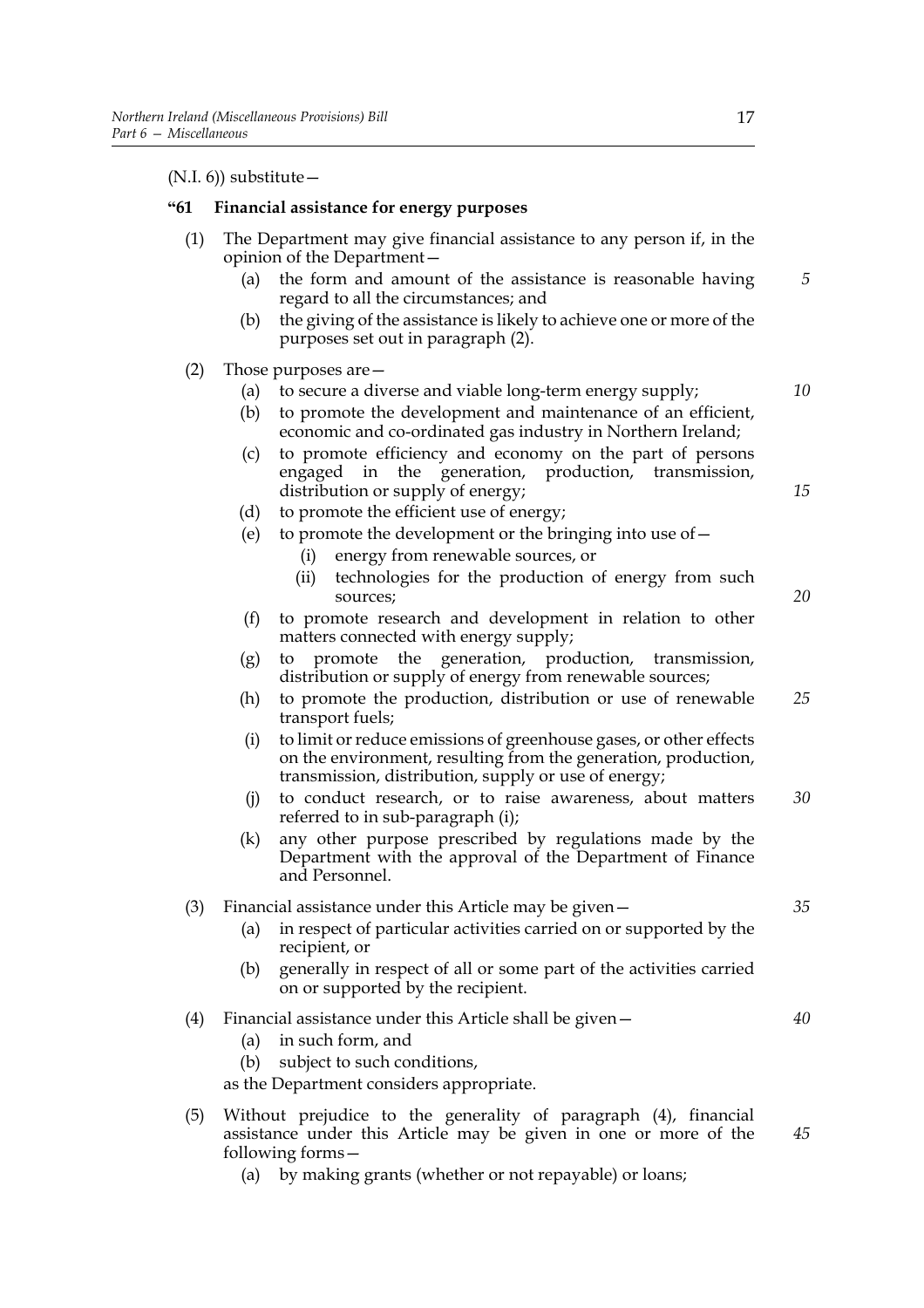- (b) by giving indemnities;
- (c) by making investments in bodies corporate;
- (d) by incurring expenditure for the benefit of a person;
- (e) by providing services, staff or equipment for the benefit of a person.
- (6) Without prejudice to the generality of paragraph (4), financial assistance under this Article may be given subject to conditions—
	- (a) as to repayment;
	- (b) requiring payments to be made to the Department (which need not be limited by reference to the value of the assistance given). *10*
- (7) In this Article—
	- "greenhouse gases" has the meaning given by section 82(9) of the Energy Act 2004;
	- "renewable sources" means sources of energy other than fossil fuel, peat or nuclear fuel, and includes waste (and for this purpose, "fossil fuel" and "peat" have the meaning given by Article 52(7)); *15*

"renewable transport fuel" means—

- (a) liquid or gaseous fuel that is produced wholly or mainly from biomass; or
- (b) any other description of fuel specified in an order made by the Department;

and for this purpose "biomass" means the biodegradable portion of a specified product, waste or residue."

#### **27 Extension to Northern Ireland of provisions of SOCAP 2005**

- (1) Sections 60 to 67, 69 and 70 of the Serious Organised Crime and Police Act 2005 (c. 15) (investigatory powers of DPP etc.) extend to Northern Ireland.
- (2) Schedule 3 contains amendments of that Act in connection with subsection (1).

#### **28 Responsibilities in relation to the health and safety etc. of police**

- (1) In Article 47A of the Health and Safety at Work (Northern Ireland) Order 1978 (S.I. 1978/1039 (N.I. 9)) (application of Part II of that Order to police) after paragraph (2) insert— *30*
	- "(2A) For the purposes of this Part, the relevant officer, as defined by paragraph  $(2)(a)$  or  $(c)$ , shall be treated as a corporation sole.
	- (2B) Where, in a case in which the relevant officer, as so defined, is guilty of an offence by virtue of this Article, it is proved— *35*
		- (a) that the officer-holder personally consented to the commission of the offence,
		- (b) that he personally connived in its commission, or
		- (c) that the commission of the offence was attributable to personal neglect on his part, *40*

the office-holder (as well as the corporation sole) shall be guilty of the offence and shall be liable to be proceeded against and punished accordingly.

*25*

*20*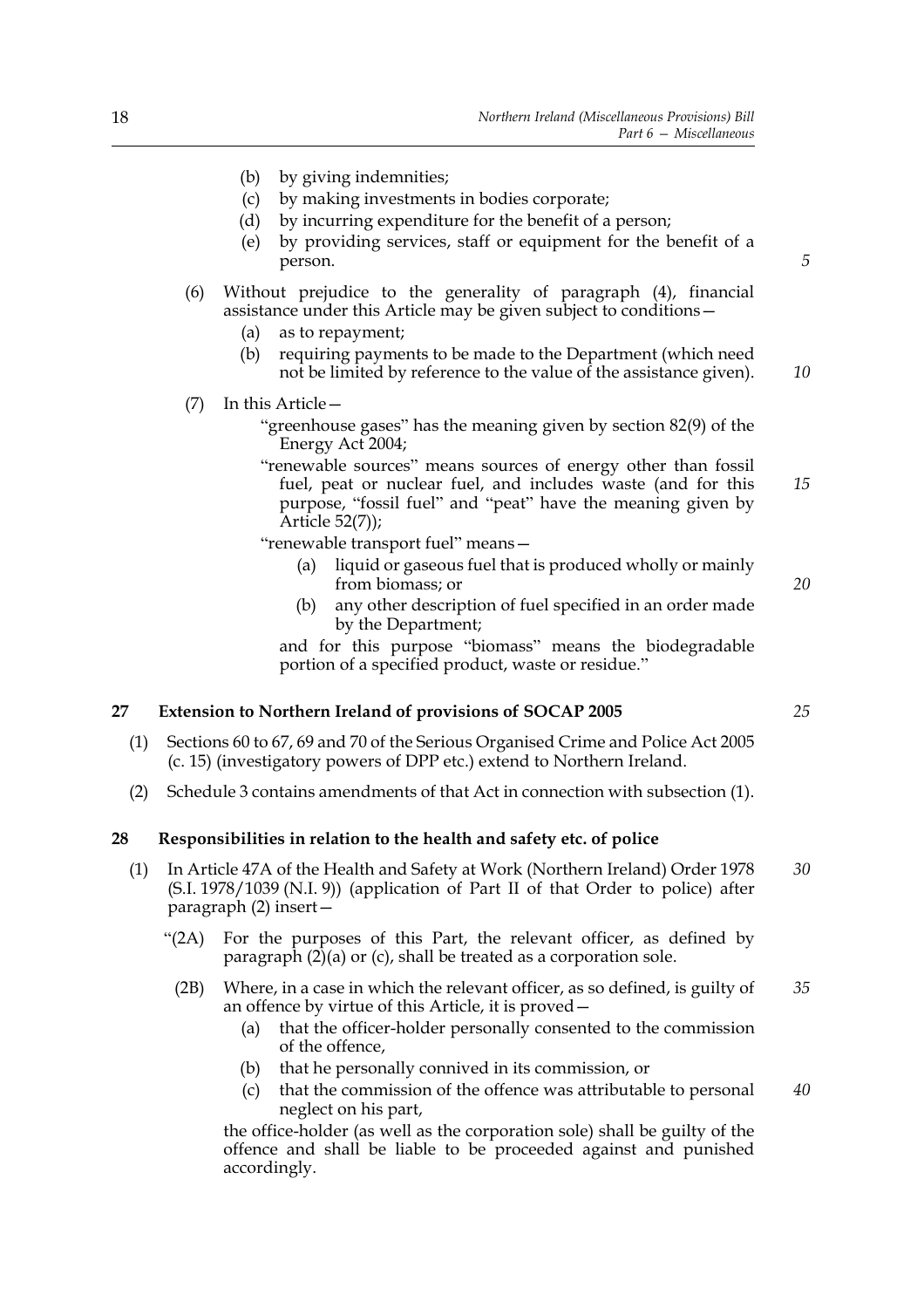- (2C) In paragraph (2B) "the office-holder", in relation to the relevant officer, means an individual who, at the time of the consent, connivance or neglect—
	- (a) held the office or other position mentioned in paragraph (2) as the office or position of that officer; or
	- (b) was for the time being responsible for exercising and performing the powers and duties of that office or position.
- (2D) The provisions mentioned in paragraph (2E) (which impose the same liability for unlawful conduct of constables on persons having their direction or control as would arise if the constables were employees of those persons) do not apply to any liability by virtue of this Part.
- (2E) Those provisions are—
	- (a) paragraph 7(1) of Schedule 8 to the Police Act 1997;
	- (b) section 27(8) of the Police (Northern Ireland) Act 1998;
	- (c) section 29(1) of that Act;
	- (d) section 28 of the Serious Organised Crime and Police Act 2005."
- (2) For paragraph (2) of each of the following Articles of the Employment Rights (Northern Ireland) Order 1996 (S.I. 1996/1919 (N.I. 16))—
	- (a) Article 72A (right of police officers not to suffer detriment in relation to health and safety issues), and
	- (b) Article 169A (right of police officers not to be unfairly dismissed in relation to health and safety issues),

substitute the paragraph set out in subsection (3).

- (3) The paragraph to be substituted is  $-$ 
	- "(2) In this Article "the relevant officer", in relation to a person holding the office of constable, means the person who under Article 47A of the Health and Safety at Work (Northern Ireland) Order 1978 is to be treated as his employer for the purposes of Part II of that Order." *25*
- (4) The amendments made by subsections (1) to (3) have effect for the purposes of any proceedings in or before a court or tribunal that are commenced on or after the day on which this Act is passed as if the amendments had come into force on 1st July 1998. *30*
- (5) For the purposes of proceedings commenced against a person in his capacity by virtue of this section as a corporation sole, anything done by or in relation to that person before the passing of this Act shall be deemed to have been done by or in relation to that person in that capacity.
- (6) No person shall be liable by virtue of Article 47A(2B) of the Health and Safety at Work (Northern Ireland) Order 1978 (S.I. 1978/1039 (N.I. 9)) in respect of anything occurring before the passing of this Act.

#### **29 Duty to fill judicial vacancies**

- (1) In section 12 of the Judicature (Northern Ireland) Act 1978 (c. 23) (before its substitution by section 4 of the Justice (Northern Ireland) Act 2002 (c. 26)) (appointment of Lord Chief Justice, Lords Justices of Appeal and judges of High Court), after subsection (2) insert—
	- "(3) The appointment by Her Majesty of a person to  $-$

*15*

*10*

*5*

*20*

*35*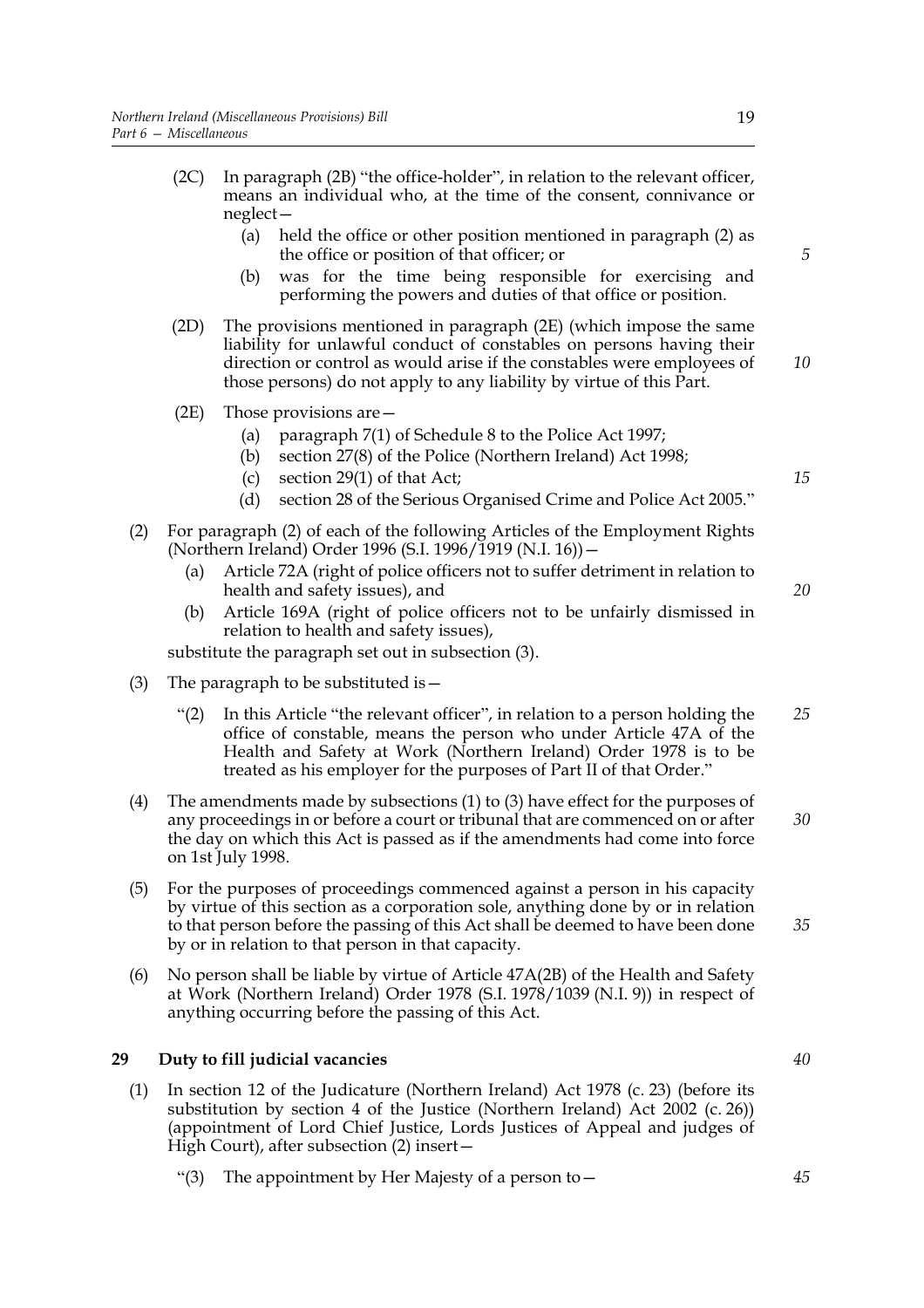|     |              | (a) the office of Lord Chief Justice, or                                                                                                                                                                                                                        |    |
|-----|--------------|-----------------------------------------------------------------------------------------------------------------------------------------------------------------------------------------------------------------------------------------------------------------|----|
|     |              | (b) the office of Lord Justice of Appeal,                                                                                                                                                                                                                       |    |
|     |              | shall be made on the recommendation of the Prime Minister.                                                                                                                                                                                                      |    |
|     | (4)          | The Prime Minister must make a recommendation to fill any vacancy in<br>the office of Lord Chief Justice.                                                                                                                                                       | 5  |
|     | (5)          | The Prime Minister must make a recommendation to fill any vacancy in<br>the office of Lord Justice of Appeal.                                                                                                                                                   |    |
|     | (6)          | Subsection (5) does not apply to a vacancy while the Lord Chief Justice<br>agrees that it may remain unfilled.                                                                                                                                                  |    |
|     | (7)          | The appointment by Her Majesty of a person to the office of a judge of<br>the High Court shall be made on the recommendation of the Lord<br>Chancellor."                                                                                                        | 10 |
| (2) |              | In section 12 of the Judicature (Northern Ireland) Act 1978 (c. 23) (as<br>substituted by section 4 of the Justice (Northern Ireland) Act 2002 (c. 26))<br>(appointment of Lord Chief Justice and Lords Justices of Appeal), after<br>subsection $(2)$ insert – | 15 |
|     | $\cdot (2A)$ | The Prime Minister must make a recommendation to fill any vacancy in<br>the office of Lord Chief Justice.                                                                                                                                                       |    |
|     | (2B)         | The Prime Minister must make a recommendation to fill any vacancy in<br>the office of Lord Justice of Appeal.                                                                                                                                                   | 20 |
|     | (2C)         | Subsection (2B) does not apply to a vacancy while the Lord Chief<br>Justice agrees that it may remain unfilled."                                                                                                                                                |    |
| (3) |              | In section 5 of the Justice (Northern Ireland) Act 2002 (appointment to listed<br>judicial offices), after subsection (1) insert-                                                                                                                               |    |
|     | " $(1A)$     | The Lord Chancellor must make an appointment, or a recommendation<br>for an appointment, to fill any vacancy in a listed judicial office.                                                                                                                       | 25 |
|     | (1B)         | Subsection (1A) does not apply to a vacancy while the Lord Chief<br>Justice agrees that it may remain unfilled."                                                                                                                                                |    |
|     |              | PART <sub>7</sub>                                                                                                                                                                                                                                               |    |
|     |              | SUPPLEMENTARY                                                                                                                                                                                                                                                   | 30 |
| 30  |              | <b>Financial provisions</b>                                                                                                                                                                                                                                     |    |

- *(1) There shall be paid out of money provided by Parliament any increase attributable to this Act in the sums payable by virtue of any other Act out of money provided by Parliament.*
- *(2) There shall be paid out of the Consolidated Fund any increase attributable to this Act in the sums payable by virtue of any other Act out of that Fund. 35*

#### **31 Minor and consequential amendments etc.**

- (1) Schedule 4 contains minor and consequential amendments.
- (2) Schedule 5 contains repeals and revocations.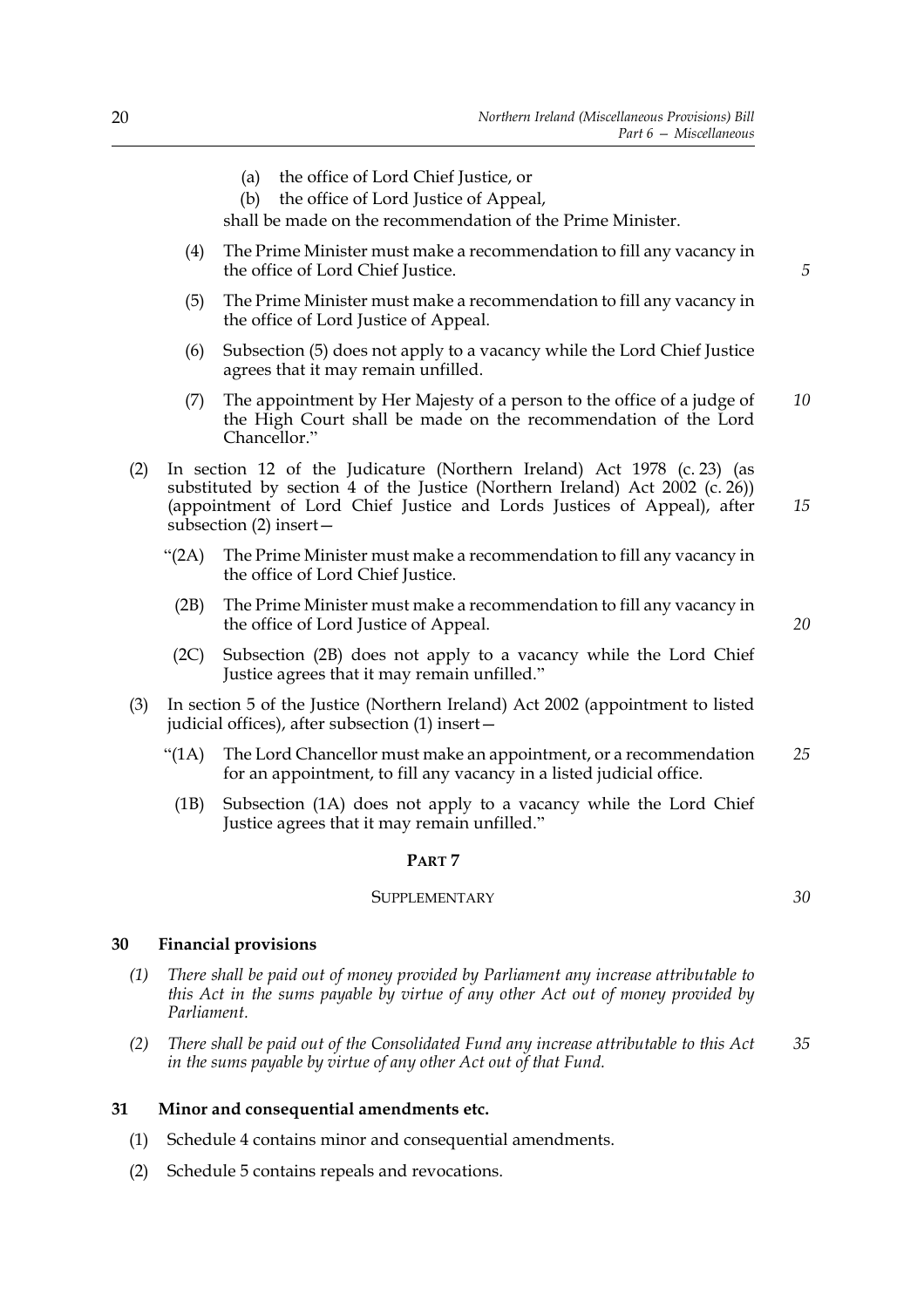- (3) The Secretary of State may by order made by statutory instrument make supplementary, incidental, consequential, transitional or saving provision for the purposes of, in consequence of, or for giving full effect to, any provision of Part 1.
- (4) An order under subsection (3) may, in particular—
	- (a) provide for a provision of Part 1 which comes into force before another provision of Part 1 or of the Electoral Administration Act 2006 has come into force to have effect, until the other provision has come into force, with specified modifications;
	- (b) amend, repeal or revoke any enactment passed or made on or before the last day of the session in which this Act is passed. *10*
- (5) "Enactment" includes any provision of Northern Ireland legislation or subordinate legislation (within the meaning of the Interpretation Act 1978 (c. 30)) and any provision of Part 1 of Schedule 4.
- (6) No order is to be made under subsection (3) unless a draft of the instrument containing the order has been laid before and approved by a resolution of each House of Parliament. *15*

#### **32 Commencement**

| (1) The following come into force on the day on which this Act is passed $-$ |  |
|------------------------------------------------------------------------------|--|
| (a) section 1;                                                               |  |

- (b) sections 10 to 13;
- (c) section 24;
- (d) section 25;
- (e) section 26;
- (f) section 28;
- (g) section 29;
- (h) section 30;
- (i) section 31(3) to  $(6)$ ;
- (j) this section;
- (k) section 33;
- (l) section 34.
- (2) Part 4 (apart from section 13, but including Schedule 1) comes into force as mentioned in section 13(2).
- (3) Subject to subsection (4), the other provisions of this Act come into force on such day as the Secretary of State may appoint by order made by statutory instrument. *35*
- (4) Any repeals or revocations in Schedule 5 come into force in the same way as any provision of this Act to which they relate.
- (5) Different days may be appointed under subsection (3) for different purposes.
- (6) The Secretary of State may by order made by statutory instrument make transitory or transitional provision or savings in connection with the coming into force of any provision of this Act. *40*

*5*

*25*

*20*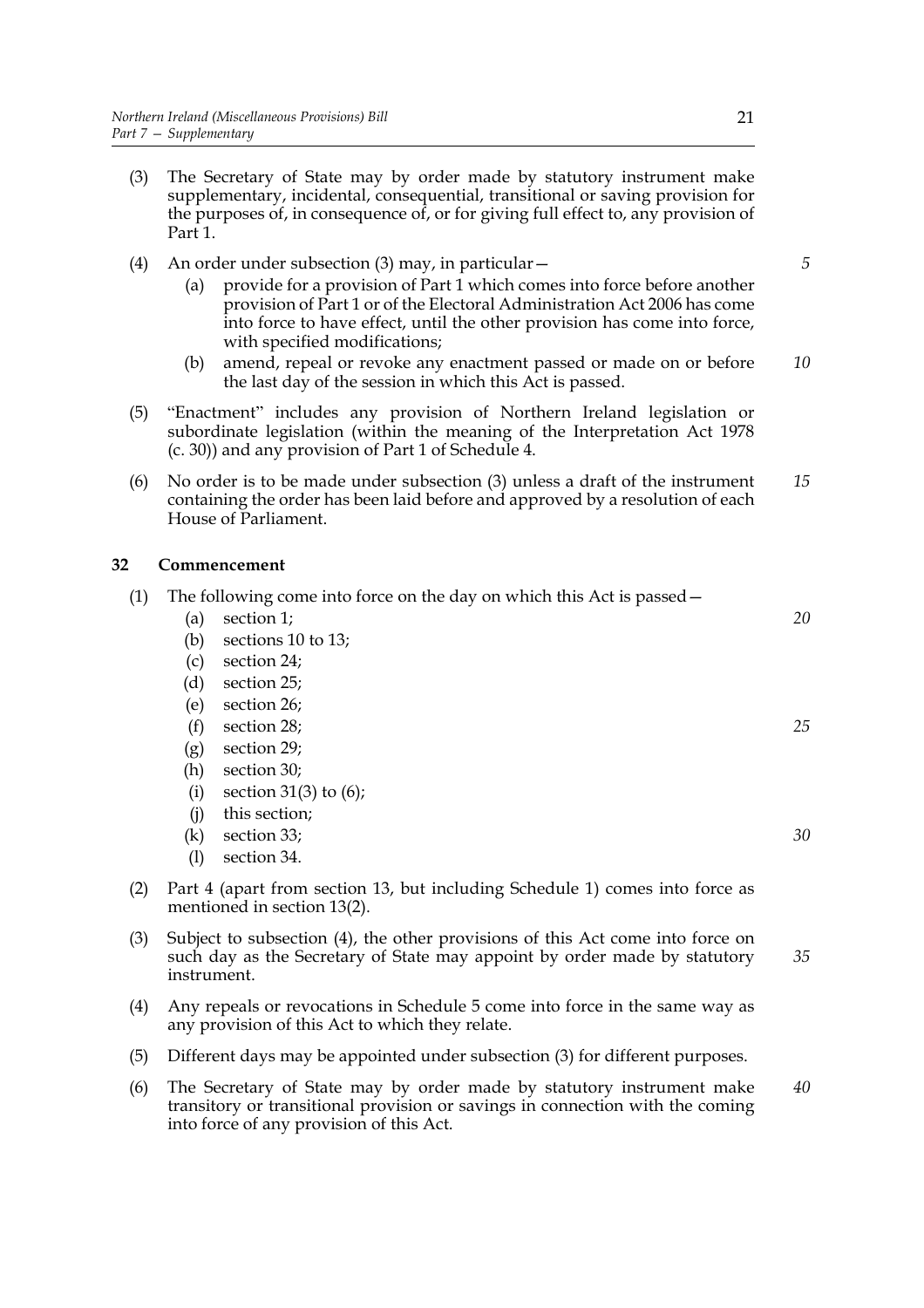#### **33 Extent**

- (1) The extent of any amendment or repeal made by this Act is the same as that of the enactment amended or repealed.
- (2) Subsection (1) does not apply to Schedule 3.

#### **34 Short title**

*5*

This Act may be cited as the Northern Ireland (Miscellaneous Provisions) Act 2006.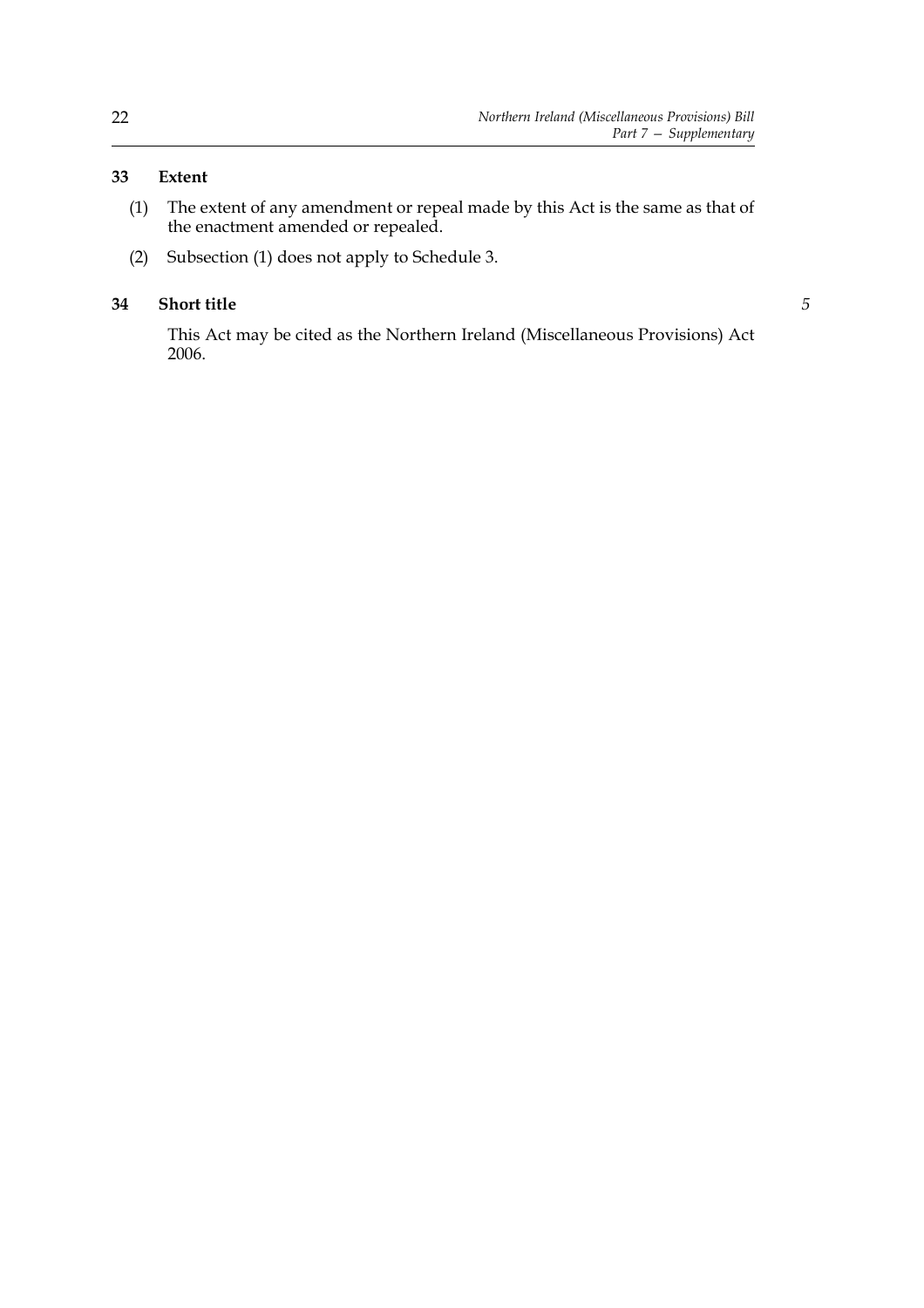## SCHEDULES

#### SCHEDULE 1 Section 17

MODIFICATIONS OF 2000 ACT

*Duty of Commission to verify donation reports and not to disclose their contents*

|  | After section 71C of the 2000 Act (as inserted by section 15) insert – |
|--|------------------------------------------------------------------------|
|--|------------------------------------------------------------------------|

#### **"71D Duty to verify donation reports**

- (1) The Commission must take such steps as are prescribed for the purpose of verifying the information given in Northern Ireland reports.
- (2) "Northern Ireland report" means a report to the Commission which— *10*
	- (a) is prepared by a Northern Ireland recipient, and
	- (b) contains, or purports to contain, information required to be given by Schedule 6 or 7.

#### **71E Duty not to disclose contents of donation reports**

- (1) A person who is or has been a member or employee of the Commission must not disclose any information which—
	- (a) relates to a donation received by a Northern Ireland recipient, and
	- (b) has been obtained by the Commission in the exercise of their functions under this Part, *20*

except in the following cases.

- (2) Such information may be disclosed for the purpose of verifying information given in a Northern Ireland report—
	- (a) to a member or employee of the Commission, or
	- (b) to such bodies as may be prescribed.
- (3) Such information may be disclosed for the purposes of any criminal or civil proceedings.
- (4) Such information may be disclosed in accordance with any prescribed requirements if it relates to a donation which the Commission believe, on reasonable grounds, was a donation required to be dealt with in accordance with section 56(2) (donations from impermissible and unidentifiable donors). *30*
- (5) A person who contravenes subsection (1) is guilty of an offence."
- 2 In Schedule 20 to the 2000 Act (penalties), after the entry relating to section *35*

*15*

*25*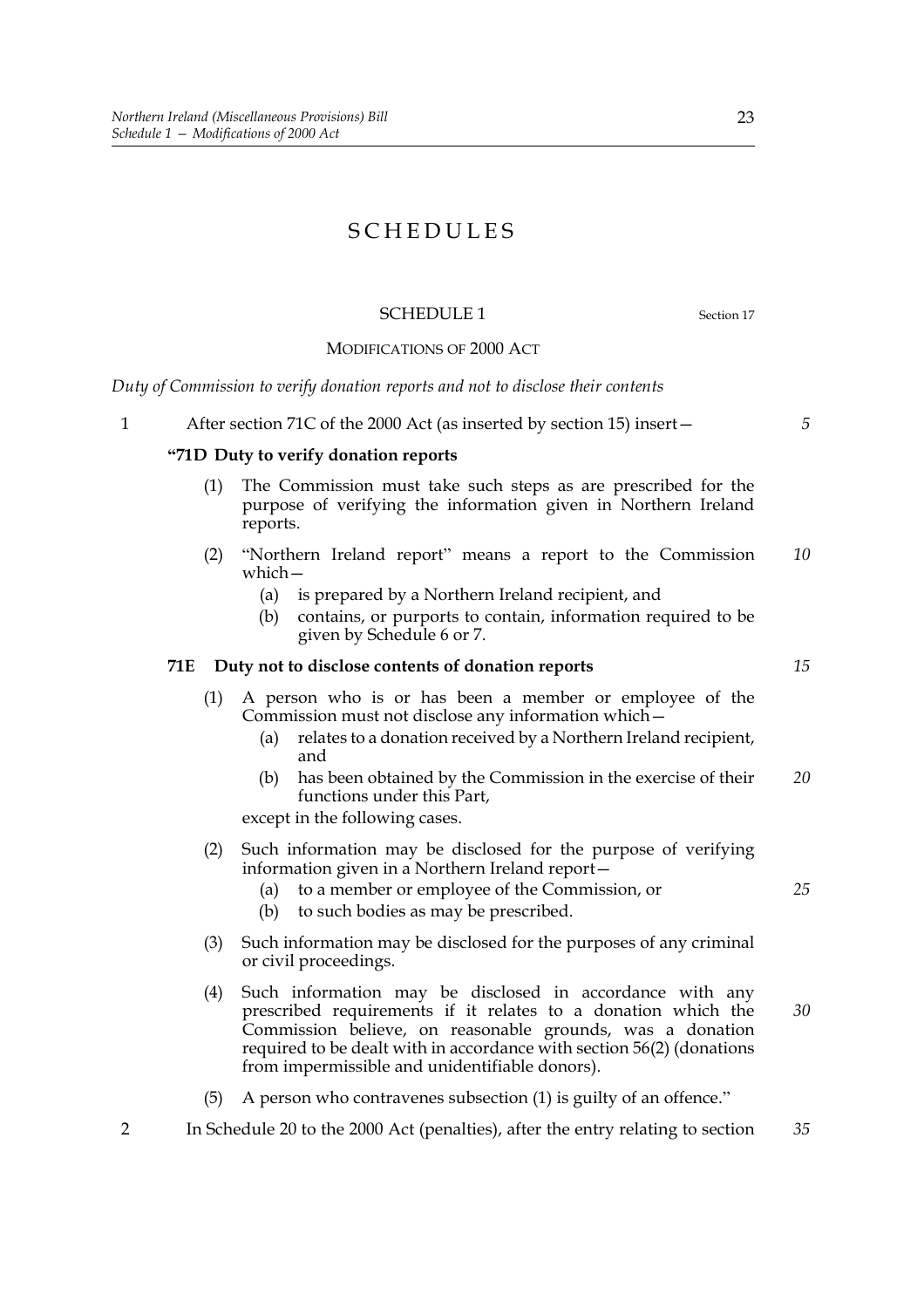| $68(5)$ insert $-$               |        |                                                                                                                   |   |
|----------------------------------|--------|-------------------------------------------------------------------------------------------------------------------|---|
| "Section<br>Northern<br>reports) | 71E(5) | (disclosing   On summary conviction<br>in<br>Ireland donation England and Wales: statutory<br>maximum or 51 weeks |   |
|                                  |        | summary conviction<br>On compared to the United States.<br>elsewhere: statutory maximum or<br>6 months"           | 5 |

*No rights to inspect etc. register so far as it relates to donations to Northern Ireland recipients*

- 3 In section 149 of the 2000 Act (inspection of Commission's registers etc.), after subsection (7) insert—
	- "(8) Subsections (2) to (4) do not apply to so much of the register maintained under section 69 as concerns donations to a Northern Ireland recipient.
	- (9) "Northern Ireland recipient" has the same meaning as in Chapter 6 of Part 4."

*15*

*20*

*25*

*30*

*10*

## SCHEDULE 2 Section 19 DEPARTMENT WITH POLICING AND JUSTICE FUNCTIONS

The Schedule inserted after Schedule 4 to the 1998 Act is as follows—

#### "SCHEDULE 4A Section 21A

DEPARTMENT WITH POLICING AND JUSTICE FUNCTIONS

#### PART 1

#### DEPARTMENT IN THE CHARGE OF TWO MINISTERS

*Introduction*

- 1 (1) This Part of this Schedule has effect in relation to a Northern Ireland department—
	- (a) the functions of which consist wholly or mainly of devolved policing and justice functions; and
	- (b) in relation to which an Act of the Assembly provides, by virtue of section 21A(3), for it to be in the charge of two Northern Ireland Ministers acting jointly (the "relevant Ministers").
	- (2) In this paragraph "devolved policing and justice functions" has the same meaning as in section 21A (see subsections (6) and (7) of that section).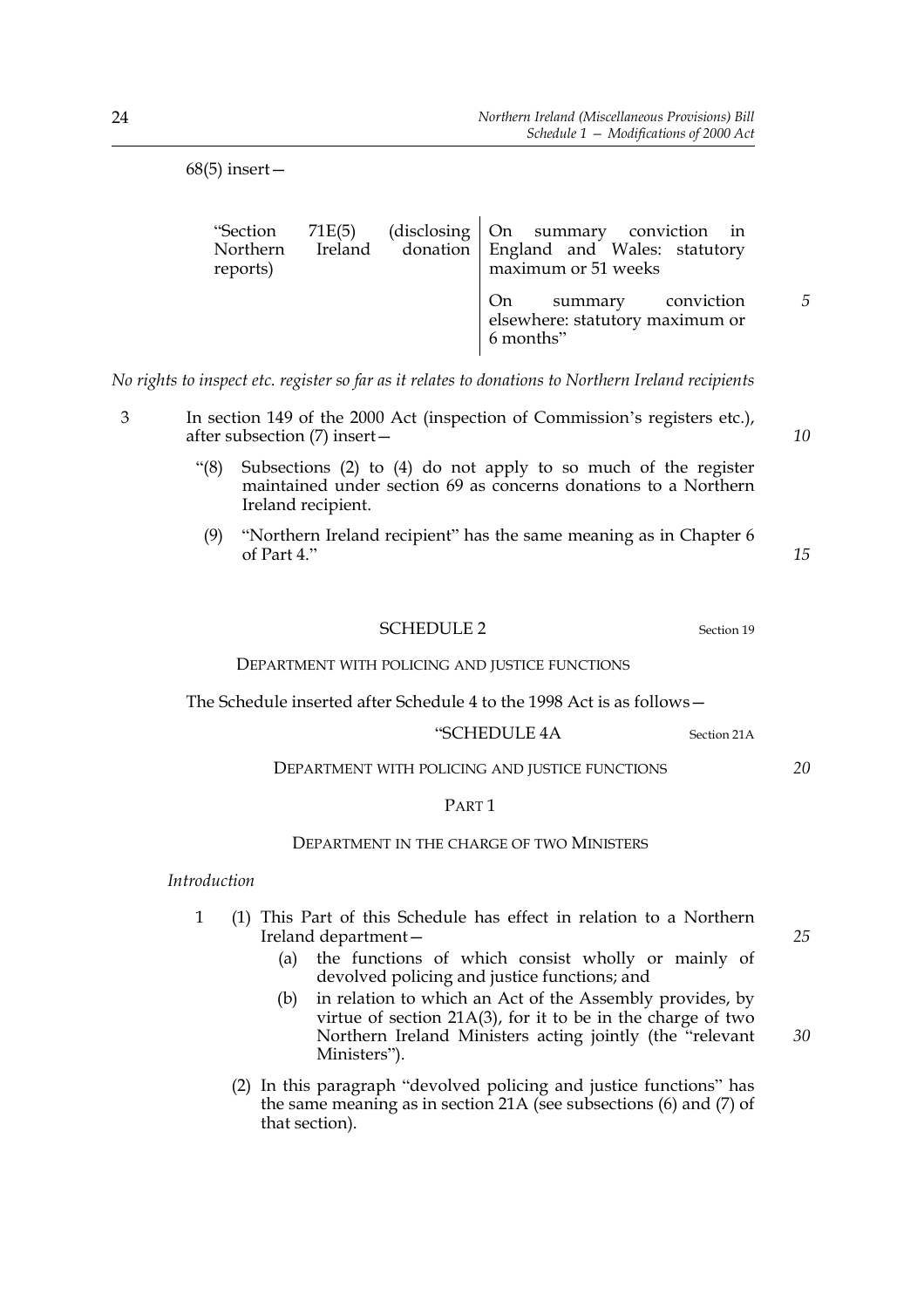*Modifications of section 17*

- 2 (1) Section 17 (Ministerial offices) has effect subject to the following modifications.
	- (2) Subsection (3) has effect subject to the provision of the Act of the Assembly referred to in paragraph 1(1)(b).
	- (3) The Ministerial offices held by the relevant Ministers (the "relevant Ministerial offices") are to count as a single Ministerial office for the purposes of subsection (4).

*Section 18 not to apply to relevant Ministers*

- 3 (1) Section 18 (Northern Ireland Ministers) shall not apply in relation  $to-$ *10*
	- (a) the relevant Ministers; or
	- (b) the relevant Ministerial offices,

and paragraph 4 shall apply instead.

- (2) But the references to Ministerial offices in— *15*
	- (a) subsection  $(1)(c)$  and  $(d)$  of section 18; and
	- (b) subsection (5) of that section (in the definition of M),

shall be taken to include the relevant Ministerial offices.

*Provisions relating to relevant Ministers*

- 4 (1) Where any of the conditions in paragraphs (a) to (e) of section  $18(1)$  is satisfied  $-$ *20*
	- (a) the relevant Ministers shall (if holding office at the time) cease to hold office; and
	- (b) the relevant Ministerial offices shall be filled by applying sub-paragraphs (3) to (6) within a period specified in standing orders. *25*
	- (2) The relevant Ministerial offices shall be filled by applying subparagraphs  $(3)$  to  $(6)$  before section 18(2) to  $(6)$  is applied in relation to the other Ministerial offices.
	- (3) The First Minister and the deputy First Minister acting jointly shall nominate two members of the Assembly to hold the relevant Ministerial offices. *30*
	- (4) The nomination shall not take effect unless it is approved by a resolution of the Assembly passed with the support of—
		- (a) a majority of the members voting on the motion for the resolution; *35*
		- (b) a majority of the designated Nationalists voting; and
		- (c) a majority of the designated Unionists voting.
	- $(5)$  If  $-$ 
		- (a) the nomination does not take effect within a period specified in standing orders; or *40*
		- (b) the nominated persons do not take up the offices for which they have been nominated within that period,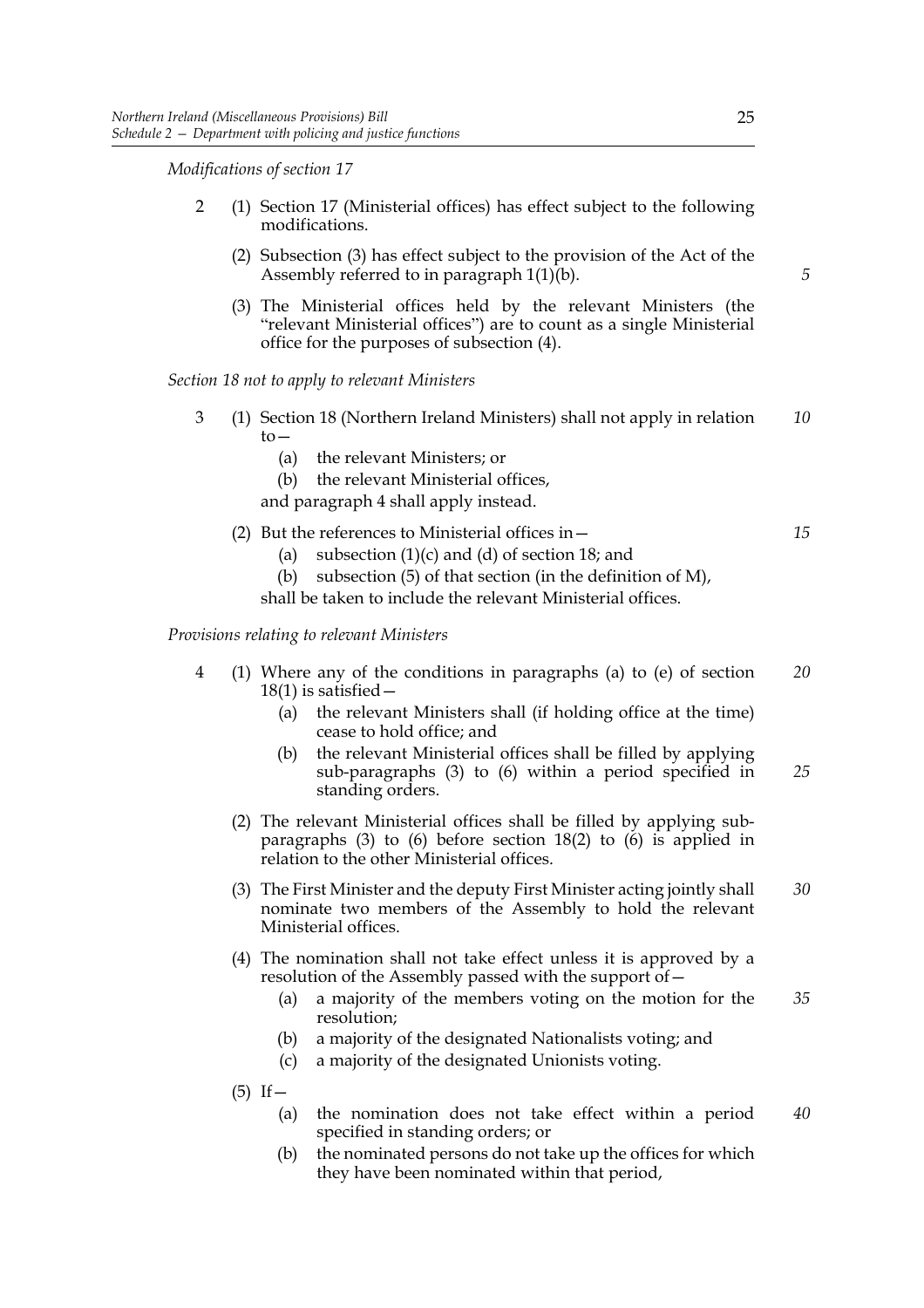a further nomination of two members of the Assembly shall be made under sub-paragraph (3).

- (6) Sub-paragraphs (3) to (5) shall be applied as many times as may be necessary to secure that the relevant Ministerial offices are filled.
- (7) The holding of office as First Minister or deputy First Minister shall not prevent a person being nominated to hold a relevant Ministerial office.
- (8) The relevant Ministers—
	- (a) shall not take up office until each of them has affirmed the terms of the pledge of office; and
	- (b) must take up office at the same time as each other.
- (9) A relevant Minister shall cease to hold office if  $-$ 
	- (a) he resigns by notice in writing to the First Minister and the deputy First Minister;
	- (b) he ceases to be a member of the Assembly otherwise than by virtue of a dissolution; or *15*
	- (c) he is dismissed by the First Minister and the deputy First Minister acting jointly and the Presiding Officer is notified of his dismissal.
- (10) If either of the relevant Ministers ceases to hold office at any time, otherwise than by virtue of sub-paragraph  $(1)$  -*20*
	- (a) the other shall also cease to hold office at that time; and
	- (b) the relevant Ministerial offices shall be filled by applying sub-paragraphs (3) to (6) within a period specified in standing orders.
- (11) Where—
	- (a) the Assembly has resolved under section 30(2) that a political party does not enjoy its confidence; and
	- (b) the party's period of exclusion under that provision has not come to an end,

no member of that party may be nominated under sub-paragraph (3).

#### (12) Where—

- (a) the Secretary of State has given a direction under section 30A(5) in respect of a political party; and
- (b) the party's period of exclusion under that provision has not come to an end,

no member of that party may be nominated under sub-paragraph (3).

(13) In this paragraph, a reference to a period of exclusion under any provision is, in the case of a period of exclusion under that provision which has been extended, a reference to that period as extended.

*35*

*25*

*30*

*5*

*10*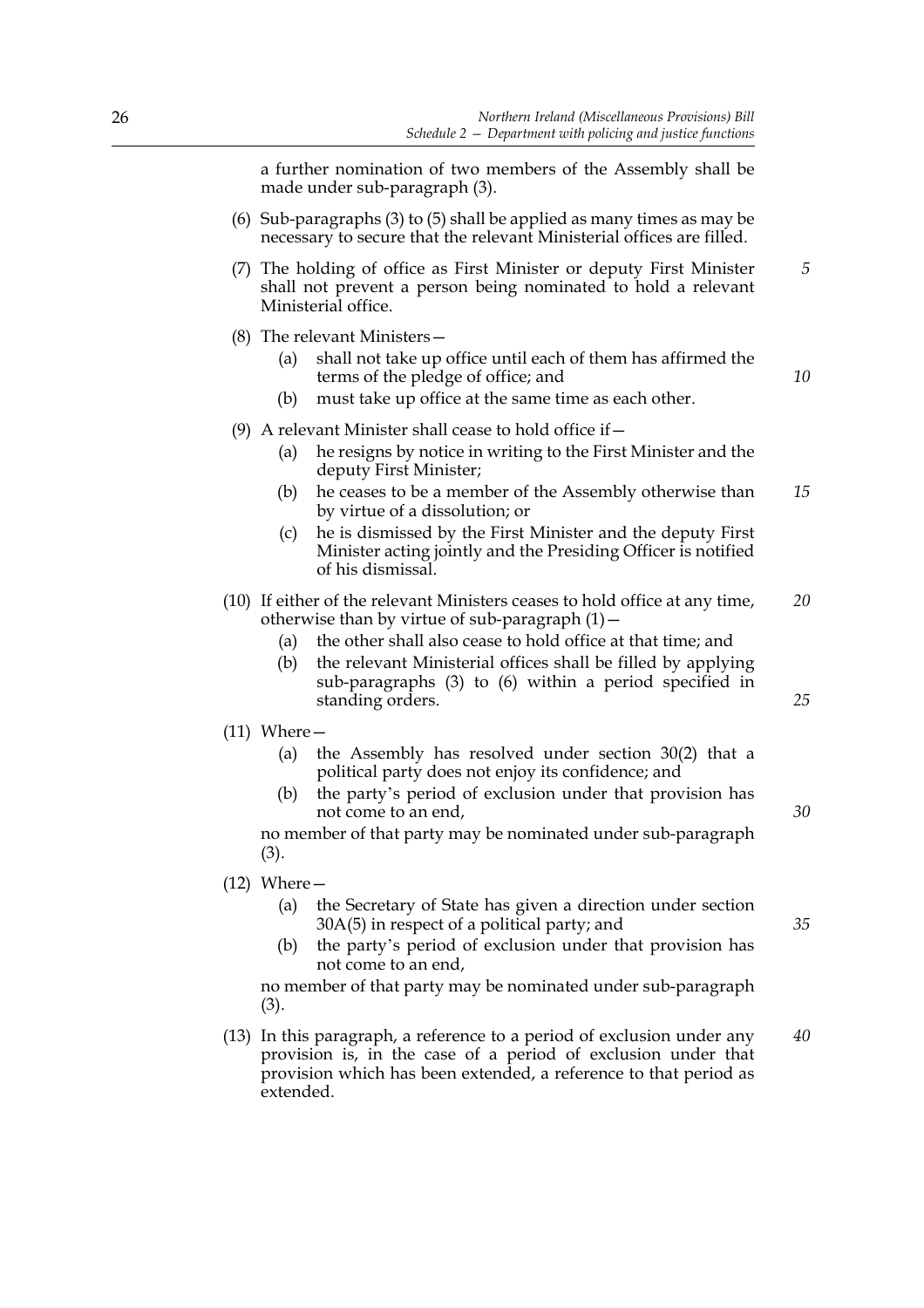#### PART 2

#### DEPARTMENT WITH ROTATION BETWEEN MINISTER AND JUNIOR MINISTER

#### *Introduction*

- 5 (1) This Part of this Schedule has effect in relation to a Northern Ireland department—
	- (a) the functions of which consist wholly or mainly of devolved policing and justice functions; and
	- (b) in relation to which an Act of the Assembly provides, by virtue of section  $21A(4)$  –
		- (i) for it to be in the charge of a Northern Ireland Minister (the "relevant Minister") who is supported by a junior Minister (the "relevant junior Minister"); and *10*
		- (ii) for the persons holding those offices to rotate at intervals determined by or under the Act.
	- (2) In this paragraph "devolved policing and justice functions" has the same meaning as in section 21A (see subsections (6) and (7) of that section).

*Section 18 not to apply to relevant Minister*

- 6 (1) Section 18 (Northern Ireland Ministers) shall not apply in relation  $to-$ *20*
	- (a) the relevant Minister; or
	- (b) the Ministerial office held by the relevant Minister (the "relevant Ministerial office"),

and paragraph 8 shall apply instead.

- (2) But the references to Ministerial offices in—
	- (a) subsection  $(1)(c)$  and  $(d)$  of section 18; and
	- (b) subsection  $(5)$  of that section (in the definition of M),
	- shall be taken to include the relevant Ministerial office.
- (3) And the junior Ministerial office held by the relevant junior Minister (the "relevant junior Ministerial office") shall be taken to be a Ministerial office for the purposes of subsection (5) of that section. *30*

*Certain provisions of section 19 not to apply to relevant junior Minister*

- 7 (1) The provisions of section 19 (junior Ministers) specified in subparagraph (2) shall not apply in relation to— *35*
	- (a) the relevant junior Minister; or
	- (b) the relevant junior Ministerial office,

and paragraph 8 shall apply instead.

- (2) Those provisions are—
	- (a) so much of subsection  $(1)(a)$  as relates to the procedures for the appointment of persons as junior Ministers;

*5*

*15*

*25*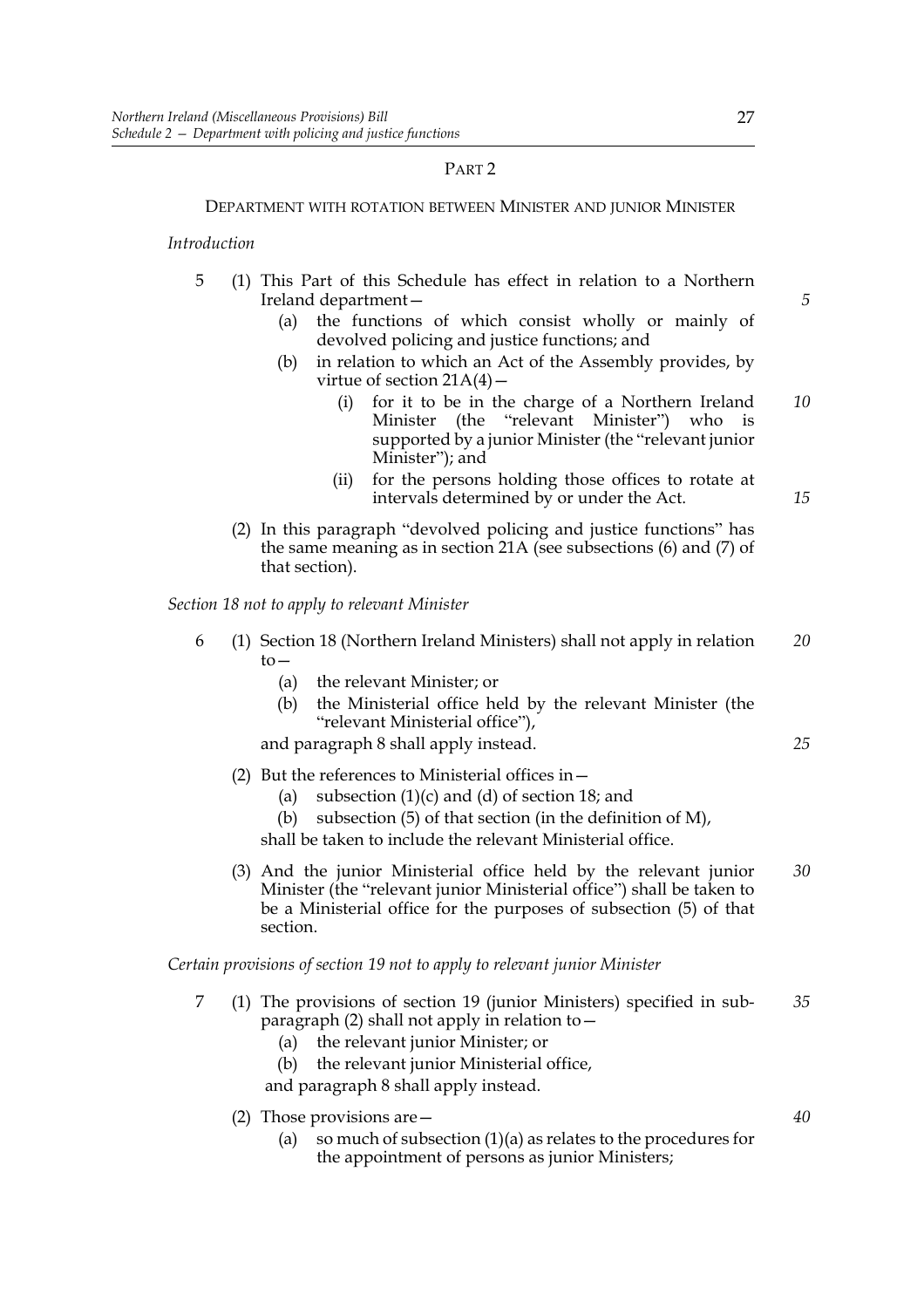- (b) subsection (2) (so that, in particular, the relevant junior Ministerial office shall not count for the purposes of any formulae or other rules mentioned in that subsection);
- (c) subsection (3); and
- (d) subsection (5).

*Provisions relating to relevant Minister and relevant junior Minister*

- 8 (1) Where any of the conditions in paragraphs (a) to (e) of section  $18(1)$  is satisfied  $-$ 
	- (a) the relevant Minister and the relevant junior Minister shall (if holding office at the time) cease to hold office; and
	- (b) the relevant Ministerial office and the relevant junior Ministerial office shall be filled by applying subparagraphs (3) to (6) within a period specified in standing orders.
	- (2) The relevant Ministerial office and the relevant junior Ministerial office shall be filled by applying sub-paragraphs  $(3)$  to  $(6)$  -*15*
		- (a) before section 18(2) to (6) is applied in relation to the other Ministerial offices; and
		- (b) before the procedures specified in any determination under section 19 are applied in relation to the other junior Ministerial offices. *20*
	- (3) The First Minister and the deputy First Minister acting jointly shall nominate—
		- (a) a member of the Assembly to hold the relevant Ministerial office; and
		- (b) a member of the Assembly to hold the relevant junior Ministerial office.
	- (4) The nomination shall not take effect unless it is approved by a resolution of the Assembly passed with the support of  $-$ 
		- (a) a majority of the members voting on the motion for the resolution; *30*
		- (b) a majority of the designated Nationalists voting; and
		- (c) a majority of the designated Unionists voting.
	- $(5)$  If
		- (a) the nomination does not take effect within a period specified in standing orders; or *35*
		- (b) the nominated persons do not take up the offices for which they have been nominated within that period,

a further nomination of two members of the Assembly shall be made under sub-paragraph (3).

- (6) Sub-paragraphs (3) to (5) shall be applied as many times as may be necessary to secure that the relevant Ministerial office and the relevant junior Ministerial office are filled.
- (7) The holding of office as First Minister or deputy First Minister shall not prevent a person being nominated to hold— (a) the relevant Ministerial office; or

*5*

*10*

*25*

*40*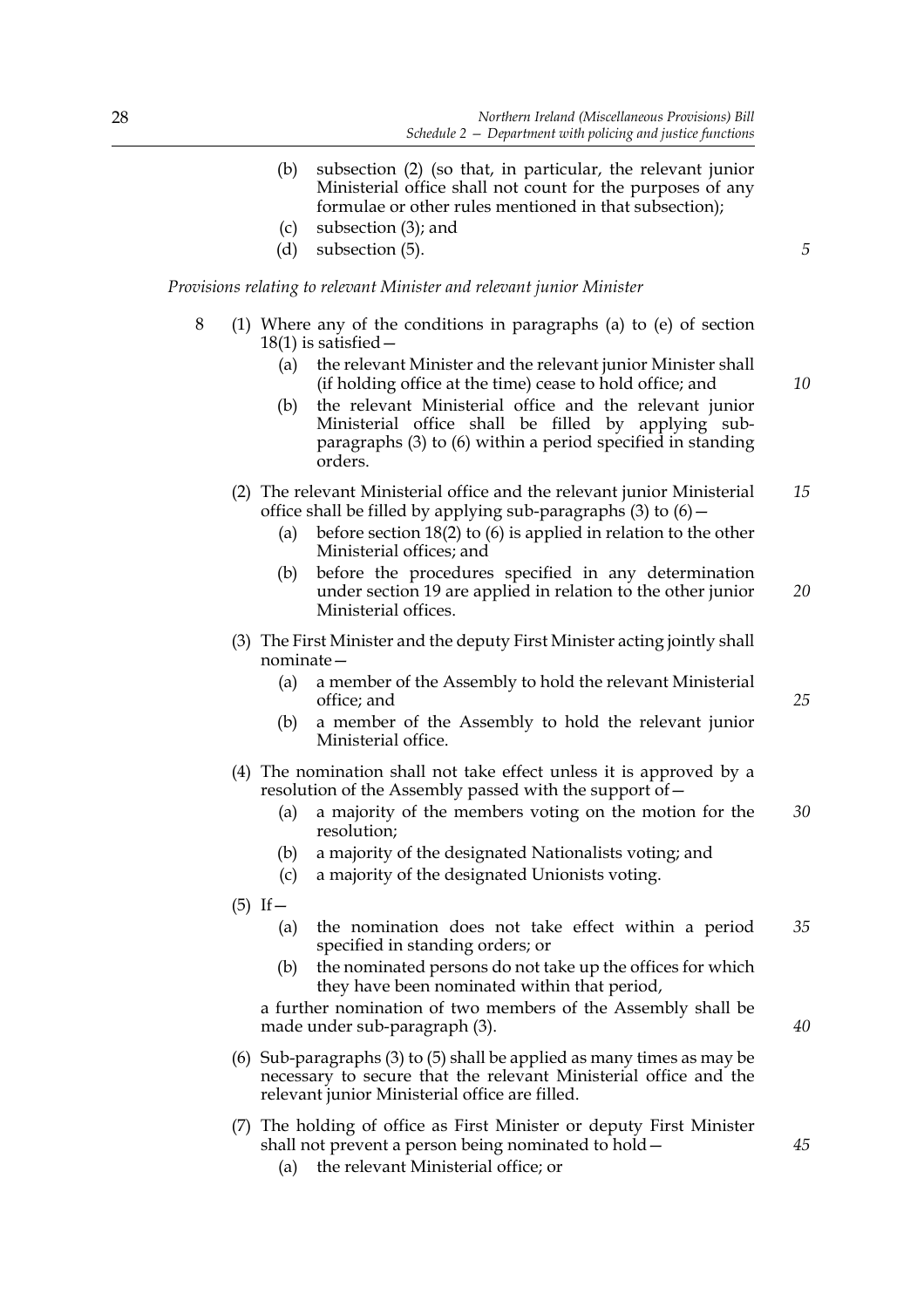- (8) The relevant Minister and the relevant junior Minister—
	- (a) shall not take up office until each of them has affirmed the terms of the pledge of office; and
	- (b) must take up office at the same time as each other.
- (9) The relevant Minister or the relevant junior Minister shall cease to hold office if—
	- (a) he resigns by notice in writing to the First Minister and the deputy First Minister;
	- (b) he ceases to be a member of the Assembly otherwise than by virtue of a dissolution; or *10*
	- (c) he is dismissed by the First Minister and the deputy First Minister acting jointly and the Presiding Officer is notified of his dismissal.
- (10) Sub-paragraph (11) applies if the relevant Minister or the relevant junior Minister ceases to hold office at any time, otherwise than— *15*
	- (a) by virtue of sub-paragraph (1); or
	- (b) by virtue of the rotation of the persons holding those offices in accordance with provision referred to in paragraph 5(1)(b)(ii).
- (11) Where this sub-paragraph applies—
	- (a) the other shall also cease to hold office at that time; and
	- (b) the relevant Ministerial office and the relevant junior Ministerial office shall be filled by applying subparagraphs (3) to (6) within a period specified in standing orders. *25*
- (12) Where—
	- (a) the Assembly has resolved under section 30(2) that a political party does not enjoy its confidence; and
	- (b) the party's period of exclusion under that provision has not come to an end, *30*

no member of that party may be nominated under sub-paragraph (3).

- (13) Where—
	- (a) the Secretary of State has given a direction under section 30A(5) in respect of a political party; and *35*
	- (b) the party's period of exclusion under that provision has not come to an end,

no member of that party may be nominated under sub-paragraph (3).

(14) In this paragraph, a reference to a period of exclusion under any provision is, in the case of a period of exclusion under that provision which has been extended, a reference to that period as extended.

*5*

*20*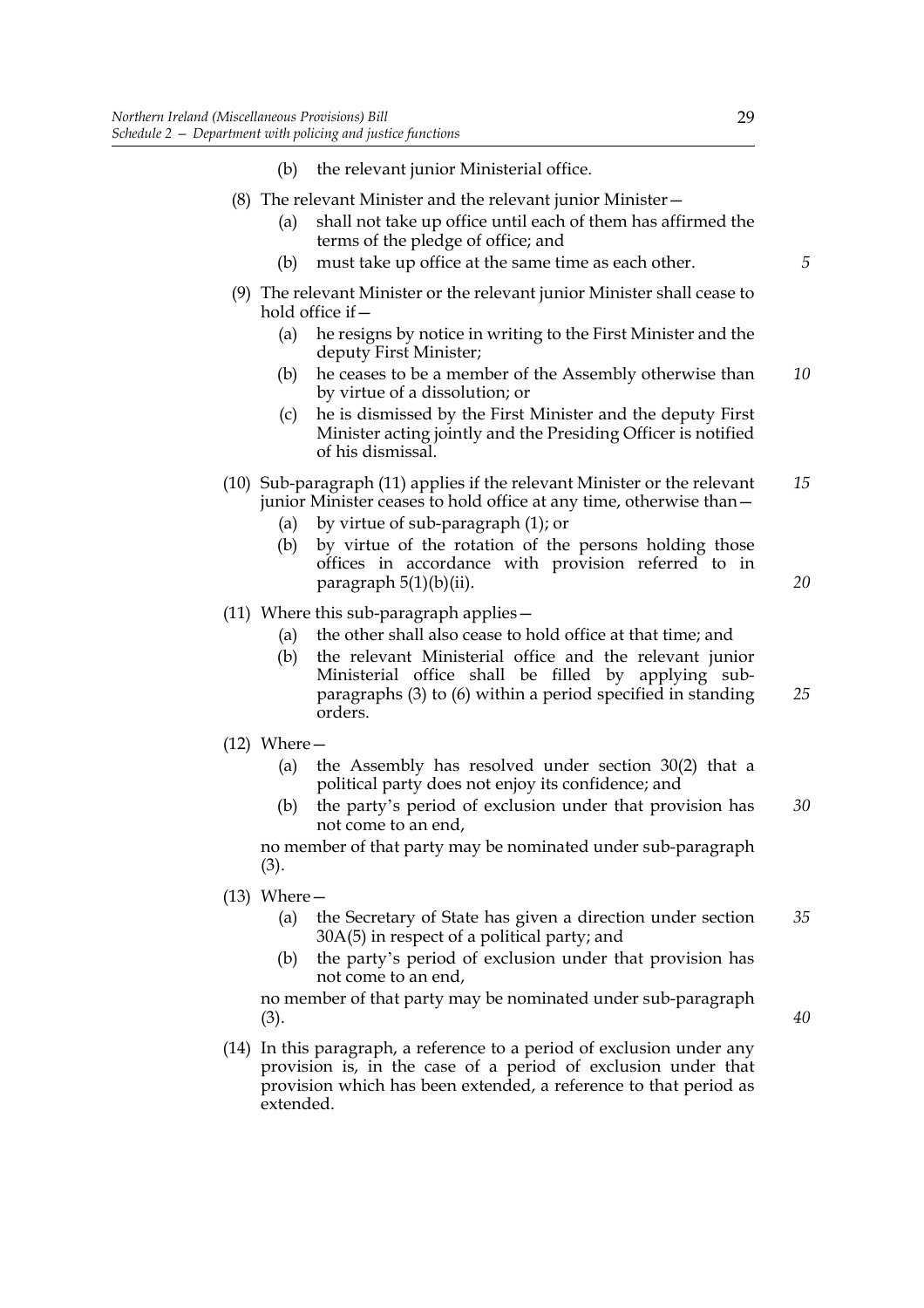#### PART 3

#### POWER TO MAKE FURTHER MODIFICATIONS

- 9 (1) Her Majesty may by Order in Council make such further modifications of any enactment (whenever passed or made) as appear to Her Majesty to be necessary or expedient—
	- (a) in consequence of, or
	- (b) for giving full effect to,

an Act of the Assembly which makes provision of the kind mentioned in section  $21\text{\AA}(3)$  or (4).

(2) No recommendation shall be made to Her Majesty to make an Order under this paragraph unless a draft of it has been laid before and approved by resolution of each House of Parliament." *10*

#### SCHEDULE 3 Section 27

EXTENSION TO NORTHERN IRELAND OF PROVISIONS OF SOCAP 2005

#### *Introduction*

| Amend the Serious Organised Crime and Police Act 2005 (c. 15) as follows. |
|---------------------------------------------------------------------------|
|---------------------------------------------------------------------------|

*Director of Public Prosecutions for Northern Ireland to be an Investigating Authority*

- 2 (1) Amend section 60 (investigatory powers of DPP etc.) as follows.
	- (2) In subsection (1), at the end of paragraph (c) insert "and (d) the Director of Public Prosecutions for Northern Ireland,". *20*
	- (3) After subsection (4) insert—
		- "(4A) The Director of Public Prosecutions for Northern Ireland may, to such extent as he may determine, delegate the exercise of his powers under this Chapter to a Public Prosecutor."
	- (4) In subsection (5), at the end of paragraph (c) insert ", or (d) the Director of Public Prosecutions for Northern Ireland."
	- (5) In subsection (6), for "or (4)" substitute ", (4) or  $(4A)$ ".

Northern Ireland);".

*Offences to which Chapter 1 of Part 2 applies to include certain Northern Ireland offences*

- 3 (1) Amend section 61 (offences to which Chapter 1 of Part 2 applies) as follows.
	- (2) In subsection (1), after paragraph (b) insert— "(ba) any offence listed in Schedule 5 to that Act (lifestyle offences:
	- (3) In subsection (1)(e), after "1968 (c. 60)" insert "or section 17 of the Theft Act (Northern Ireland) 1969".
	- (4) In subsection (1)(f), after "1981 (c. 47)" insert "or Article 3 of the Criminal Attempts and Conspiracy (Northern Ireland) Order 1983". *35*

*15*

*5*

*25*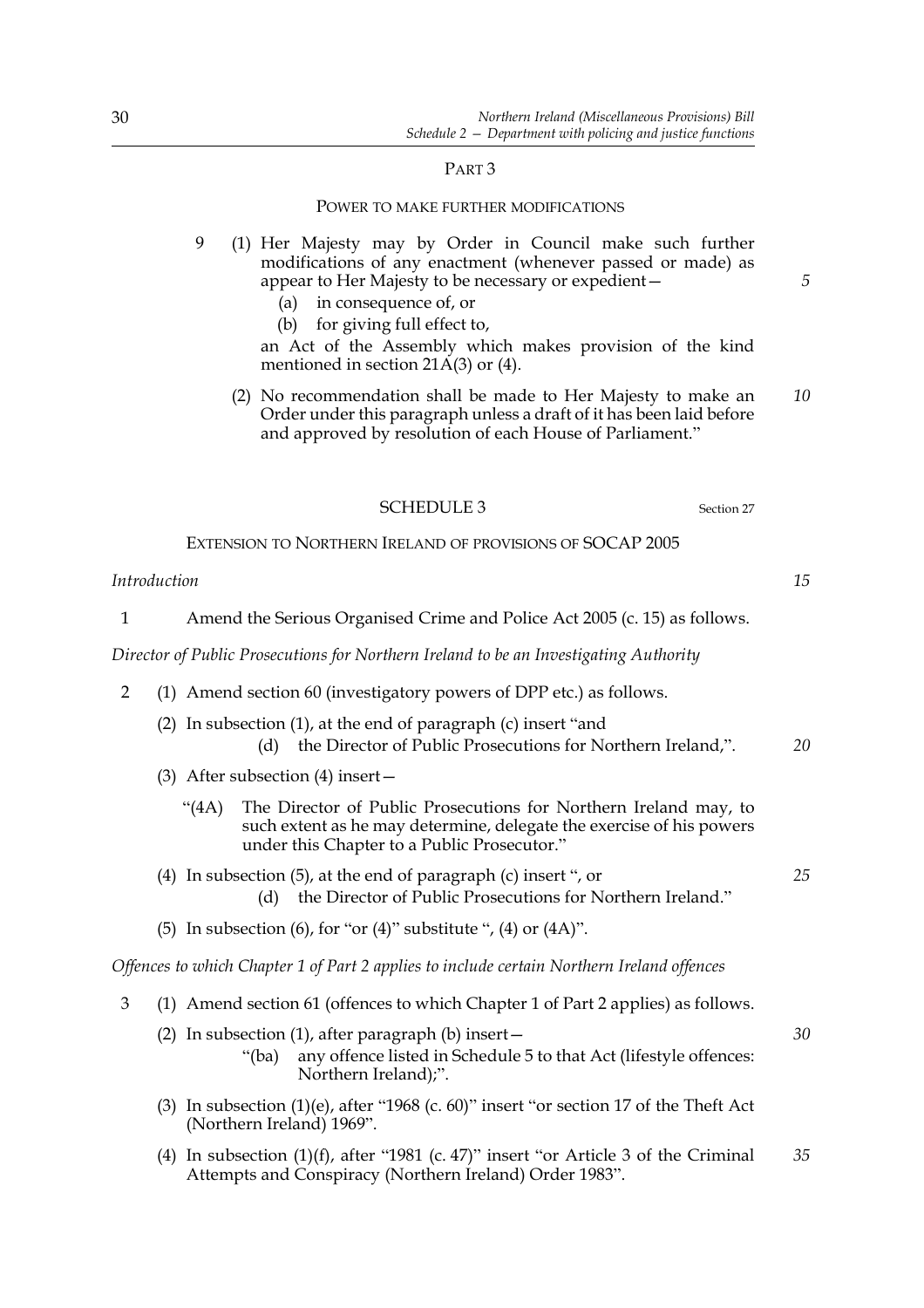- (5) In subsection  $(1)(g)$ , after "1977 (c. 45)" insert "or Article 9 of the Criminal Attempts and Conspiracy (Northern Ireland) Order 1983".
- (6) In subsection (2)(b), after "1968 (c. 60)" insert "or section 17 of the Theft Act (Northern Ireland) 1969".
- (7) In subsection (4), after "Wales" (in both places) insert "or Northern Ireland". *5*

*Member of staff of SOCA not to be "appropriate person" in application of Chapter to Northern Ireland*

4 In section 62 (disclosure notices), in subsection (2), at the end insert— "But in the application of this Chapter to Northern Ireland, this subsection has effect as if paragraph (b) were omitted."

*Restrictions on requiring information etc.: modification for Northern Ireland*

5 In section 64 (restrictions on requiring information etc.), in subsection (5), after "1984 (c. 60)" insert "or, in relation to Northern Ireland, Article 13 of the Police and Criminal Evidence (Northern Ireland) Order 1989".

*Restrictions on use of statements: modification for Northern Ireland*

- 6 In section 65 (restrictions on use of statements), in subsection (2), at the end of paragraph (c) insert ", or
	- (d) for an offence under Article 10 of the Perjury (Northern Ireland) Order 1979 (false statements made otherwise than on oath)."

*Power to enter and seize documents: applications for warrants in Northern Ireland*

- 7 In section 66 (power to enter and seize documents), after subsection (10) insert—
	- "(11) In the application of this section to Northern Ireland—
		- (a) subsection (1) has effect as if, for the words from the beginning to "laid", there were substituted "A lay magistrate may issue a warrant under this section if, on complaint on oath made"; and *25*
		- (b) subsections  $(1)(a)$  and  $(3)(b)$  have effect as if, for "in the information", there were substituted "in the complaint"."

*Offences in connection with disclosure notices etc.: modification of penalties*

- 8 In section 67 (offences in connection with disclosure notices or search warrants), after subsection (6) insert—
	- "(7) In the application of this section to Northern Ireland—
		- (a) the reference to 51 weeks in subsection  $(4)(a)$  is to be read as a reference to 6 months; and *35*
		- (b) the reference to 12 months in subsection  $(5)(b)$  is to be read as a reference to 6 months."

31

*20*

*15*

*10*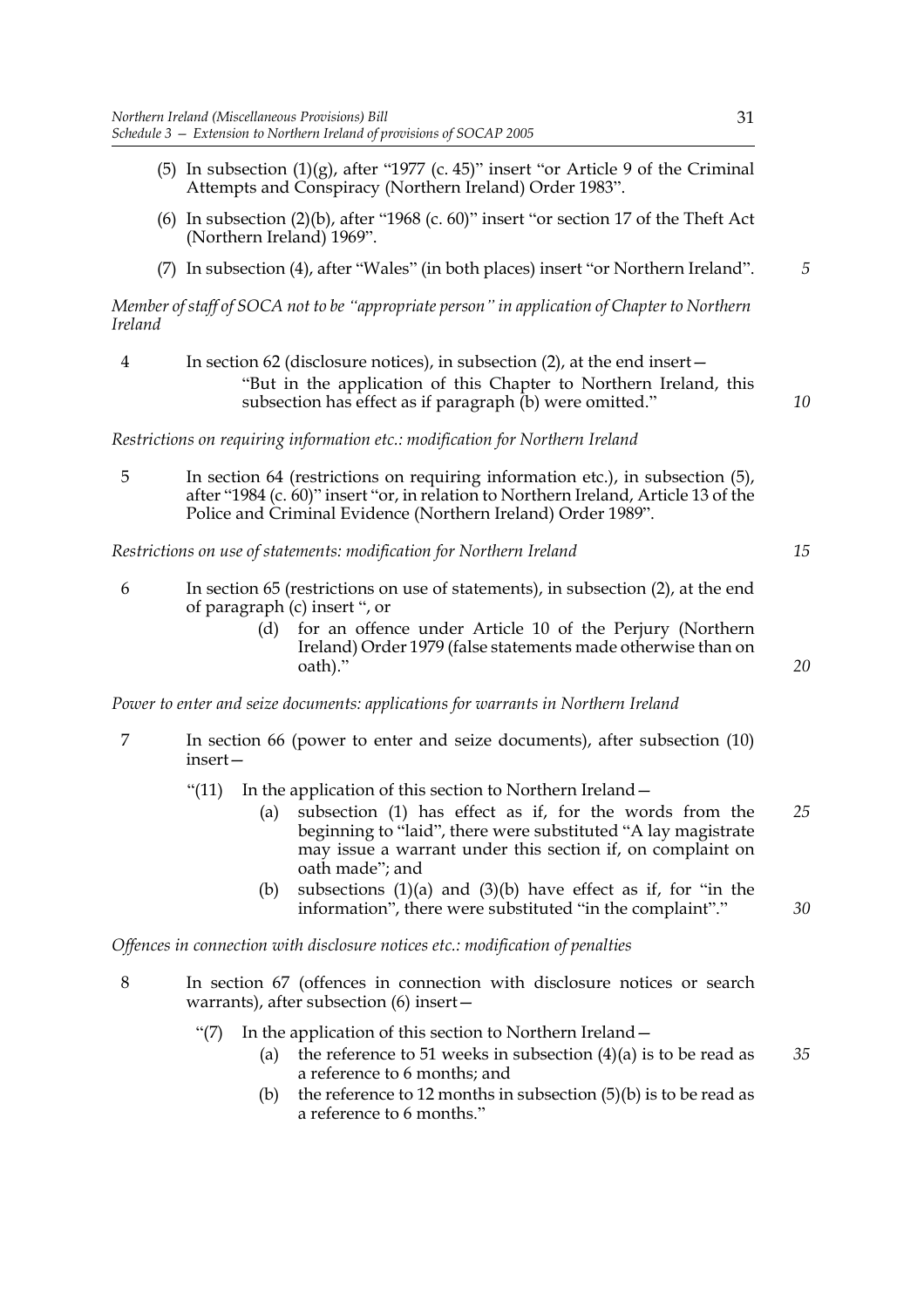*Extension to Northern Ireland of sections 60 to 67, 69 and 70 of SOCAP 2005*

9 In section 179 (short title and extent), in subsection (5)(b), for "68, 71" substitute "60".

#### SCHEDULE 4 Section 31(1)

MINOR AND CONSEQUENTIAL AMENDMENTS

#### PART 1

#### REGISTRATION OF ELECTORS

*Electoral Law Act (Northern Ireland) 1962 (c. 14 (N. I.))*

- 1 (1) Amend Schedule 5 (local elections rules) as follows.
	- (2) In rule 26 (equipment of polling stations), after paragraph (3) insert—
		- "(3ZA) The reference in paragraph (3)(c) to the copies of the registers of electors includes a reference to copies of any notices issued in respect of alterations to the register under section 13BA(9) of the 1983 Act.
			- (3ZB) In this Schedule "section 13BA(9) of the 1983 Act" means section 13BA(9) of the Representation of the People Act 1983 (as applied by Schedule 1 to the Elected Authorities (Northern Ireland) Act  $1989$ ." *15*
	- (3) In rule 34 (voting procedure), after paragraph (1) insert—
		- "(1A) In the case of an elector who is added to the register in pursuance of a notice issued under section 13BA(9) of the 1983 Act, paragraph (1) is modified as follows— *20*
			- (a) in sub-paragraph (b), for "copy of the register of electors" substitute "copy of the notice issued under section 13BA(9) of the 1983 Act";
			- (b) in sub-paragraph (d), for "in the register of electors" substitute "on the copy of the notice issued under section 13BA(9) of the 1983 Act".
	- (4) In rule 35 (votes marked by presiding officer), after paragraph (5) insert—
		- "(5) In the case of a person in respect of whom a notice has been issued under section 13BA(9) of the 1983 Act, paragraph (3) applies as if for "on the register of electors of every voter" there were substituted "relating to every voter in respect of whom a notice has been issued under section 13BA(9) of the 1983 Act"." *30*

#### (5) In rule 36 (voting by person with disabilities), after paragraph (4) insert—

 "(4A) In the case of a person in respect of whom a notice has been issued under section 13BA(9) of the 1983 Act, paragraph (4) applies as if for "in the register of electors of every voter" there were substituted "relating to every voter in respect of whom a notice has been issued under section 13BA(9)of the 1983 Act"."

*40*

*10*

*5*

*25*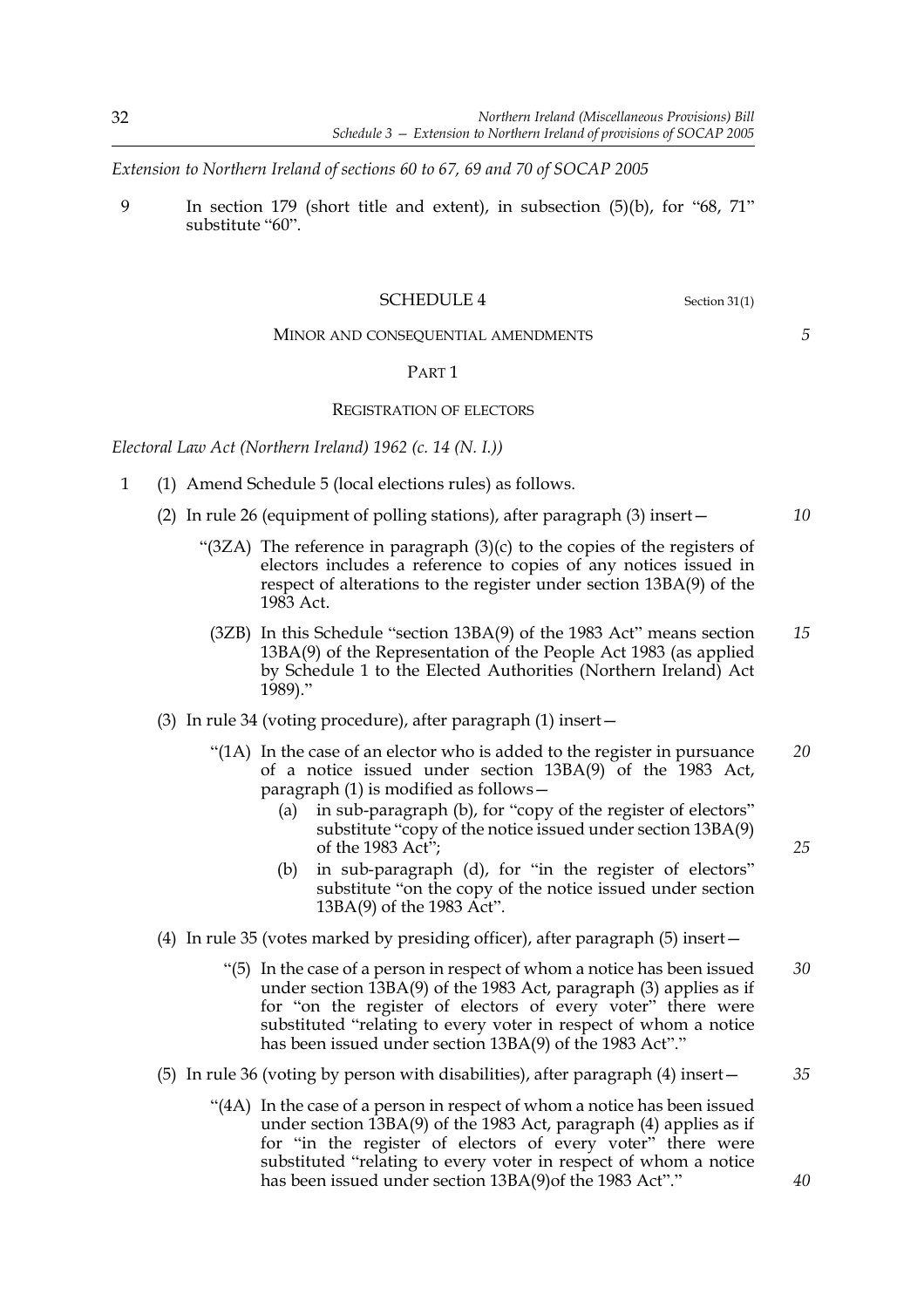- (6) In rule 37 (tendered ballot papers), after paragraph (4) insert—
	- "(4A) This rule applies in the case of a person in respect of whom a notice has been issued under section 13BA(9) of the 1983 Act as if -
		- (a) in paragraphs  $(1)(a)$ ,  $(1A)(a)$  and  $(1D)(a)$ , for "named on the register" there were substituted "in respect of whom a notice under section 13BA(9) of the 1983 Act has been issued";
		- (b) in paragraph (5)(b), for "his number in the register of electors" there were substituted "the number relating to him on a notice issued under section 13BA(9) of the 1983 Act";
		- (c) in paragraph (6), for "his number on the register of electors" there were substituted "the number relating to him on a notice issued under section 13BA(9) of the 1983 Act"."
- (7) After rule 39 (spoilt ballot papers) insert—
	- "39A The presiding officer shall keep a list of persons to whom ballot papers are delivered in consequence of an alteration to the register made by virtue of section 13BA(9) of the 1983 Act which takes effect on the day of the poll."
- (8) In rule 41 (procedure on close of poll)—
	- (a) in paragraph  $(1)(d)$ , after "electors" insert "(including any marked copy notices issued under section 13BA(9) of the 1983 Act)", and
	- (b) in paragraph (1)(f) after ""unable to read"," insert "the list maintained under rule 39A,".
- (9) In rule 57 (sealing up of ballot papers), in paragraph (2), after "marked copies of the register of electors" insert "(including any marked copy notices issued under section 13BA(9) of the 1983 Act)".
- (10) In rule 58 (forwarding of documents)—
	- (a) in paragraph (1)(c) after "and the related statements," insert "the lists maintained under rule 39A,", and *30*
	- (b) in paragraph (1)(e) after "registers" insert "(including any marked copy notices issued under section 13BA(9) of the 1983 Act)".

*Representation of the People Act 1983 (c. 2)*

- 2 In section 10, in subsection (4) (form may be either a prescribed form or a form to the same effect), at the end insert "except that, in Northern Ireland, a form prescribed for those purposes shall be used".
- 3 In section 13 (publication of registers), in subsection (5)(b), for "or 13B" substitute ", 13B or 13BA".
- 4 (1) Amend section 13A (alteration of registers) as follows.
	- (2) In subsection  $(1)(c)$ , after "56" insert "or 58".
	- (3) In subsection  $(2)(b)$ , for "section  $13B(1)$ " substitute "sections  $13B(1)$  and 13BA(1)".
	- (4) In subsection (4), before "below" insert "or 13BA(3), (6) or (9)".

*25*

*20*

*5*

*10*

*15*

*35*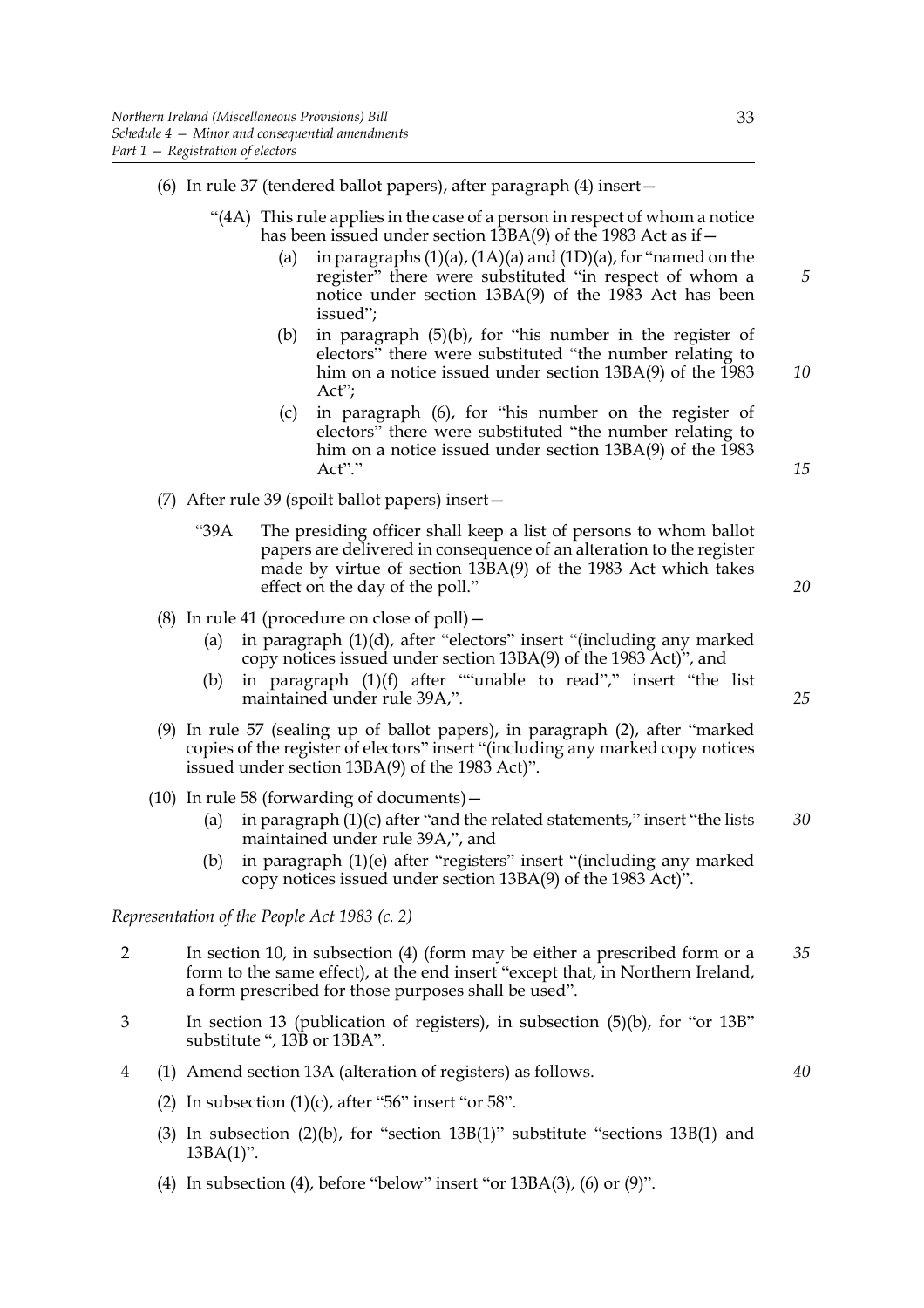- (5) In subsection (5), after "13B" insert "or 13BA".
- 5 For section 58 substitute—

#### **"58 Registration appeals: Northern Ireland**

- (1) An appeal lies to the county court—
	- (a) from any decision under this Act of the Chief Electoral Officer for Northern Ireland on any application for registration or objection to a person's registration made to and considered by him;
	- (b) from any decision under this Act of the Chief Electoral Officer (other than on an application for registration or objection to a person's registration) that a person registered in respect of any address was not entitled to be registered in respect of that address or that he has ceased to be resident at that address or has otherwise ceased to satisfy the conditions for registration set out in section 4;
	- (c) from any decision under this Act of the Chief Electoral Officer disallowing a person's application to vote by proxy or by post as elector or to vote by post as proxy, in any case where the application is not made for a particular election only.
- (2) But an appeal does not lie where the person desiring to appeal—
	- (a) has not availed himself of a prescribed right to be heard by or make representations to the Chief Electoral Officer on the matter which is the subject of the appeal, or
	- (b) has not given the prescribed notice of appeal within the prescribed time. *25*
- (3) An appeal to the county court or Court of Appeal by virtue of this section which is pending when notice of an election is given does not prejudice the operation as respects the election of the decision appealed against, and anything done in pursuance of the decision—
	- (a) is as good as if no such appeal had been brought, and
	- (b) is not affected by the decision of the appeal.
- (4) The Chief Electoral Officer must, in accordance with sections 13A and 13BA, make such alterations in the register as may be required to give effect to the decision.
- (5) Where, as a result of the decision on an appeal, an alteration in the register made in pursuance of subsection (4) takes effect under section 13(5), 13A(2) or 13BA(6) or (9) on or before the date of the poll, subsection (3) does not apply to that appeal as respects that election.
- (6) The Chief Electoral Officer—
	- (a) must undertake such duties in connection with appeals brought by virtue of this section as may be prescribed, and

(b) on any appeal is deemed to be a party to the proceedings; and the registration expenses payable to him include any expenses properly incurred by virtue of this subsection.

*10*

*5*

*15*

*20*

*30*

*35*

*40*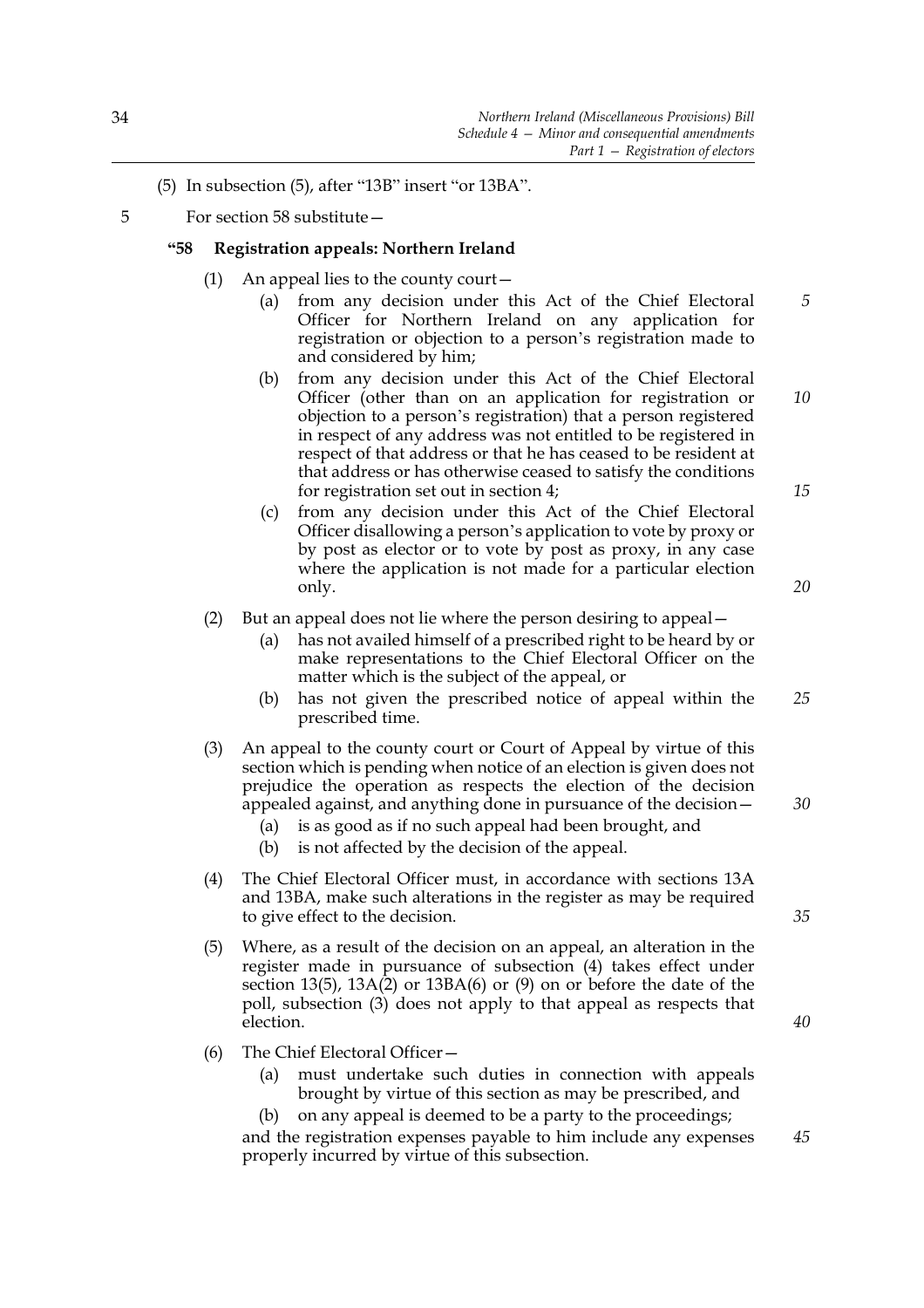- (7) Section 21(1) of the Interpretation Act (Northern Ireland) 1954 (rules regulating procedure of courts etc.) applies as if the jurisdiction conferred by subsection (1) were conferred by any enactment within the meaning of that Act."
- 6 (1) Amend Schedule 1 (parliamentary elections rules) as follows.
	- (2) In rule 29 (equipment of polling stations), after paragraph (6), insert—
		- "(7) The reference in paragraph  $(3)(c)$  to the copies of the registers of electors includes a reference to copies of any notices issued under section 13BA(9) in respect of alterations to the register."
	- (3) In rule 35 (questions to be put to voters), after paragraph (2) insert—
		- "(2A) In the case of an elector in respect of whom a notice has been issued under section 13BA(9), the references in the question at entry 1(a) to reading from the register must be taken as references to reading from the notice issued under section 13BA(9)."
	- (4) In rule 37 (voting procedure), after paragraph (1) insert—
		- "(1ZA) In the case of an elector who is added to the register in pursuance of a notice issued under section 13BA(9), paragraph (1) is modified as follows—
			- (a) in sub-paragraph (b), for "copy of the register of electors" substitute "copy of the notice issued under section  $13BA(9)$ ";
			- (b) in sub-paragraph (d), for "in the register of electors" substitute "on the copy of the notice issued under section 13BA(9)".
	- (5) In rule 38 (votes marked by presiding officer), after paragraph (3) insert— *25*
		- "(4) In the case of a person in respect of whom a notice has been issued under section 13BA(9), paragraph (2) applies as if for "on the register of electors of every voter" there were substituted "relating to every voter in respect of whom a notice has been issued under section 13BA(9)"."
	- (6) In rule 39 (voting by person with disabilities), after paragraph (4A) insert—
		- "(4B) In the case of a person in respect of whom a notice has been issued under section 13BA(9), paragraph (4) applies as if for "in the register of electors of every voter" there were substituted "relating to every voter in respect of whom a notice has been issued under section  $13BA(9)$ "." *35*
	- (7) In rule 40 (tendered ballot papers), after paragraph (4B) insert—
		- "(4C) This rule applies in the case of a person in respect of whom a notice has been issued under section 13BA(9) as if -
			- (a) in paragraphs  $(1)(a)$ ,  $(1ZA)(a)$  and  $(1ZD)(a)$  for "named on the register" there were substituted "in respect of whom a notice under section 13BA(9) has been issued";
			- (b) in paragraph (2)(b) for "his number in the register of electors" there were substituted "the number relating to him on a notice issued under section 13BA(9)";

*5*

*10*

*15*

*20*

*30*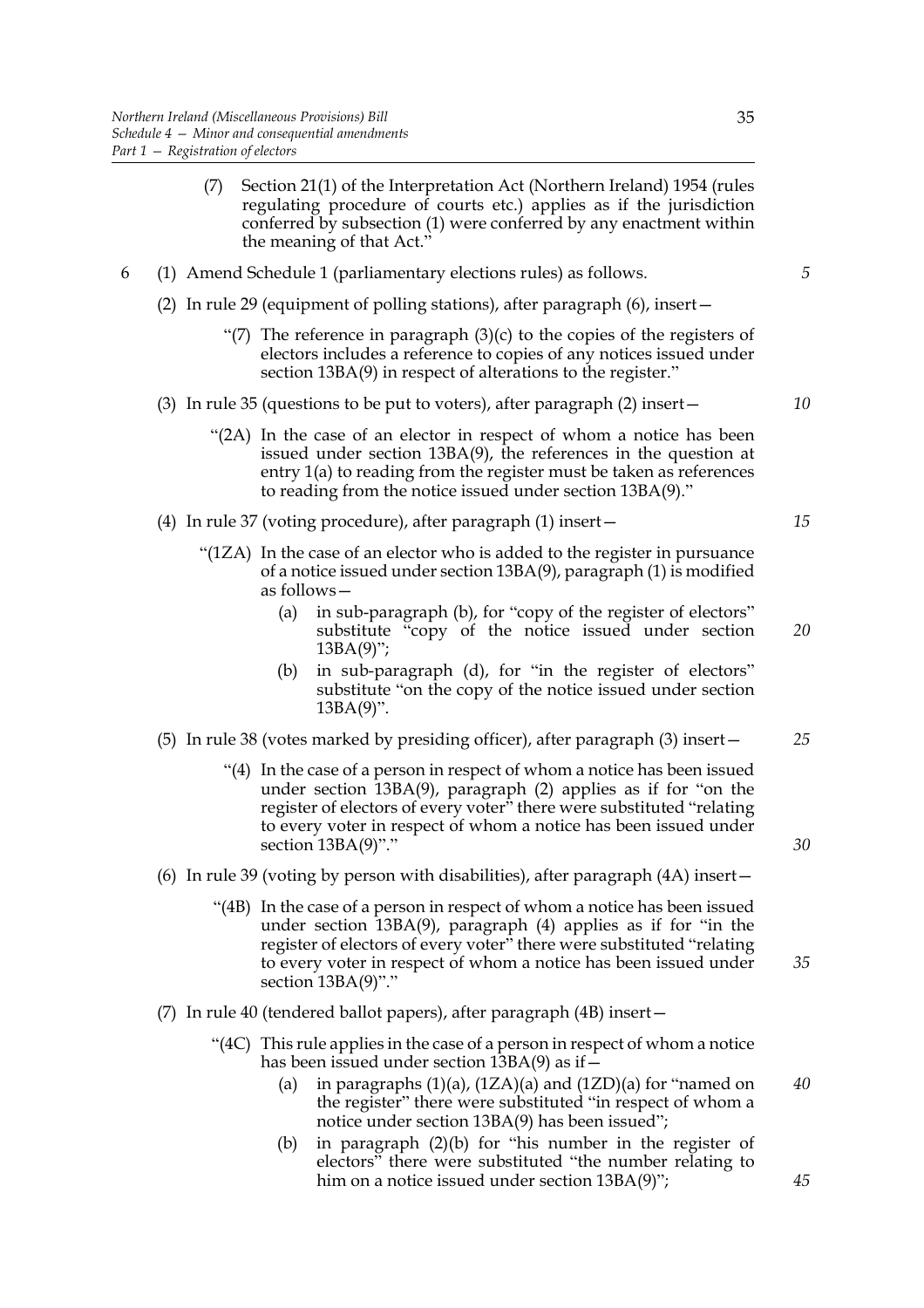- (c) in paragraph (3) for "his number on the register of electors" there were substituted "the number relating to him on a notice issued under section 13BA(9)"."
- (8) After rule 41A insert—
	- "41B The presiding officer shall keep a list of persons to whom ballot papers are delivered in consequence of an alteration to the register made by virtue of section 13BA(9) which takes effect on the day of the poll." *5*
- (9) In rule 43 (procedure on close of poll), after paragraph (3) insert—
	- "(4) This rule applies in relation to Northern Ireland as if  $-$ 
		- (a) the reference in paragraph  $(1)(d)$  to the marked copies of the register of electors included any marked copy notices issued under section 13BA(9), and
		- (b) paragraph (1)(f) referred to the list maintained under rule  $41B.$ "
- (10) In rule 54 (sealing up of ballot papers), after paragraph (2) insert—
	- "(3) This rule applies in relation to Northern Ireland as if the reference in paragraph (2)(e) to section 13B(3B) or (3D) were a reference to section  $\overline{1}3\overline{B}A(9)$ .
- (11) In rule 55 (delivery of documents to Clerk of the Crown for Northern Ireland), after paragraph (4) insert— *20*
	- "(5) This rule applies in relation to Northern Ireland as if  $-$ 
		- (a) paragraph  $(1)(c)$  included a reference to the lists maintained under rule 41B, and
		- (b) the reference in paragraph  $(1)(e)$  to marked copies of registers included any marked copy notices issued under section 13BA(9)." *25*

*Elected Authorities (Northern Ireland) Act 1989 (c. 3)*

- 7 (1) Amend Schedule 1 (application, with modifications, of provisions of the Representation of the People Act 1983 to local elections) as follows.
	- (2) In Part 1 (provisions applied), in the entry relating to sections 9, 10, 10A, 13 to 13B and 13D—
		- (a) after "10," insert "10ZA, 10ZB,",
		- (b) for "to 13B and" substitute "13A, 13BA,", and
		- (c) after "13D" insert "13E".
	- (3) In that Part, for the entries relating to sections 56(1) and (3) to (5) and 58(2) substitute—

"Section 58 (registration appeals: Northern Ireland)."

- (4) In Part 2 (modifications), after paragraph 8 insert—
	- "8A In section 13BA (alteration of registers in Northern Ireland: pending elections), in subsection  $(4)(b)$ , at the end of subparagraph (ii) insert "or *40*
		- (iii) Part 1 of Schedule 2 to the Local Elections (Northern Ireland) Order 1985."

*35*

*30*

*10*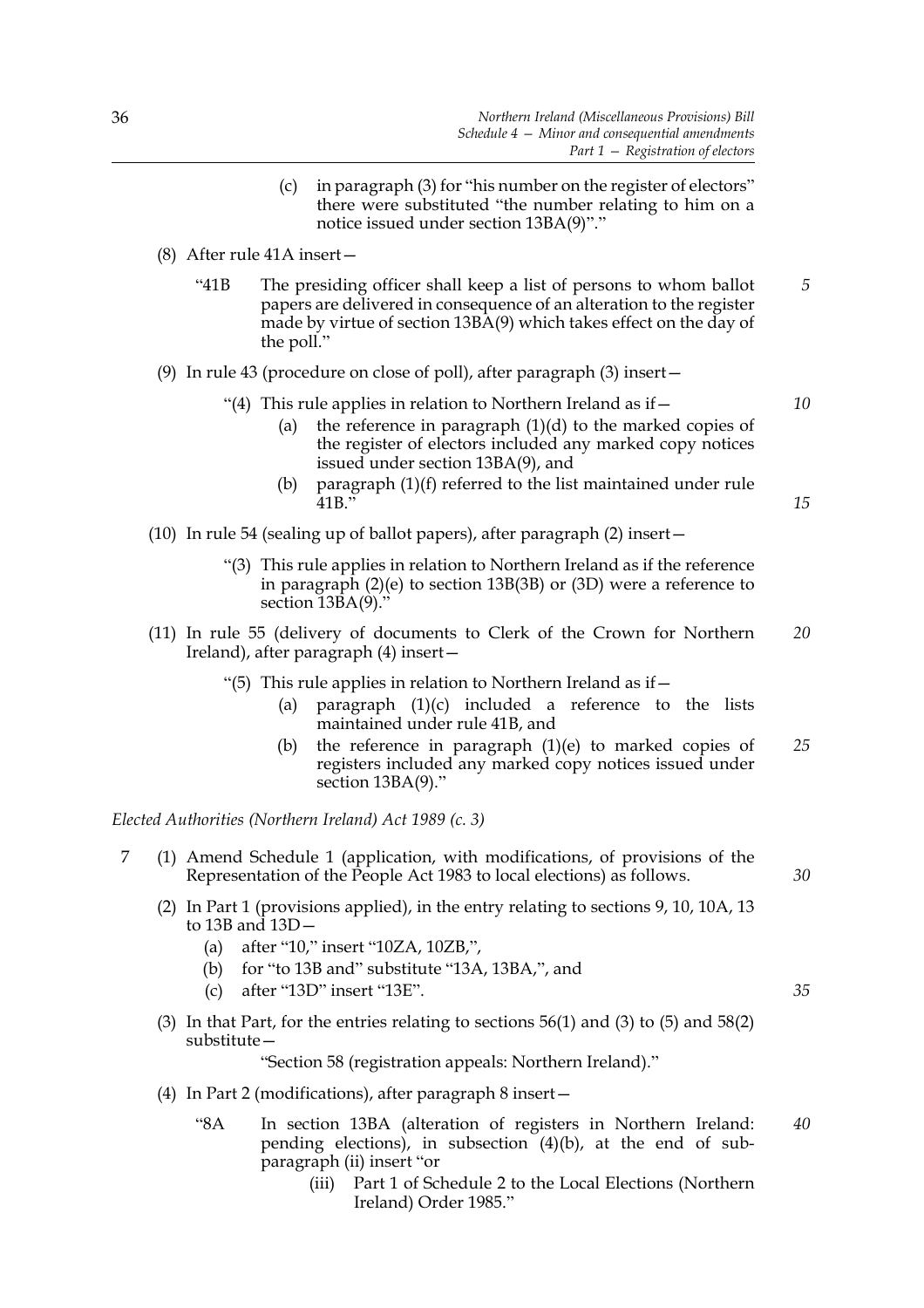- (5) In that Part, for paragraph 16 substitute—
	- "16 In section 56, omit subsection (1)(c) and after subsection (2) insert—
		- "(2A) No appeal lies from the decision of the Court of Appeal on appeal from a decision of the county court under this section."

#### *Electoral Administration Act 2006*

8 In section 2 (use of CORE information), in subsection (10)(b), for "an annual canvass under section 10 of the 1983 Act" substitute "a canvass under section 10(1) or (1A) of the 1983 Act".

#### PART 2

#### THE CHIEF ELECTORAL OFFICER

*Electoral Law Act (Northern Ireland) 1962 (c. 14 (N. I.))*

- 9 In section 14 (appointment of Chief Electoral Officer for Northern Ireland)—
	- (a) in subsection (2), for the words from "by the Governor" to the end of the subsection substitute "in accordance with section 8 of the Northern Ireland (Miscellaneous Provisions) Act 2006", and *15*
	- (b) in subsection (4), omit the words following paragraph (d).

#### PART 3

#### DEVOLUTION OF POLICING AND JUSTICE FUNCTIONS ETC.

*Northern Ireland Act 1998 (c. 47)*

- 10 In section 7(1) (entrenched enactments), for "86" substitute "86B".
- 11 In section 96(1) (orders and regulations), after "17(4)," insert "21A(7),".
- 12 In Schedule 2 (excepted matters), in paragraph 3 (international relations  $etc.$ ) —
	- (a) after "international organisations" insert "and extradition";
	- (b) omit sub-paragraph (a);
	- (c) after sub-paragraph (a) insert—
		- "(aa) co-operation between the Police Service of Northern Ireland and the Garda Síochána with respect to any of the following matters—
			- (i) transfers, secondments, exchanges or training of officers;
			- (ii) communications (including liaison and information technology);
			- (iii) joint investigations;
			- (iv) disaster planning;".
- 13 (1) Amend Schedule 3 (reserved matters) as follows.
	- (2) In paragraph 9 (criminal justice), omit sub-paragraph (f).

*5*

*10*

*20*

*25*

*30*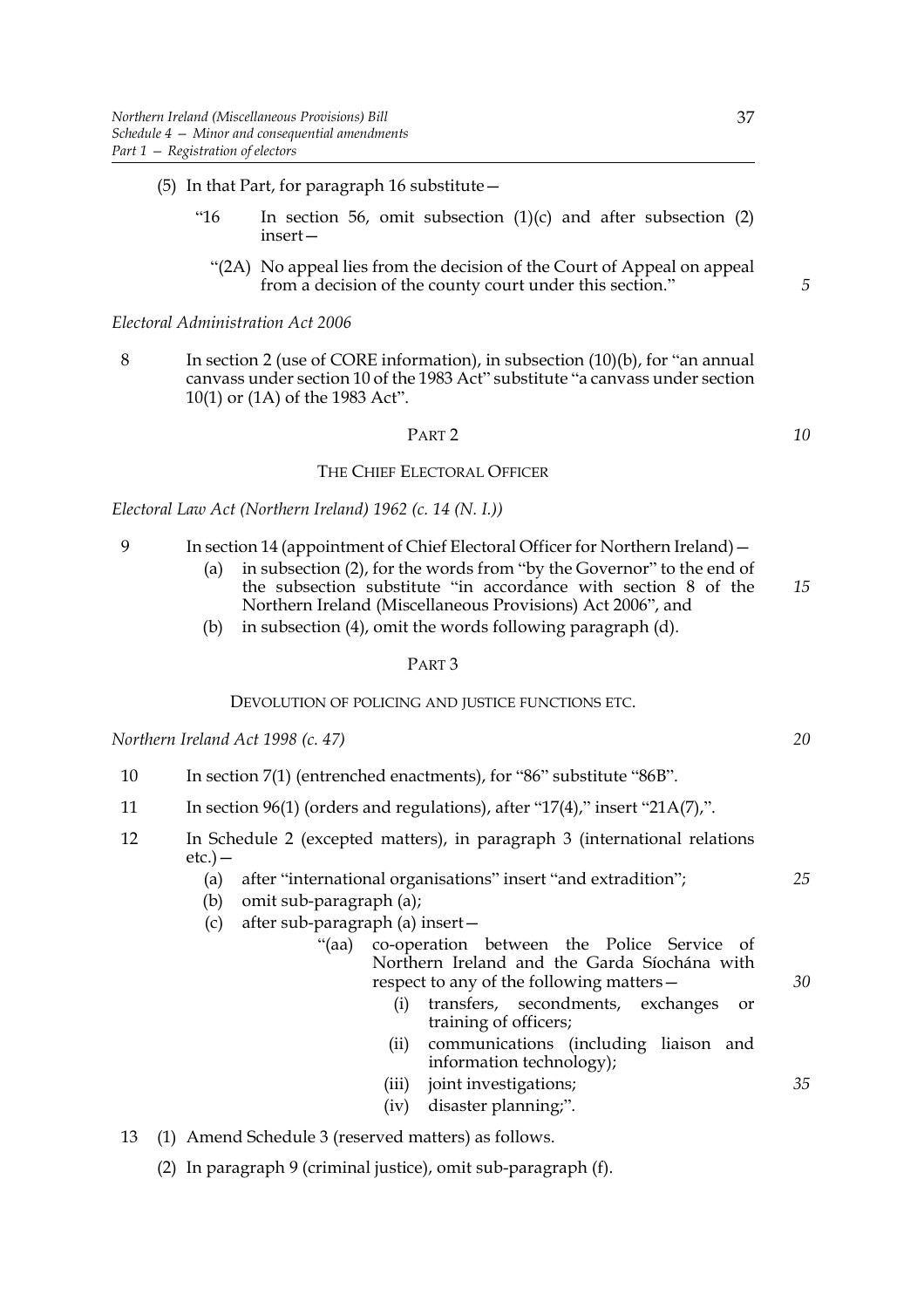#### (3) After paragraph 11 insert—

| "11 A | Co-operation between the Police Service of Northern Ireland and   |
|-------|-------------------------------------------------------------------|
|       | the Garda Síochána with respect to any of the following matters - |

- (a) transfers, secondments, exchanges or training of officers;
- (b) communications (including liaison and information technology); *5*
- (c) joint investigations;
- (d) disaster planning."

#### PART 4

#### FINANCIAL ASSISTANCE FOR ENERGY PURPOSES

*Energy (Northern Ireland) Order 2003 (S.I. 2003/419 (N.I. 6))*

14 In Article 66 (regulations, orders and directions), in paragraph (1), after "59(1)" insert ",  $61(7)$ ".

| <b>SCHEDULE 5</b>       | Section 31(2) |  |
|-------------------------|---------------|--|
| REPEALS AND REVOCATIONS |               |  |

#### REPEALS AND REVOCATIONS

Registration of electors

| Short title and chapter                                                 | Extent of repeal |    |
|-------------------------------------------------------------------------|------------------|----|
| Representation of the People Section $13B(4)(e)$ .<br>Act 1983 (c. 2)   |                  |    |
| Electoral Administration Act   In Schedule 1, paragraph 92.<br>2006(c.) |                  | 20 |

#### The Chief Electoral Officer

| Short title and chapter                                      | Extent of repeal                                           |    |
|--------------------------------------------------------------|------------------------------------------------------------|----|
| Electoral Law Act (Northern<br>Ireland) 1962 (c. 14 (N. I.)) | In section $14(4)$ , the words following paragraph<br>(d). | 25 |
| Date of Assembly election                                    |                                                            |    |
| Short title and chanter                                      | Extent of reneal                                           |    |

| onon uu uu cuupun            | $L$ $\mathcal{N}$ $\mathcal{N}$ $\mathcal{N}$ $\mathcal{N}$ $\mathcal{N}$ $\mathcal{N}$ $\mathcal{N}$ |    |
|------------------------------|-------------------------------------------------------------------------------------------------------|----|
|                              | Northern Ireland Assembly Sections $1(2)$ and $(4)$ , 2 to 4, 7 and 8(2).                             |    |
| (Elections and Periods of    |                                                                                                       |    |
| Suspension) Act 2003 (c. 12) |                                                                                                       | 30 |
|                              |                                                                                                       |    |